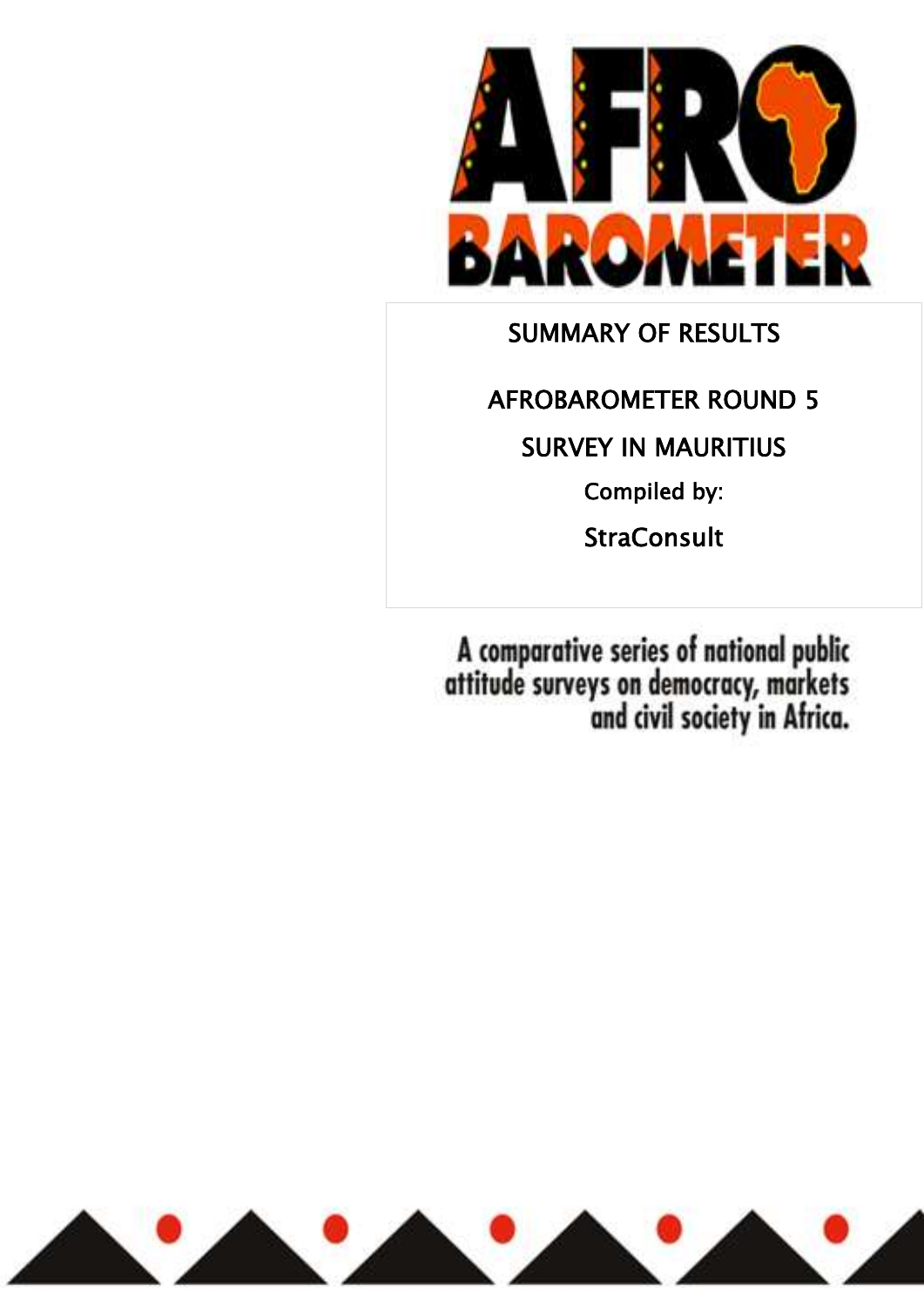## **Afrobarometer Round 5 Survey Findings**

## **Summary of Results for the Republic of Mauritius**

The Afrobarometer is a comparative series of public attitude surveys that will be covering up to 35 African countries in Round 5 (2011-2012). Based on representative national samples, the surveys assess citizen attitudes to democracy and governance, markets, and civil society, among other topics. The first round of surveys was conducted between 1999-2001 and covered seven Southern African countries (Botswana, Lesotho, Malawi, Namibia, South Africa, Zambia and Zimbabwe), three countries in West Africa (Ghana, Nigeria and Mali) and two in East Africa (Uganda and Tanzania). Round 2 surveys were completed by November 2003 with four new countries added: Kenya, Senegal, Cape Verde and Mozambique. Round 3 surveys were conducted from March 2005 to February 2006 in the same countries, plus Benin and Madagascar. The  $4<sup>th</sup>$  Round of surveys covered 20 countries between 2008 and 2009, with the addition of Burkina Faso and Liberia.

From 7 January to 26 February 2012, the Afrobarometer surveyed a nationally representative, random, stratified probability sample of 1200 Mauritians. Face-to-face interviews were conducted in the language of the respondent's choice by the Afrobarometer team based at StraConsult. The Institute for Democracy in South Africa (Idasa), a Core Partner in the Afrobarometer Network, provided technical backstopping for the survey.

The sample was drawn by taking the smallest geographic units, Census Enumeration Areas (EAs), and stratifying all EAs across the country into separate lists according to districts and geographical area (urban/rural). 150 EAs were then randomly selected from these lists with the probability proportionate to its size in the overall population as represented in the 2011 population census. This ensured that every eligible adult had an equal and known chance of being selected. Eight households were then randomly selected within each EA, and a respondent 18 years of age or older was randomly selected from each household. A gender quota ensured that every other interview must be with a female. A sample of this size is sufficient to yield an overall margin of error of +/- 3 percent at a confidence level of 95 percent.

Below is an outline of the survey findings from all the questions posed to respondents. We also present the findings by some critical demographics such as gender and place of residence (urbanrural).

*We gratefully acknowledge the support of the UK Department for International Development (DfID), the Swedish International Development Agency (SIDA), the Mo Ibrahim Foundation, and the United States Agency for International Development (USAID) for Afrobarometer Round 5.*

# www.afrobarometer.org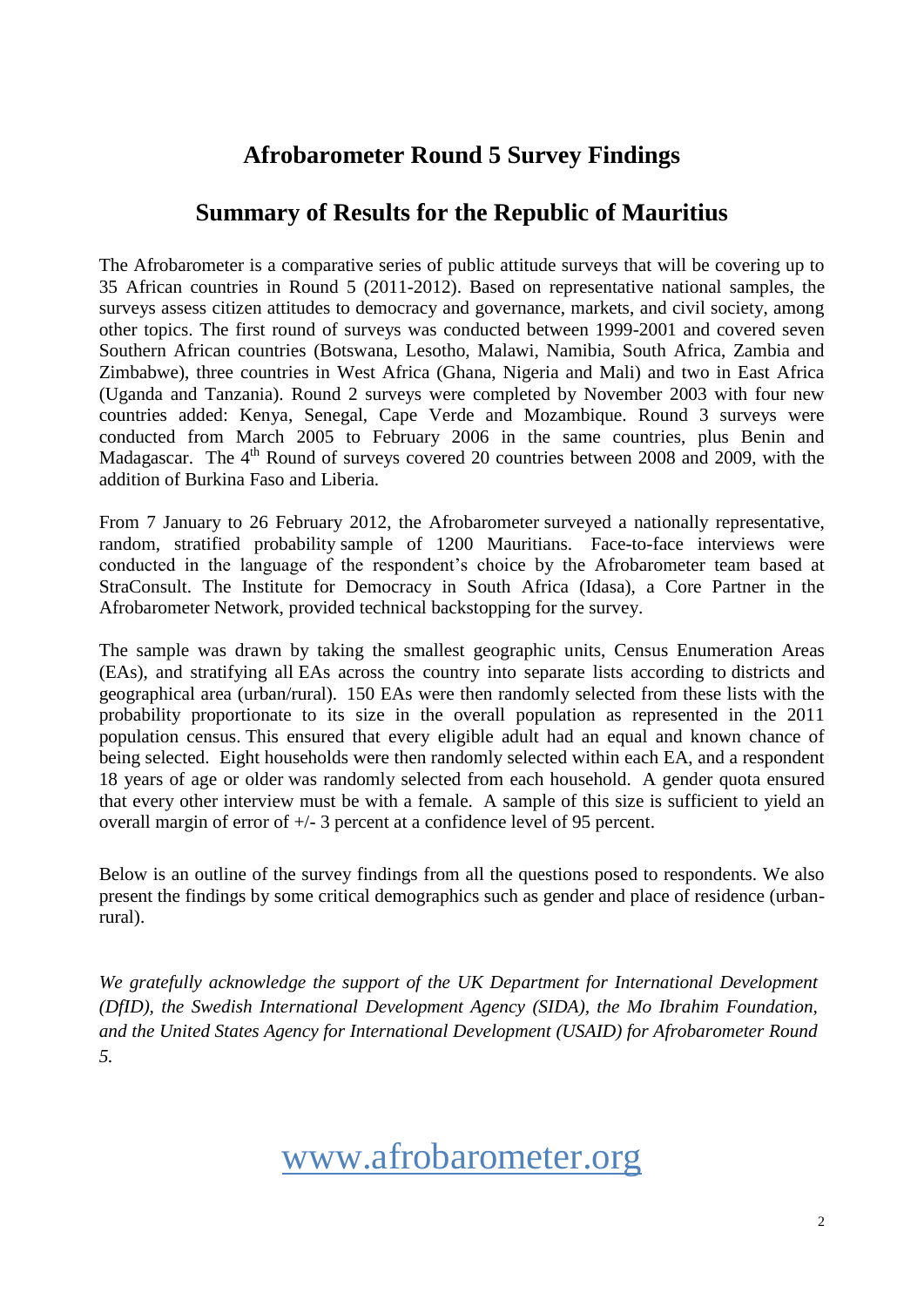

Contact Persons:

## **L. A. Darga Gilles Joomun**

2, Johanna Street, Near Caudan Roundabout, Port Louis telephone: +230 2107033 facsimile: +230 2107177

e-mail: **[straconsult@intnet.mu](mailto:straconsult@intnet.mu) [straconsultoff@intnet.mu](mailto:straconsultoff@intnet.mu)**

## **Institute for Democracy in South Africa (IDASA)**

Contact Person: Anyway Chingwete, Afrobarometer Project Manager 357 Visagie Street/Cnr Prinsloo Pretoria South Africa Telephone: +27 (0) 12392 0500 www.Idasa.org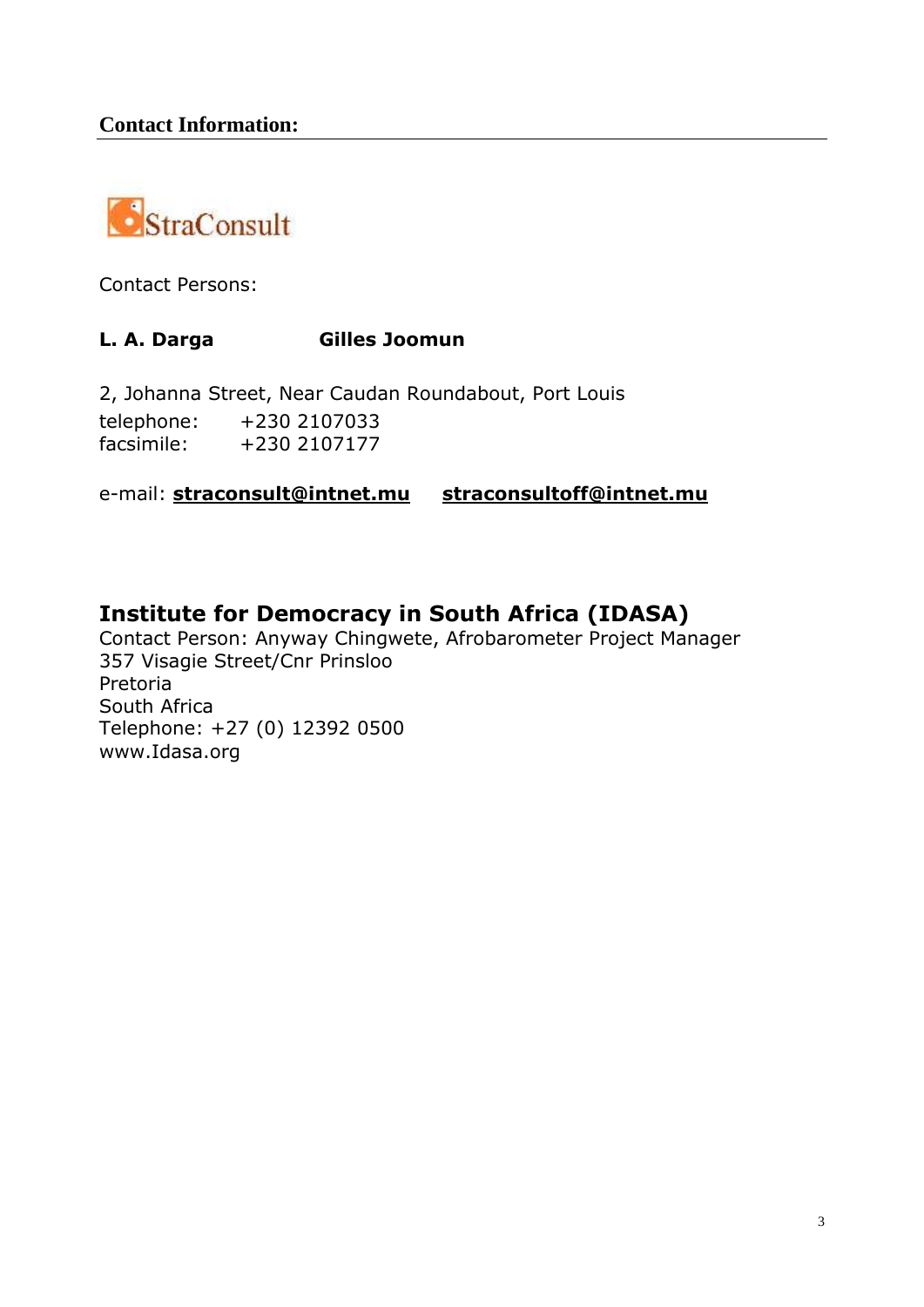## **Sample Survey Technical Information Form**

\_\_\_\_\_\_\_\_\_\_\_\_\_\_\_\_\_\_\_\_\_\_\_\_\_\_\_\_\_\_\_\_\_\_\_\_\_\_\_\_\_\_\_\_\_\_\_\_\_\_\_\_\_\_\_\_\_\_\_\_\_\_\_\_\_\_\_\_\_\_\_\_\_\_\_\_\_\_\_\_\_\_\_\_\_\_\_\_\_\_



## **Survey Overview The Quality of Democracy and Governance in Mauritius Afrobarometer Round 5, 2012**

| <b>Dates of Fieldwork:</b>                          | January 12- March 4, 2012                                                                       |                                                                                                                                                                                     |  |  |  |  |  |  |
|-----------------------------------------------------|-------------------------------------------------------------------------------------------------|-------------------------------------------------------------------------------------------------------------------------------------------------------------------------------------|--|--|--|--|--|--|
| Sample size:                                        | 1200                                                                                            |                                                                                                                                                                                     |  |  |  |  |  |  |
| <b>Sampling frame:</b>                              | 2011 Housing Census                                                                             |                                                                                                                                                                                     |  |  |  |  |  |  |
| <b>Sample universe:</b>                             |                                                                                                 | Citizens age 18 years or older, excluding institutions                                                                                                                              |  |  |  |  |  |  |
| Sample design:                                      | Nationally representative, random, clustered, stratified, multistage area<br>probability sample |                                                                                                                                                                                     |  |  |  |  |  |  |
| <b>Stratification:</b>                              | District, urban-rural distribution                                                              |                                                                                                                                                                                     |  |  |  |  |  |  |
| <b>Stages:</b>                                      |                                                                                                 | PSUs (from strata), starting points, households, respondents                                                                                                                        |  |  |  |  |  |  |
| <b>PSU</b> selection:                               |                                                                                                 | Probability Proportionate to Population Size (PPPS)                                                                                                                                 |  |  |  |  |  |  |
| <b>Cluster size:</b>                                | 8 households per PSU                                                                            |                                                                                                                                                                                     |  |  |  |  |  |  |
| <b>Household selection:</b>                         | pattern to select households.                                                                   | Randomly selected starting points, followed by walk pattern using a 5/10 interval                                                                                                   |  |  |  |  |  |  |
|                                                     | numbered card to select respondent.                                                             | <b>Respondent selection:</b> Gender quota filled by alternating interviews between men and women;<br>respondents of appropriate gender listed, after which household member draws a |  |  |  |  |  |  |
| <b>Weighting:</b>                                   | None                                                                                            |                                                                                                                                                                                     |  |  |  |  |  |  |
| <b>Margin of error:</b>                             | $+/-$ 3% at 95% confidence level                                                                |                                                                                                                                                                                     |  |  |  |  |  |  |
| <b>Fieldwork by:</b>                                | StraConsult Ltd.                                                                                |                                                                                                                                                                                     |  |  |  |  |  |  |
| <b>Survey Languages:</b><br>(official translations) | Creole, English                                                                                 |                                                                                                                                                                                     |  |  |  |  |  |  |
| <b>Main researchers:</b>                            |                                                                                                 | L. Amedee Darga, Gilles Joomun, Sariff Mungralee                                                                                                                                    |  |  |  |  |  |  |
| <b>Outcome rates:</b>                               | Contact rate:                                                                                   | 99.6%                                                                                                                                                                               |  |  |  |  |  |  |
|                                                     | Cooperation rate:                                                                               | 86.5%                                                                                                                                                                               |  |  |  |  |  |  |
|                                                     | Refusal rate:                                                                                   | 7.3%                                                                                                                                                                                |  |  |  |  |  |  |
|                                                     | Response rate:                                                                                  | 86.1%                                                                                                                                                                               |  |  |  |  |  |  |
| <b>EA Substitution Rate: 0%</b>                     |                                                                                                 |                                                                                                                                                                                     |  |  |  |  |  |  |

\_\_\_\_\_\_\_\_\_\_\_\_\_\_\_\_\_\_\_\_\_\_\_\_\_\_\_\_\_\_\_\_\_\_\_\_\_\_\_\_\_\_\_\_\_\_\_\_\_\_\_\_\_\_\_\_\_\_\_\_\_\_\_\_\_\_\_\_\_\_\_\_\_\_\_\_\_\_\_\_\_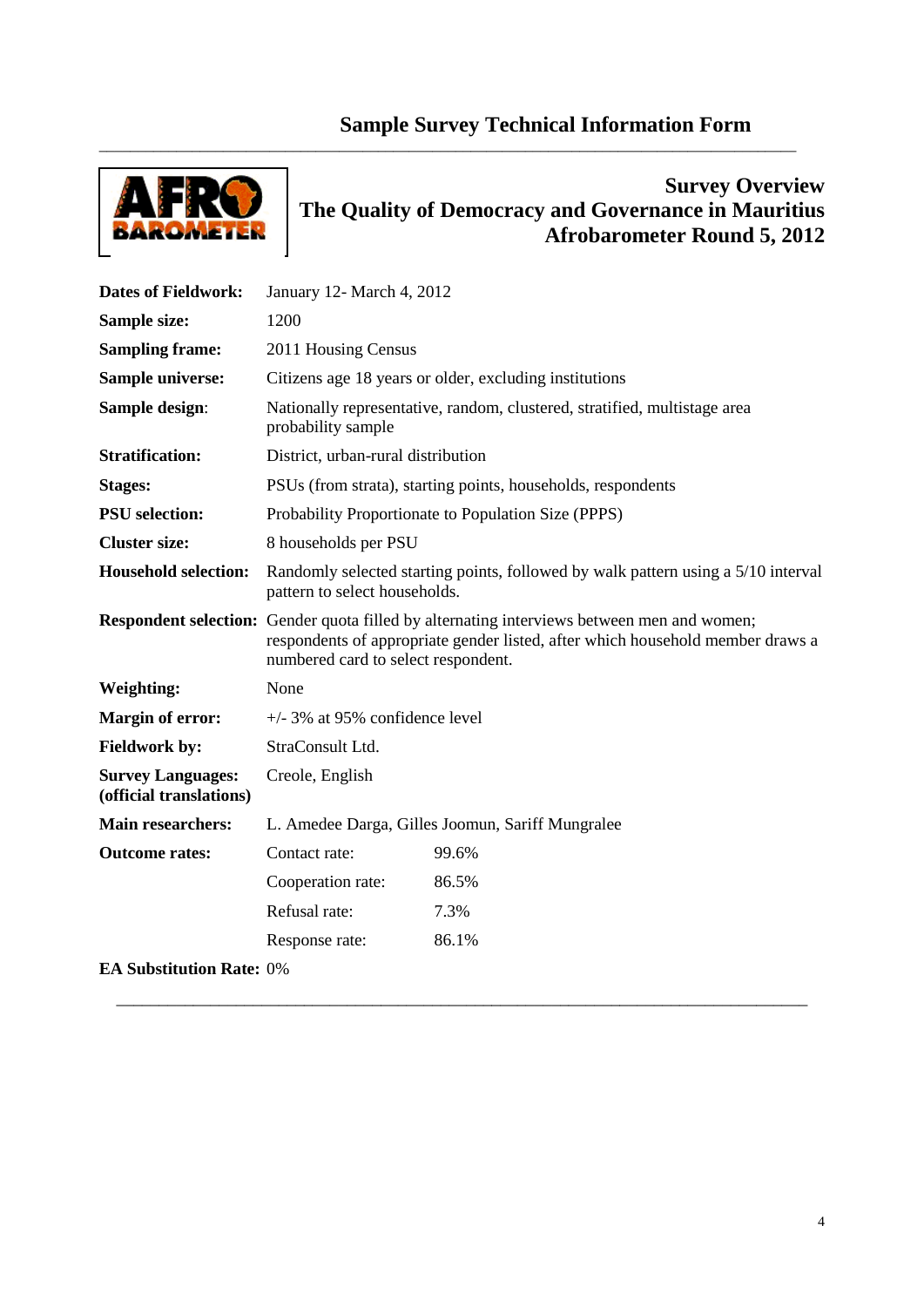## **Afrobarometer Round 5 Mauritius Survey Demographics**

**Note:** All figures in the following tables are percentages, rounded to whole numbers. Due to rounding, columns may not add up to exactly 100. Also note that a figure of "0" reported indicates that at least 1 response, but less than 0.5 of all responses, were in this category, whereas a dash ("-") or blank cell indicates that there were no responses in this category. For Questions 1 through 100, weighted frequency distributions are reported.

| Gender                 |                                               | Weighted     | <b>Unweighted</b> |
|------------------------|-----------------------------------------------|--------------|-------------------|
|                        | Male                                          | 50.0         | 50.0              |
|                        | Female                                        | 50.0         | 50.0              |
| <b>Location</b>        |                                               |              |                   |
|                        | Urban                                         | 40.1         | 37.3              |
|                        | Rural                                         | 59.9         | 62.7              |
| <b>Age Group</b>       |                                               |              |                   |
|                        | $18 - 30$                                     | 21.3         | 21.3              |
|                        | $31 - 45$                                     | 33.2         | 33.9              |
|                        | $46 - 60$<br>$61+$                            | 31.9<br>13.6 | 31.2<br>13.7      |
|                        |                                               |              |                   |
| <b>Region</b>          |                                               |              |                   |
|                        | Port Louis                                    | 9.7          | 9.3               |
|                        | Pamplemousses                                 | 10.9         | 10.0              |
|                        | Riviere du Rempart                            | 8.7          | 8.0               |
|                        | <b>Grand Port</b>                             | 9.1          | 8.7               |
|                        | Flacq                                         | 11.2         | 10.0              |
|                        | Savanne                                       | 5.5          | 5.3               |
|                        | <b>Plaines Wilhems</b>                        | 29.0         | 26.7              |
|                        | Moka                                          | 6.5          | 6.0               |
|                        | <b>Black River</b>                            | 6.1          | 6.0               |
|                        | Rodrigues                                     | 3.3          | 10.0              |
| <b>Education Level</b> |                                               |              |                   |
|                        | No formal schooling                           | 1.5          | 2.1               |
|                        | Informal schooling only                       | 0.           | .1                |
|                        | Some primary schooling                        | 13.8         | 14.2              |
|                        | Primary school completed                      | 19.8         | 19.5              |
|                        | Some secondary school/high school             | 34.4         | 34.5              |
|                        | Secondary school completed/high school        | 15.7         | 16.3              |
|                        | Post-secondary qualifications, not university | 5.4          | 5.1               |
|                        | Some university                               | 2.0          | 1.8               |
|                        | University completed                          | 5.6          | 5.1               |
|                        | Post-graduate                                 | 1.8          | 1.5               |

## **DEMOGRAPHICS**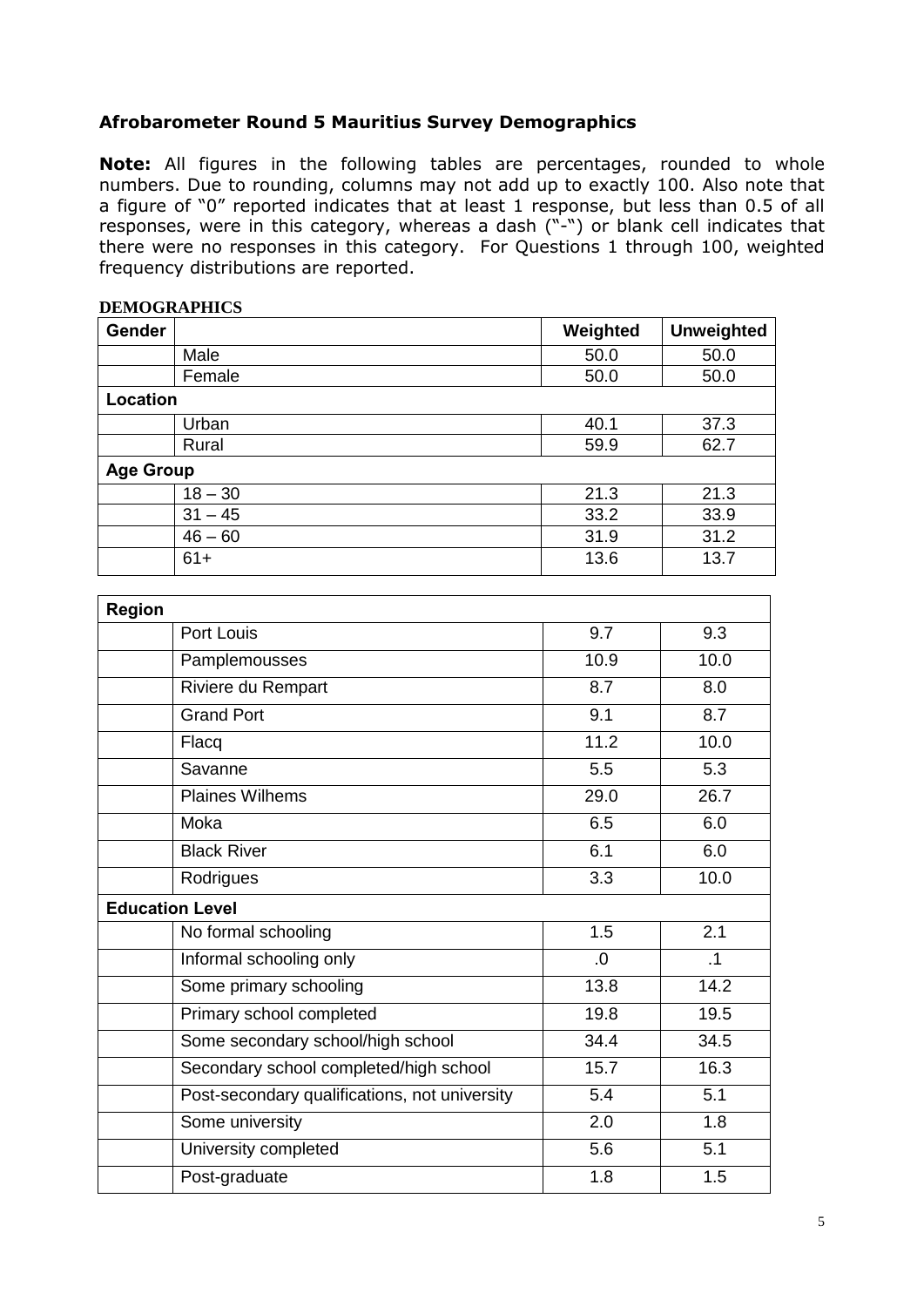## **Let's begin by recording a few facts about yourself.**

## **1. How old are you?**

|           | Urban | Rural | Male | Female | Total |
|-----------|-------|-------|------|--------|-------|
| 18-30     | 18    | 23    | 19   | 23     | 21    |
| $31 - 45$ | 32    | 34    | 29   | 38     | 33    |
| 46-60     | 32    | 32    | 37   | 27     | 32    |
| $61+$     | 18    | 11    | 15   | 13     | 14    |

## **2. Which Mauritian language is your home language?**

|          | Urban | Rural | Male | Female | Total |
|----------|-------|-------|------|--------|-------|
| French   |       |       |      |        |       |
| Creole   | 98    | 94    | 95   | 96     | 96    |
| Bhojpuri |       | э     |      |        |       |

## **Let's discuss economic conditions.**

**3A. In general, how would you describe: The present economic condition of this country?**

|                      | Urban | Rural | Male | Female | Total |
|----------------------|-------|-------|------|--------|-------|
| Very Bad             | 11    | 9     | 11   | 9      | 10    |
| Fairly bad           | 27    | 28    | 25   | 30     | 28    |
| Neither good nor bad | 22    | 18    | 19   | 20     | 20    |
| Fairly good          | 38    | 43    | 43   | 39     | 41    |
| Very good            | 3     |       |      | ົ      | 2     |

## **3B. In general, how would you describe: Your own present living conditions?**

|                      | Urban | Rural | Male | Female | Total |
|----------------------|-------|-------|------|--------|-------|
| Very Bad             | 9     | 6     | 9    |        |       |
| Fairly bad           | 21    | 27    | 23   | 26     | 25    |
| Neither good nor bad | 26    | 19    | 21   | 22     | 22    |
| Fairly good          | 41    | 46    | 44   | 44     | 44    |
| Very good            | ົ     | ົ     |      |        | 3     |

## **4. In general, how do you rate your living conditions compared to those of other Mauritians?**

| ___<br>$\overline{\phantom{a}}$ | Urban | Rural | Male | Female | Total |
|---------------------------------|-------|-------|------|--------|-------|
| Much Worse                      | ◠     | 3     |      |        | っ     |
| Worse                           | 18    | 21    | 21   | 19     | 20    |
| Same                            | 50    | 55    | 54   | 53     | 53    |
| <b>Better</b>                   | 22    | 20    | 20   | 21     | 20    |
| <b>Much Better</b>              | з     |       | ົ    |        | ົ     |
| Don't know                      | 6     |       | ◠    |        |       |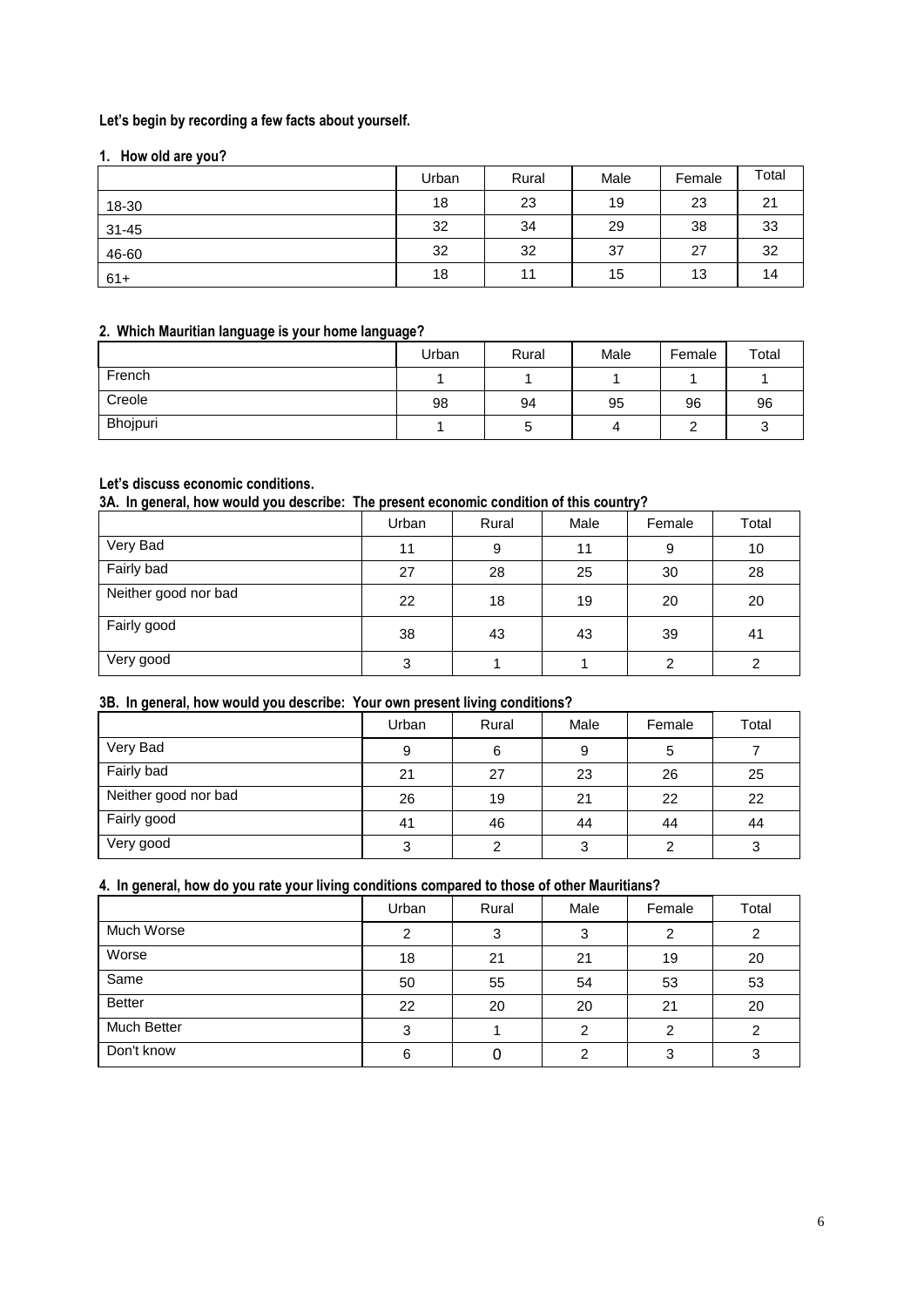| .             |       |       |      |        |       |
|---------------|-------|-------|------|--------|-------|
|               | Urban | Rural | Male | Female | Total |
| Much Worse    |       |       |      |        |       |
| Worse         | 16    | 20    | 19   | 17     | 18    |
| Same          | 58    | 54    | 53   | 58     | 55    |
| <b>Better</b> | 20    | 24    | 24   | 21     | 23    |
| Much Better   | Δ     |       | 3    | っ      | 2     |
| Don't know    |       |       |      |        |       |

## **5A. Looking back, how do you rate the following compared to twelve months ago? Economic conditions in this country?**

## **5B. Looking back, how do you rate the following compared to twelve months ago? Your living conditions?**

|                    | Urban | Rural | Male | Female | Total |
|--------------------|-------|-------|------|--------|-------|
| Much Worse         |       |       |      |        |       |
| Worse              | 12    | 17    | 15   | 15     | 15    |
| Same               | 64    | 58    | 59   | 61     | 60    |
| <b>Better</b>      | 19    | 24    | 23   | 20     | 22    |
| <b>Much Better</b> | 4     |       |      | ≏<br>v |       |

#### **6A. Looking ahead, do you expect the following to be better or worse? Economic conditions in this country in twelve months time?**  $\overline{a}$

|               | Urban | Rural | Male | Female | Total |
|---------------|-------|-------|------|--------|-------|
| Much Worse    | 6     | 5     |      |        | 5     |
| Worse         | 29    | 31    | 30   | 31     | 31    |
| Same          | 34    | 33    | 36   | 31     | 33    |
| <b>Better</b> | 20    | 24    | 24   | 21     | 22    |
| Much Better   | 5     | ⌒     | ≏    |        | 3     |
| Don't know    | 6     |       |      | 6      | 5     |

## **6B. Looking ahead, do you expect the following to be better or worse? Your living conditions in twelve months time?**

|                    | Urban | Rural | Male | Female | Total |
|--------------------|-------|-------|------|--------|-------|
| Much Worse         | 5     | 6     | 5    | 6      | 5     |
| Worse              | 25    | 24    | 25   | 24     | 24    |
| Same               | 40    | 39    | 42   | 37     | 39    |
| <b>Better</b>      | 20    | 26    | 23   | 24     | 23    |
| <b>Much Better</b> | 5     | 3     | 3    |        | 4     |
| Don't know         | 5     | 3     | ົ    | 5      | 4     |

## **7. What about the overall direction of the country? Would you say that the country is going in the wrong direction or going in the right direction?**

|                              | Urban       | Rural | Male | Female         | Total |
|------------------------------|-------------|-------|------|----------------|-------|
| Going in the wrong direction | $4^{\circ}$ | 40    | 40   | 4 <sup>′</sup> | 40    |
| Going in the right direction | 52          | 53    | 55   | 51             | 53    |
| Don't know                   |             |       |      |                |       |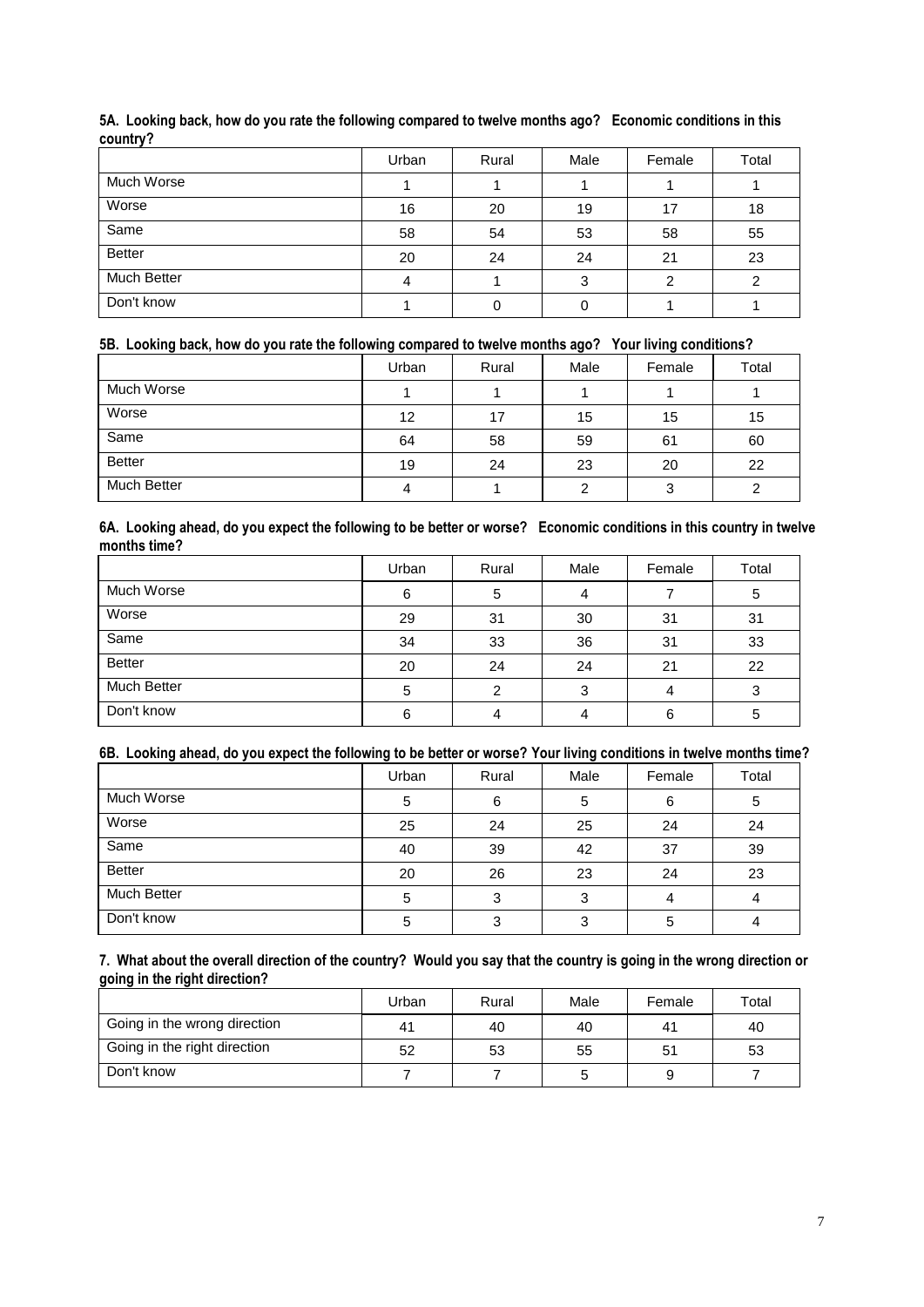|                    | Urban | Rural | Male | Female | Total |
|--------------------|-------|-------|------|--------|-------|
| Never              | 94    | 89    | 91   | 91     | 91    |
| Just once or twice |       |       |      |        |       |
| Several times      |       |       |      |        |       |
| Many times         |       |       |      |        |       |
| Always             |       |       |      |        |       |

## **8A. Over the past year, how often, if ever, have you or anyone in your family: Gone without enough food to eat?**

#### **8B. Over the past year, how often, if ever, have you or anyone in your family: Gone without enough clean water for home use?**

|                    | Urban | Rural | Male | Female | Total |
|--------------------|-------|-------|------|--------|-------|
| Never              | 88    | 78    | 82   | 82     | 82    |
| Just once or twice |       |       |      | 6      |       |
| Several times      |       | 9     |      |        |       |
| Many times         |       |       |      |        |       |
| Always             |       |       |      |        |       |

#### **8C. Over the past year, how often, if ever, have you or anyone in your family: Gone without medicines or medical treatment?**

|                    | Urban | Rural | Male | Female | Total  |
|--------------------|-------|-------|------|--------|--------|
| Never              | 96    | 95    | 96   | 95     | 95     |
| Just once or twice |       | ັ     |      |        | ◠<br>ບ |
| Several times      |       |       |      |        |        |

#### **8D. Over the past year, how often, if ever, have you or anyone in your family: Gone without enough fuel to cook your food?**

|                    | Urban | Rural | Male | Female | Total |
|--------------------|-------|-------|------|--------|-------|
| Never              | 96    | 90    | 92   | 92     | 92    |
| Just once or twice |       |       | G    |        |       |
| Several times      |       | ັ     |      |        |       |

## **8E. Over the past year, how often, if ever, have you or anyone in your family: Gone without a cash income?**

|                    | Urban | Rural | Male | Female | Total |
|--------------------|-------|-------|------|--------|-------|
| Never              | 88    | 76    | 80   | 81     | 80    |
| Just once or twice | 5     | 13    | 10   | 10     | 10    |
| Several times      |       |       |      |        |       |
| Many times         |       |       |      |        |       |
| Always             |       |       |      |        |       |

#### **9A. Over the past year, how often, if ever, have you or anyone in your family : Felt unsafe walking in your neighbourhood?**

|                    | Urban | Rural | Male | Female | Total |
|--------------------|-------|-------|------|--------|-------|
| Never              | 84    | 79    | 83   | 79     | 81    |
| Just once or twice |       | 11    |      | 12     | 10    |
| Several times      |       | 6     | Ð.   |        | b     |
| Many times         |       | ⌒     |      |        |       |
| Always             |       |       |      |        |       |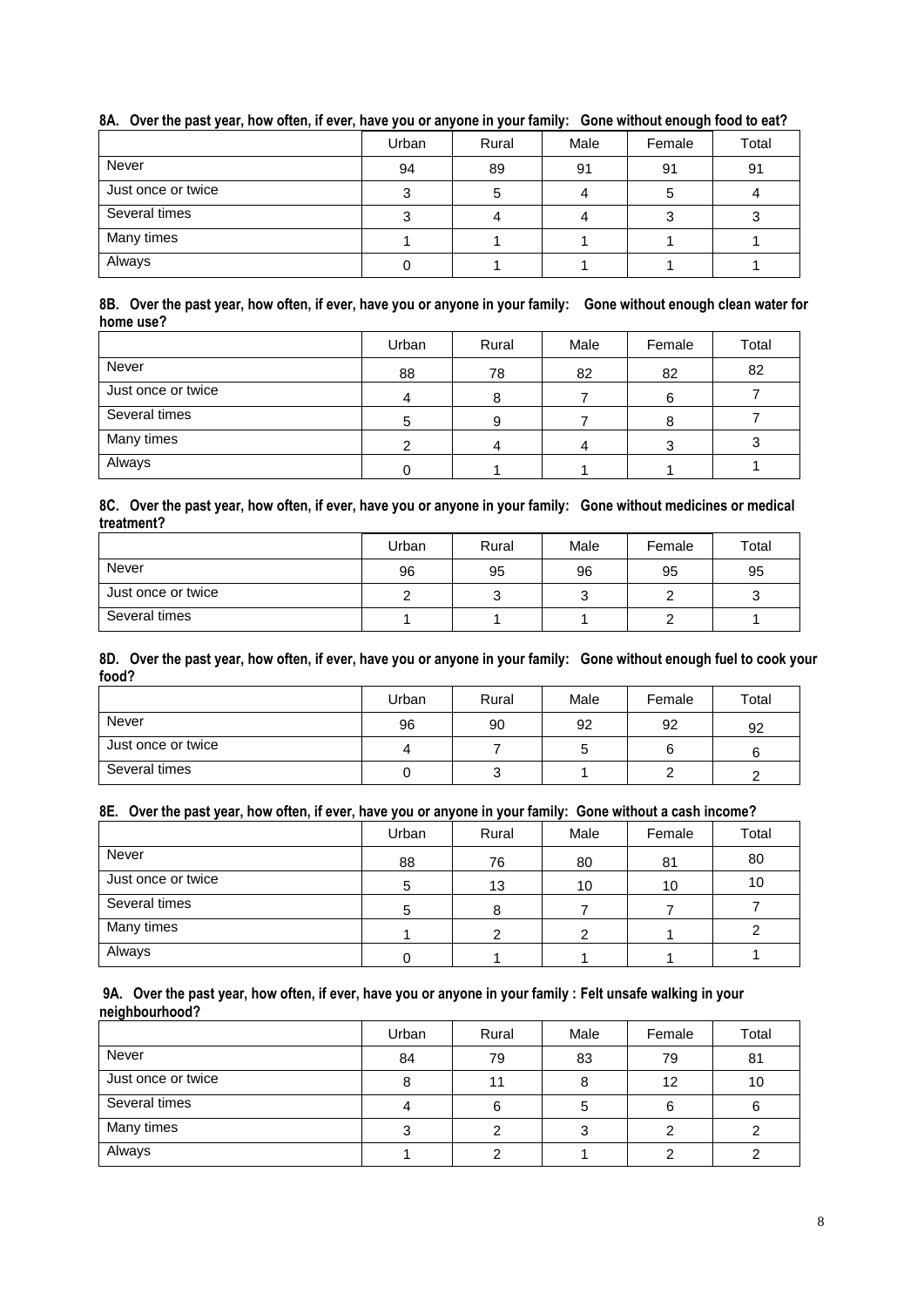| . .<br>$\sim$<br>$\sim$ | $\sim$ |       |      |        |       |
|-------------------------|--------|-------|------|--------|-------|
|                         | Urban  | Rural | Male | Female | Total |
| Never                   | 93     | 84    | 90   | 86     | 88    |
| Just once or twice      |        |       | G    |        | 6     |
| Several times           |        | b     |      |        |       |
| Many times              |        |       |      |        |       |
| Always                  |        |       |      |        |       |

## **9B. Over the past year, how often, if ever, have you or anyone in your family : Feared crime in your own home?**

## **10A. During the past year, have you or anyone in your family : Had something stolen from your house?**

|                          | Urban | Rural | Male | Female | Total |
|--------------------------|-------|-------|------|--------|-------|
| No                       | 91    | 89    | 91   | 89     | 90    |
| Yes, once                | 6     |       |      |        |       |
| Yes, twice               |       |       |      |        |       |
| Yes, three or more times |       |       |      |        |       |

## **10B. During the past year, have you or anyone in your family: Been physically attacked?**

|           | Urban | Rural | Male | Female | Total |
|-----------|-------|-------|------|--------|-------|
| No        | 98    | 99    | 98   | 99     | 99    |
| Yes, once |       |       |      |        |       |

## **10C. Was any such incident reported to the police?**

|                | Urban           | Rural | Male | Female | Total |
|----------------|-----------------|-------|------|--------|-------|
| No             | $\sqrt{2}$<br>w |       |      |        | ٮ     |
| Yes            |                 | o     |      |        | 8     |
| Not applicable | 90              | 88    | 89   | 89     | 89    |

#### **11. Some people say that many crimes are never reported to the police. Based on your experience, what do you think is the main reason that many people do not report crimes like thefts or attacks to the police when they occur?**

|                                                        | Urban    | Rural    | Male           | Female | Total |
|--------------------------------------------------------|----------|----------|----------------|--------|-------|
| Most people do report crimes to the<br>police          | 30       | 36       | 36             | 31     | 33    |
| People don't have enough time to<br>report crimes      | 2        | 3        | 3              | 3      | 3     |
| No police or police station in the<br>area/too far     | $\Omega$ |          |                |        |       |
| Police don't listen or care                            | 8        | 6        | $\overline{7}$ | 6      | 7     |
| Police would have demanded money or<br>a bribe to help |          | $\Omega$ | 1              | 0      |       |
| Police wouldn't have been able to do<br>anything       | 8        | 8        | 9              | 8      | 8     |
| Police may be involved in the robbery<br>or assault    |          | 1        | 1              | 1      |       |
| Victim feared reprisal from attacker                   | 37       | 28       | 27             | 36     | 32    |
| Victim too ashamed or embarrassed                      | 10       | 11       | 11             | 11     | 11    |
| Procedures too long                                    | $\Omega$ | 1        | $\Omega$       |        | 1     |
| Other                                                  |          | 4        | 4              | 2      | 3     |
| Don't know                                             |          |          |                |        |       |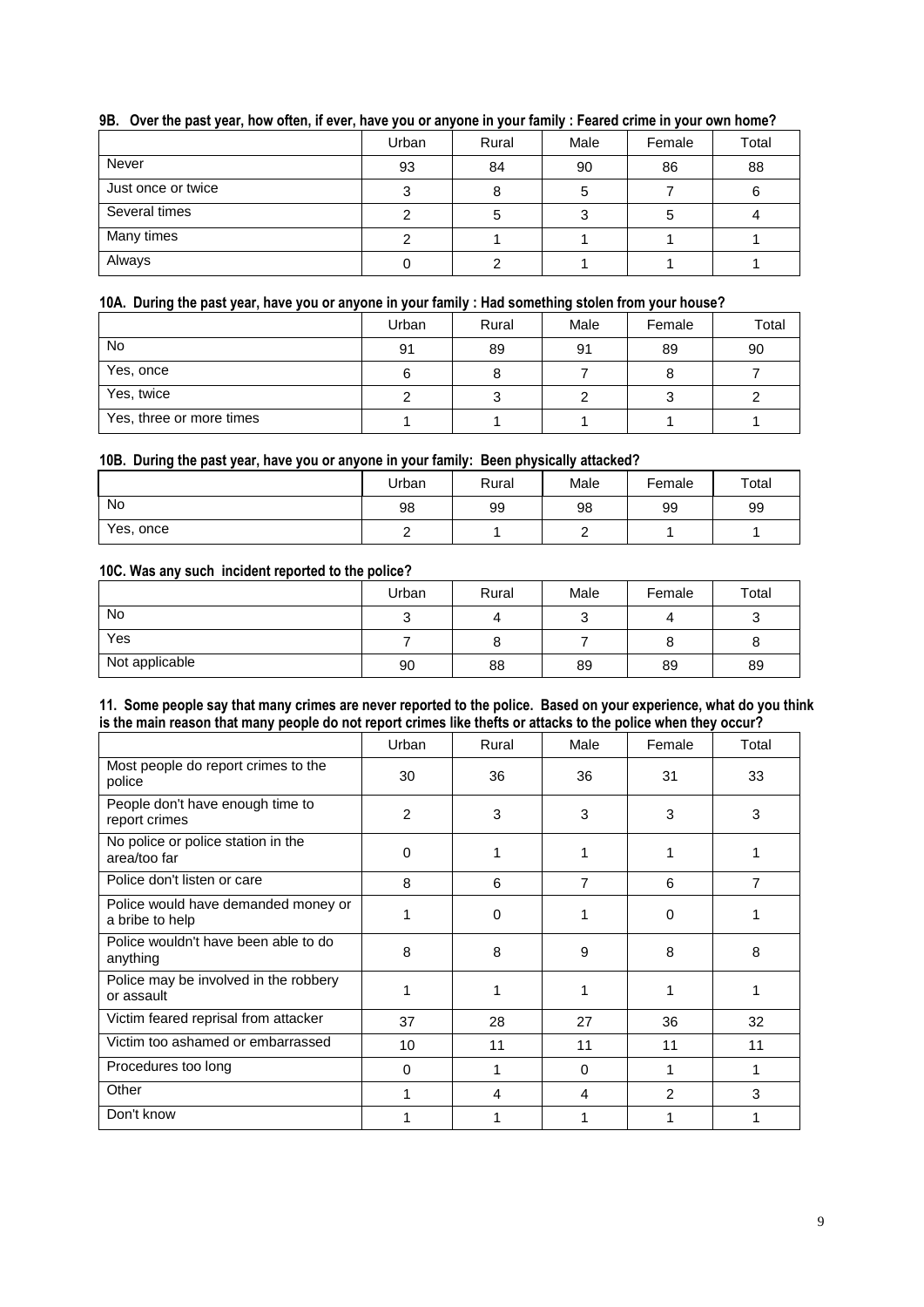## **12. If you were a victim of crime in this country, who, if anyone, would you go to first for assistance?**

|                            | Urban | Rural | Male | Female | Total |
|----------------------------|-------|-------|------|--------|-------|
| The police                 | 93    | 87    | 90   | 89     | 89    |
| Your own family or friends |       | 11    |      | 10     | 9     |
| Other                      |       |       |      |        |       |

## **13A. How often do you get news from the following sources? Radio**

|                        | Urban | Rural | Male | Female | Total |
|------------------------|-------|-------|------|--------|-------|
| <b>Never</b>           |       |       |      |        |       |
| Less than once a month |       |       |      |        |       |
| A few times a month    |       |       |      |        |       |
| A few times a week     | 10    | 15    | 16   | 10     | 13    |
| Every day              | 85    | 82    | 79   | 86     | 83    |

## **13B. How often do you get news from the following sources? Television**

|                        | Urban | Rural | Male | Female | Total |
|------------------------|-------|-------|------|--------|-------|
| Never                  |       |       |      |        |       |
| Less than once a month |       |       |      |        |       |
| A few times a month    |       |       |      |        |       |
| A few times a week     |       | 15    | 16   |        | 14    |
| Every day              | 87    | 81    | 80   | 87     | 83    |

#### **13C. How often do you get news from the following sources? Newspapers**

|                        | Urban | Rural | Male | Female | Total |
|------------------------|-------|-------|------|--------|-------|
| Never                  | Ω     | 13    |      | 14     | 12    |
| Less than once a month |       |       |      |        |       |
| A few times a month    | 14    | 13    | 13   | 14     | 13    |
| A few times a week     | 31    | 40    | 37   | 36     | 37    |
| Every day              | 44    | 29    | 38   | 31     | 35    |

## **13D. How often do you get news from the following sources? Internet**

|                        | Urban | Rural | Male | Female | Total |
|------------------------|-------|-------|------|--------|-------|
| Never                  | 57    | 66    | 61   | 64     | 63    |
| Less than once a month |       | າ     |      |        |       |
| A few times a month    |       |       |      |        |       |
| A few times a week     | 12    | 11    |      | 12     |       |
| Every day              | 23    | 18    | 22   | 19     | 20    |

## **14. How interested would you say you are in public affairs?**

|                       | Urban | Rural | Male | Female | Total |
|-----------------------|-------|-------|------|--------|-------|
| Not at all interested | 21    | 20    | 16   | 25     | 21    |
| Not very interested   | 22    | 18    | 19   | 20     | 19    |
| Somewhat interested   | 42    | 46    | 45   | 43     | 44    |
| Very interested       | 14    | 17    | 20   |        | 16    |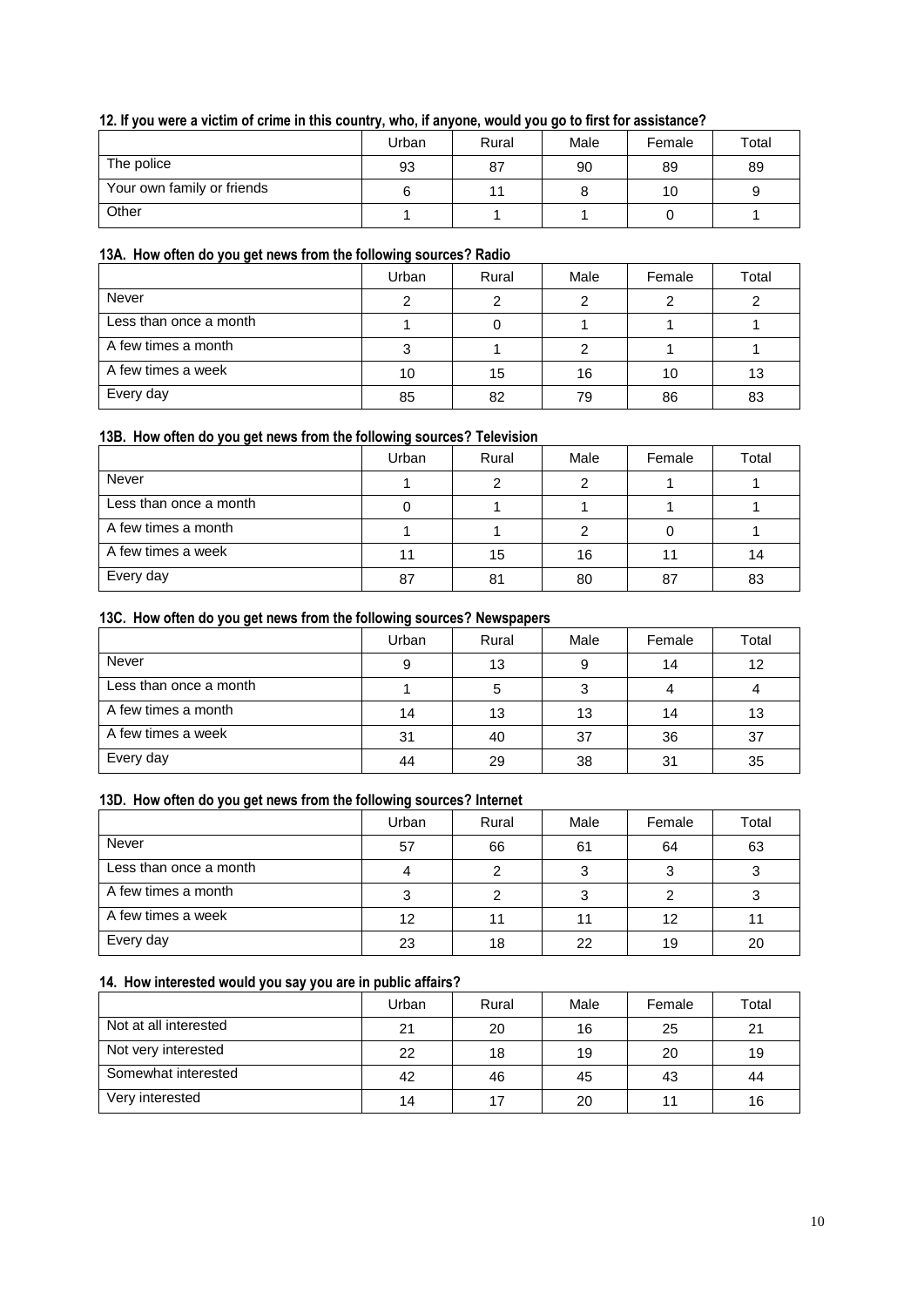| <u>, a community and the community of the community of the community of the community of the community of the community of the community of the community of the community of the community of the community of the community of</u> |       |       |      |        |       |  |  |
|--------------------------------------------------------------------------------------------------------------------------------------------------------------------------------------------------------------------------------------|-------|-------|------|--------|-------|--|--|
|                                                                                                                                                                                                                                      | Urban | Rural | Male | Female | Total |  |  |
| Never                                                                                                                                                                                                                                | 34    | 36    | 25   | 45     | 35    |  |  |
| Occasionally                                                                                                                                                                                                                         | 54    | 52    | 57   | 48     | 52    |  |  |
| Frequently                                                                                                                                                                                                                           | 12    | 12    | 18   |        | 12    |  |  |
| Do not know                                                                                                                                                                                                                          |       |       |      |        |       |  |  |

## **15. When you get together with your friends or family, would you say you discuss political matters**

#### **16. Do you agree or disagree with the following statement: Sometimes politics and government seem so complicated that a person like me cannot really understand what is going on.**

|                             | Urban | Rural | Male | Female | Total |
|-----------------------------|-------|-------|------|--------|-------|
| Strongly agree              | 22    | 20    | 19   | 23     | 21    |
| Agree                       | 43    | 40    | 40   | 42     | 41    |
| Neither agree nor disagree  |       | 10    | 9    | 10     | 9     |
| <b>Disagree</b>             | 20    | 23    | 24   | 19     | 22    |
| Strongly disagree           | 5     | 6     |      |        | 6     |
| Don't know/Don't understand |       |       |      |        |       |

## **17A. In this country, how free are you: To say what you think**

|                 | Urban | Rural | Male | Female | Total |
|-----------------|-------|-------|------|--------|-------|
| Not at all free |       | 3     |      |        | 3     |
| Not very free   | 21    | 15    | 16   | 19     | 18    |
| Somewhat free   | 29    | 37    | 29   | 39     | 34    |
| Completely free | 45    | 45    | 51   | 38     | 45    |

## **17B. In this country, how free are you: To join any political organization you want**

|                 | . .<br>Urban | Rural | Male | Female | Total |
|-----------------|--------------|-------|------|--------|-------|
| Not at all free |              | 6     | 5    |        | 6     |
| Not very free   | 13           | 12    | 10   | 14     | 12    |
| Somewhat free   | 27           | 28    | 26   | 29     | 28    |
| Completely free | 49           | 51    | 55   | 45     | 50    |
| Don't know      |              |       |      | 5      |       |

## **17C. In this country, how free are you: To choose who to vote for without feeling pressured**

|                 | Urban | Rural | Male | Female | Total |
|-----------------|-------|-------|------|--------|-------|
| Not very free   |       |       |      |        |       |
| Somewhat free   |       | 13    | 10   |        | 10    |
| Completely free | 91    | 86    | 89   | 87     | 88    |
| Don't know      |       |       |      |        |       |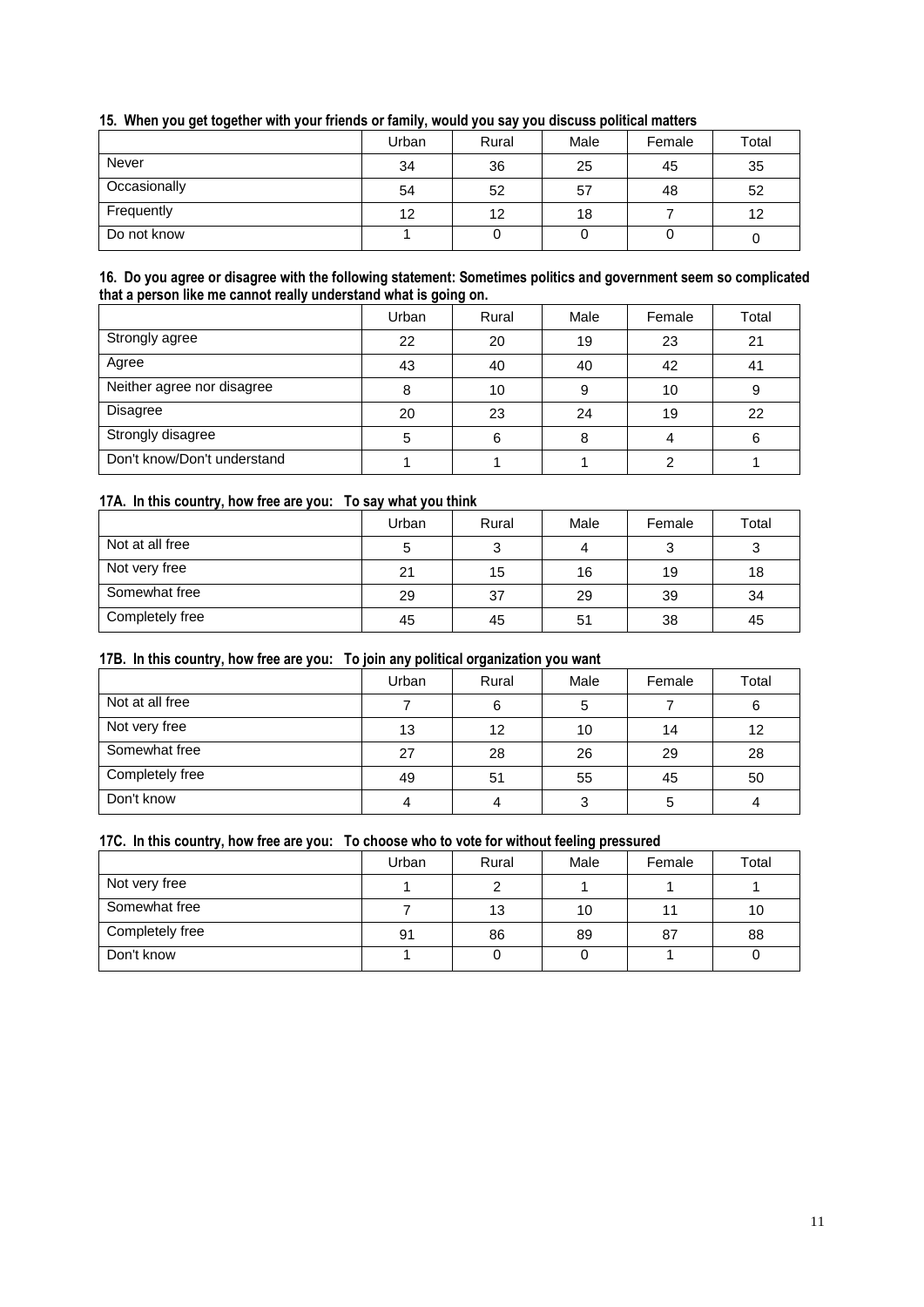**18. Which of the following statements is closest to your view? Choose Statement 1 or Statement 2. Statement 1: Once in office, elected leaders are obliged to help their home community or group first. Statement 2: Since elected leaders should represent everyone, they should not do anything that favours their own group over others.**

|                            | Urban | Rural | Male | Female | Total |
|----------------------------|-------|-------|------|--------|-------|
| Agree very strongly with 1 |       | 5     | 6    |        | 6     |
| Agree with 1               | 13    | 15    | 14   | 14     | 14    |
| Agree with 2               | 37    | 42    | 38   | 42     | 40    |
| Agree very strongly with 2 | 43    | 37    | 41   | 38     | 40    |
| Agree with neither         |       |       |      |        |       |

**19. Which of the following statements is closest to your view? Choose Statement 1 or Statement 2. Statement 1: Government should be able to ban any organization that goes against its policies. Statement 2: We should be able to join any organization, whether or not the government approves of it.**

|                            | Urban | Rural | Male | Female | Total |
|----------------------------|-------|-------|------|--------|-------|
| Agree very strongly with 1 |       |       |      |        |       |
| Agree with 1               |       | 27    | 21   | 18     | 20    |
| Agree with 2               | 47    | 46    | 43   | 50     | 47    |
| Agree very strongly with 2 | 36    | 21    | 30   | 24     | 27    |
| Agree with neither         |       | ⌒     |      | ົ      |       |
| Don't know                 |       |       |      |        |       |

**20. Which of the following statements is closest to your view? Choose Statement 1 or Statement 2. Statement 1: The media should have the right to publish any views and ideas without government control Statement 2: The government should have the right to prevent the media from publishing things that it considers harmful to society.**

|                            | Urban | Rural | Male | Female | Total |
|----------------------------|-------|-------|------|--------|-------|
| Agree very strongly with 1 | 36    | 23    | 32   | 25     | 28    |
| Agree with 1               | 27    | 36    | 31   | 35     | 33    |
| Agree with 2               | 20    | 29    | 24   | 26     | 25    |
| Agree very strongly with 2 | 13    | 10    |      | 12     |       |
| Agree with neither         |       |       |      |        |       |
| Don't know                 |       |       |      |        |       |

#### **21. Which of the following statements is closest to your view? Choose Statement 1 or Statement 2. Statement 1: The government is like a parent. It should decide what is good for us.**

**Statement 2: The government is like our employee. We are the bosses and should tell government what to do.**

|                            | Urban | Rural | Male | Female | Total |
|----------------------------|-------|-------|------|--------|-------|
| Agree very strongly with 1 | 22    | 16    | 17   | 20     | 18    |
| Agree with 1               | 33    | 49    | 43   | 42     | 42    |
| Agree with 2               | 22    | 21    | 23   | 20     | 22    |
| Agree very strongly with 2 | 14    |       | 10   | 9      | 10    |
| Agree with neither         | 6     | 6     | 6    |        | 6     |
| Don't know                 |       |       |      |        |       |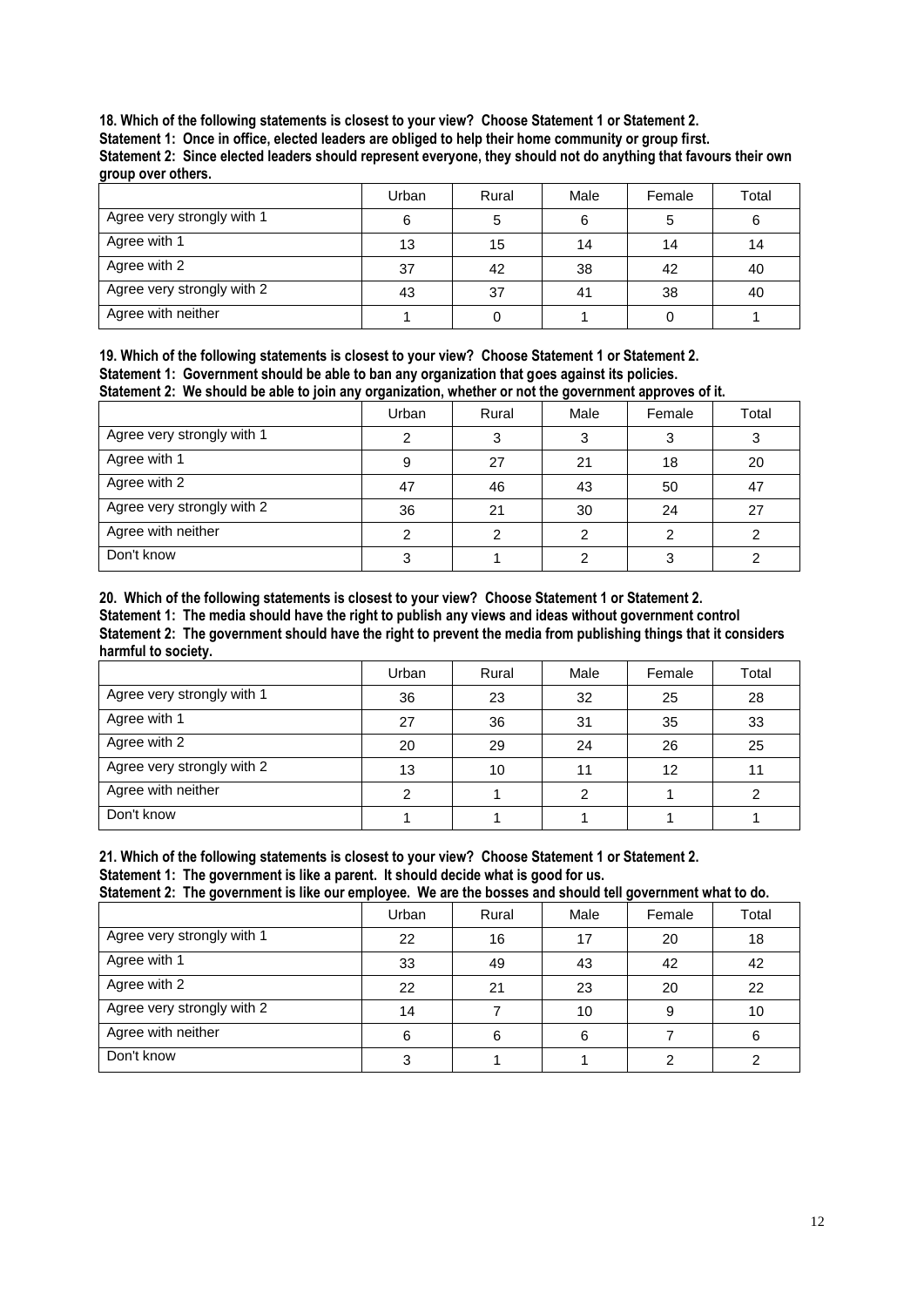| 22. Which of the following statements is closest to your view? Choose Statement 1 or Statement 2.   |
|-----------------------------------------------------------------------------------------------------|
| Statement 1: Men make better political leaders than women, and should be elected rather than women. |
| Statement 2: Women should have the same chance of being elected to political office as men.         |

|                            | Urban | Rural | Male | Female | Total |
|----------------------------|-------|-------|------|--------|-------|
| Agree very strongly with 1 | 8     | 6     | 11   |        |       |
| Agree with 1               | 12    | 17    | 20   | 10     | 15    |
| Agree with 2               | 33    | 36    | 37   | 32     | 35    |
| Agree very strongly with 2 | 46    | 39    | 31   | 52     | 42    |
| Agree with neither         |       |       |      |        |       |
| Don't know                 |       |       |      |        |       |

**23. Which of the following statements is closest to your view? Choose Statement 1 or Statement 2. Statement 1: In our country, women should have equal rights and receive the same treatment as men do. Statement 2: Women have always been subject to traditional laws and customs, and should remain so.**

|                            | Urban | Rural | Male | Female | Total |
|----------------------------|-------|-------|------|--------|-------|
| Agree very strongly with 1 | 55    | 45    | 37   | 61     | 49    |
| Agree with 1               | 35    | 35    | 40   | 29     | 35    |
| Agree with 2               |       | 14    | 15   |        |       |
| Agree very strongly with 2 |       | 6     |      |        | 5     |

**24. Which of the following statements is closest to your view? Choose Statement 1 or Statement 2. Statement 1: If funds for schooling are limited, a boy should always receive an education in school before a girl. Statement 2: If funds for schooling are limited, a family should send the child with the greatest ability to learn.**

|                            | Urban | Rural | Male | Female | Total |
|----------------------------|-------|-------|------|--------|-------|
| Agree very strongly with 1 |       |       |      |        |       |
| Agree with 1               |       | 6     |      |        | 5     |
| Agree with 2               | 26    | 35    | 33   | 30     | 32    |
| Agree very strongly with 2 | 54    | 41    | 42   | 50     | 46    |
| Agree with neither         | 10    | 16    | 13   | 13     | 13    |
| Don't know                 |       |       |      |        |       |

**25A. Now I am going to read out a list of groups that people join or attend. For each one, could you tell me whether you are an official leader, an active member, an inactive member, or not a member. A religious group that meets outside of regular worship services**

|                 | Urban | Rural | Male | Female | Total |
|-----------------|-------|-------|------|--------|-------|
| Not a Member    |       | 68    | 68   | 75     | 72    |
| Inactive Member | 10    | 10    | 10   |        | 10    |
| Active Member   | 13    | 22    | 21   | 16     | 18    |

**25B. Now I am going to read out a list of groups that people join or attend. For each one, could you tell me whether you are an official leader, an active member, an inactive member, or not a member. Some other voluntary association or community group**

|                        | Urban | Rural | Male | Female | Total |
|------------------------|-------|-------|------|--------|-------|
| Not a Member           | 78    | 78    | 73   | 83     | 78    |
| Inactive Member        |       | 5     |      |        | 6     |
| <b>Active Member</b>   | 14    | 15    | 18   | 12     | 15    |
| <b>Official Leader</b> |       |       |      |        |       |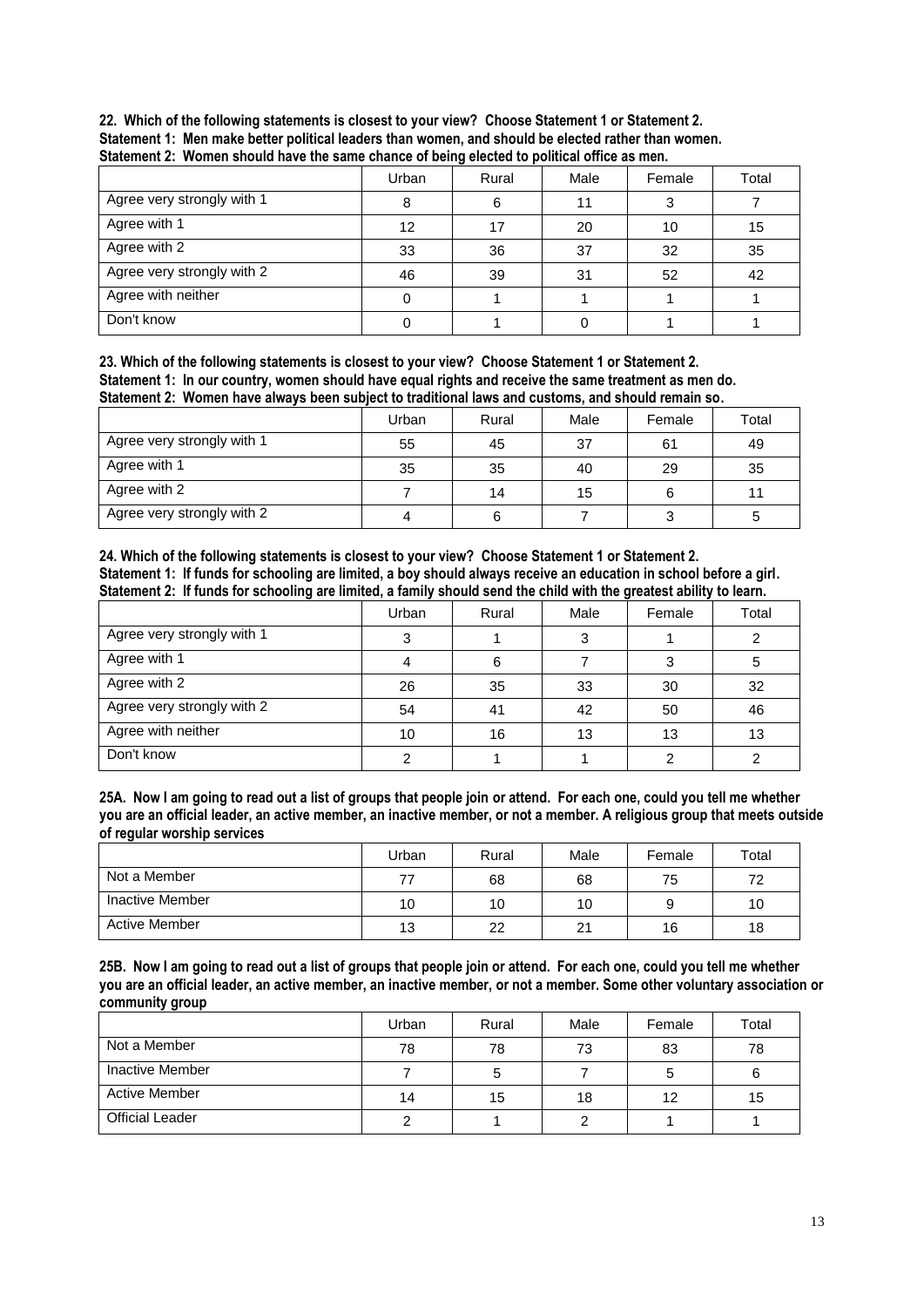**26A. Here is a list of actions that people sometimes take as citizens. For each of these, please tell me whether you, personally, have done any of these things during the past year. If not, would you do this if you had the chance? Attended a community meeting**

|                                    | Urban | Rural | Male | Female | Total |
|------------------------------------|-------|-------|------|--------|-------|
| Yes, often                         | 6     | 6     | 8    | 5      | 6     |
| Yes, several times                 | 9     | 16    | 16   | 11     | 13    |
| Yes, once or twice                 | 11    | 18    | 19   | 12     | 15    |
| No, but would do if had the chance | 34    | 25    | 28   | 29     | 28    |
| No, would never do this            | 40    | 35    | 30   | 43     | 37    |

**26B. Here is a list of actions that people sometimes take as citizens. For each of these, please tell me whether you, personally, have done any of these things during the past year. If not, would you do this if you had the chance? Got together with others to raise an issue**

|                                    | Urban | Rural | Male | Female | Total |
|------------------------------------|-------|-------|------|--------|-------|
| Yes, often                         | 5     | 3     | 5    | 2      |       |
| Yes, several times                 | 6     | 8     |      | 5      |       |
| Yes, once or twice                 | 9     | 12    | 14   | 9      |       |
| No, but would do if had the chance | 35    | 29    | 30   | 33     | 31    |
| No, would never do this            | 43    | 48    | 42   | 51     | 46    |
| Don't know                         | ◠     |       |      |        |       |

**26C. Here is a list of actions that people sometimes take as citizens. For each of these, please tell me whether you, personally, have done any of these things during the past year. If not, would you do this if you had the chance? Refused to pay a tax or fee to government**

|                                    | Urban | Rural | Male | Female | Total |
|------------------------------------|-------|-------|------|--------|-------|
| No, would never do this            | 95    | 95    | 95   | 95     | 95    |
| No, but would do if had the chance |       | ◠     |      | Δ      |       |
| Don't know                         |       |       |      |        |       |

**26D. Here is a list of actions that people sometimes take as citizens. For each of these, please tell me whether you, personally, have done any of these things during the past year. If not, would you do this if you had the chance? Attended a demonstration or protest march** 

|                                    | Urban | Rural | Male | Female | Total |
|------------------------------------|-------|-------|------|--------|-------|
| Yes, several times                 |       |       |      |        |       |
| Yes, once or twice                 |       |       |      |        |       |
| No, but would do if had the chance | 17    | 12    | 13   | 15     | 14    |
| No, would never do this            | 78    | 84    | 80   | 83     | 81    |
| Don't know                         |       |       |      |        |       |

**26E. Here is a list of actions that people sometimes take as citizens. For each of these, please tell me whether you, personally, have done any of these things during the past year. If not, would you do this if you had the chance? Used force or violence for a political cause**

|                                    | Urban | Rural | Male | Female | $\tau$ otal |
|------------------------------------|-------|-------|------|--------|-------------|
| No, would never do this            | 99    | 98    | 98   | 99     | 98          |
| No, but would do if had the chance |       |       |      |        |             |
| Don't know                         |       |       |      |        |             |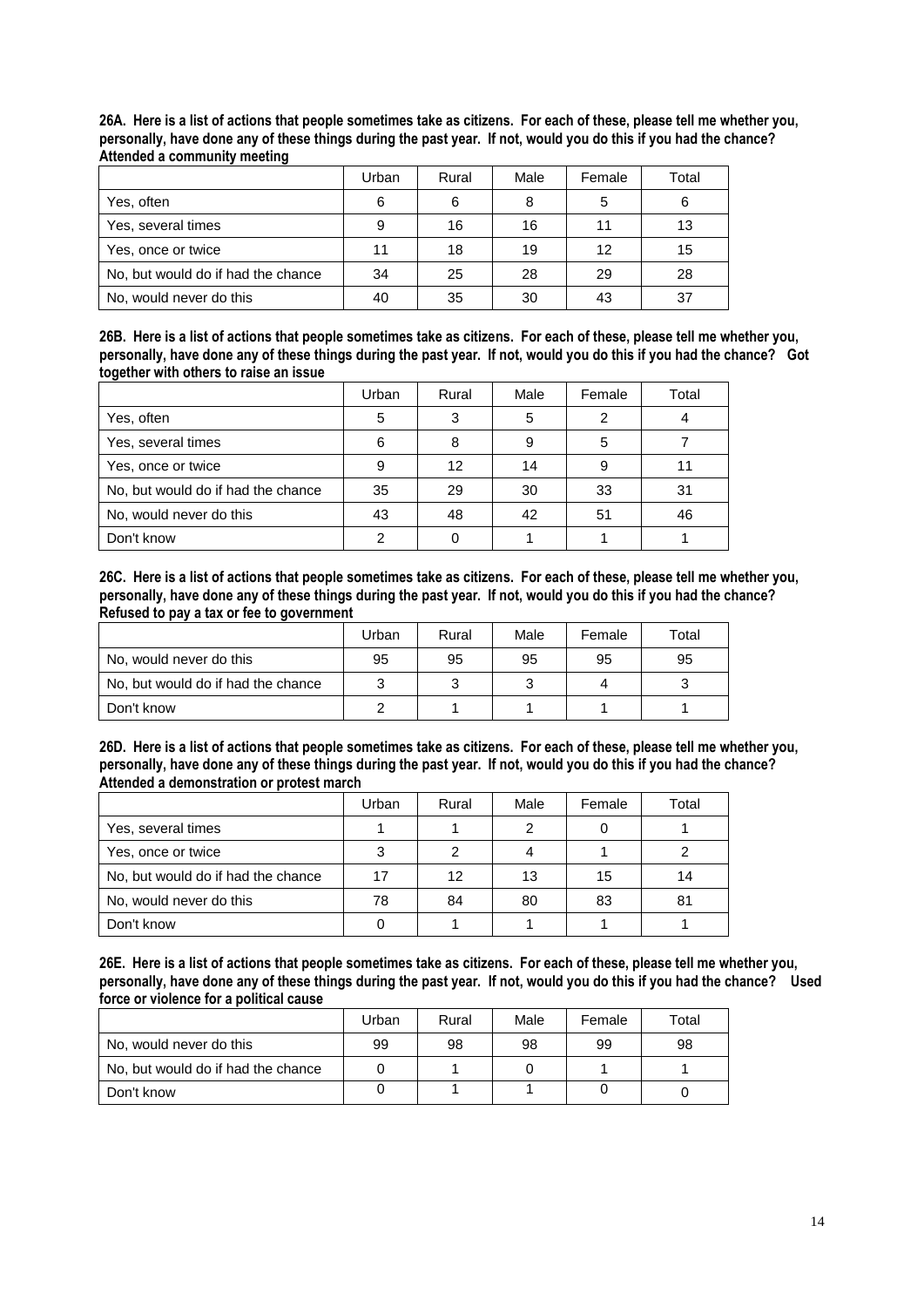|                                                           | Urban | Rural | Male | Female | Total |
|-----------------------------------------------------------|-------|-------|------|--------|-------|
| You were not registered to vote                           |       |       |      | 2      |       |
| You voted in the elections                                | 88    | 87    | 88   | 87     | 87    |
| You decided not to vote                                   |       |       | 5    |        |       |
| You did not have time to vote                             |       |       |      |        |       |
| You did not vote because your name<br>not in the register |       | 2     |      | 2      |       |
| Did not vote for some other reason                        |       | з     |      |        |       |
| You were too young to vote                                |       |       |      |        |       |

## **27. With regard to the most recent national election in 2010, which statement is true for you?**

## **28. On the whole, how would you rate the freeness and fairness of the last national election, held in 2010. Was it:**

|                                           | Urban | Rural | Male | Female | Total |
|-------------------------------------------|-------|-------|------|--------|-------|
| Not free and fair                         |       |       |      |        |       |
| Free and fair, with major problems        |       |       |      |        |       |
| Free and fair, but with minor<br>problems | 30    | 36    | 33   | 34     | 34    |
| Completely free and fair                  | 61    | 54    | 56   | 57     | 56    |
| Don't know                                |       |       |      |        |       |

#### **29A. Thinking about the last national election in 2010, did you: Attend a campaign meeting or rally?**

|     | Urban     | Rural      | Male | Female | Total    |
|-----|-----------|------------|------|--------|----------|
| No  | 77        | 69         | 60   | 84     | 70<br>74 |
| Yes | つつ<br>ں ے | 21<br>ູບ ເ | 40   | 16     | 28       |

**29B. Thinking about the last national election in 2010, did you: Try to persuade others to vote for a certain presidential or legislative candidate or political party?**

|     | Urban | Rural | Male | Female | Total |
|-----|-------|-------|------|--------|-------|
| No  | 94    | 90    | 88   | 96     | 92    |
| Yes |       | 10    | 13   |        | O     |

#### **29C. Thinking about the last national election in 2010, did you: Work for a candidate or party?**

|     | Urban | Rural          | Male | Female | Total |
|-----|-------|----------------|------|--------|-------|
| No  | 94    | 89             | 86   | 96     | 91    |
| Yes | ⌒     | $\overline{A}$ | 14   | Δ      | У     |

#### **30A. During the past year, how often have you contacted any of the following persons about some important problem or to give them your views? A Municipal/District councilor**

|             | Urban | Rural | Male | Female | Total |
|-------------|-------|-------|------|--------|-------|
| Never       | 82    | 82    | 76   | 88     | 82    |
| Only once   | 9     | 10    | 13   | 6      | 9     |
| A few times | 6     | 6     |      | 5      | 6     |
| Often       |       |       |      |        | 3     |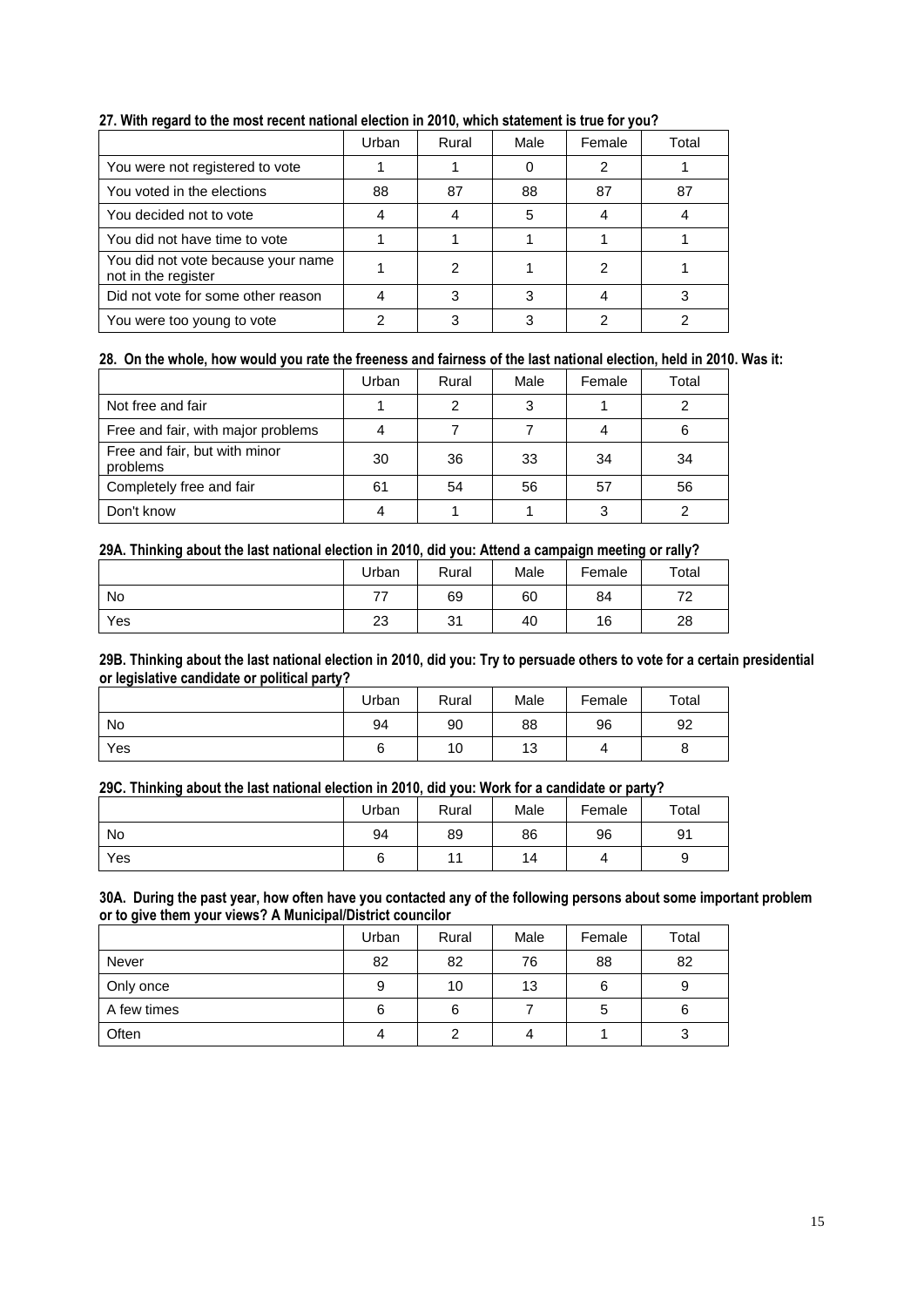|             | Urban | Rural | Male | Female | Total |
|-------------|-------|-------|------|--------|-------|
| Never       | 89    | 90    | 86   | 94     | 90    |
| Only once   | 4     | 4     | 6    |        | 4     |
| A few times |       | 4     | 6    | 2      |       |
| Often       | 3     | ົ     |      |        |       |

#### **30B. During the past year, how often have you contacted any of the following persons about some important problem or to give them your views? A Member of the National Assembly**

#### **30C. During the past year, how often have you contacted any of the following persons about some important problem or to give them your views? An official of a government agency**

|             |        | . .   |      |        |       |
|-------------|--------|-------|------|--------|-------|
|             | Urban  | Rural | Male | Female | Total |
| Never       | 89     | 90    | 87   | 93     | 90    |
| Only once   | ົ<br>J | 4     |      | っ<br>ت | ۰J    |
| A few times | 6      | 4     |      | 3      | G     |
| Often       |        | າ     |      | ⌒      |       |

#### **30D. During the past year, how often have you contacted any of the following persons about some important problem or to give them your views? A political party official**

|             | Urban | Rural | Male | Female | Total |
|-------------|-------|-------|------|--------|-------|
| Never       | 91    | 91    | 88   | 94     | 91    |
| Only once   | 3     | 4     | G    | 2      | 3     |
| A few times | 3     | 4     | G    | 3      | 4     |
| Often       | 3     |       | 3    |        |       |

#### **31A. There are many ways to govern a country. Would you disapprove or approve of the following alternatives? Only one political party is allowed to stand for election and hold office.**

|                                | Urban | Rural         | Male | Female | Total |
|--------------------------------|-------|---------------|------|--------|-------|
| <b>Strongly Disapprove</b>     | 62    | 48            | 57   | 50     | 53    |
| Disapprove                     | 30    | 43            | 35   | 41     | 38    |
| Neither Approve Nor Disapprove |       | $\mathcal{P}$ | っ    |        |       |
| Approve                        | 3     | 5             | ◠    | 5      |       |
| <b>Strongly Approve</b>        |       | 2             |      | 2      |       |
| Don't Know                     |       |               |      | 3      |       |

#### **31B. There are many ways to govern a country. Would you disapprove or approve of the following alternatives? The army comes in to govern the country.**

|                                | Urban | Rural | Male | Female | Total |
|--------------------------------|-------|-------|------|--------|-------|
| <b>Strongly Disapprove</b>     | 74    | 59    | 65   | 64     | 65    |
| Disapprove                     | 22    | 36    | 31   | 31     | 31    |
| Neither Approve Nor Disapprove |       | 2     |      |        |       |
| Approve                        |       |       |      | O      |       |
| <b>Strongly Approve</b>        |       | 2     |      |        |       |
| Don't Know                     | 2     |       |      | っ      |       |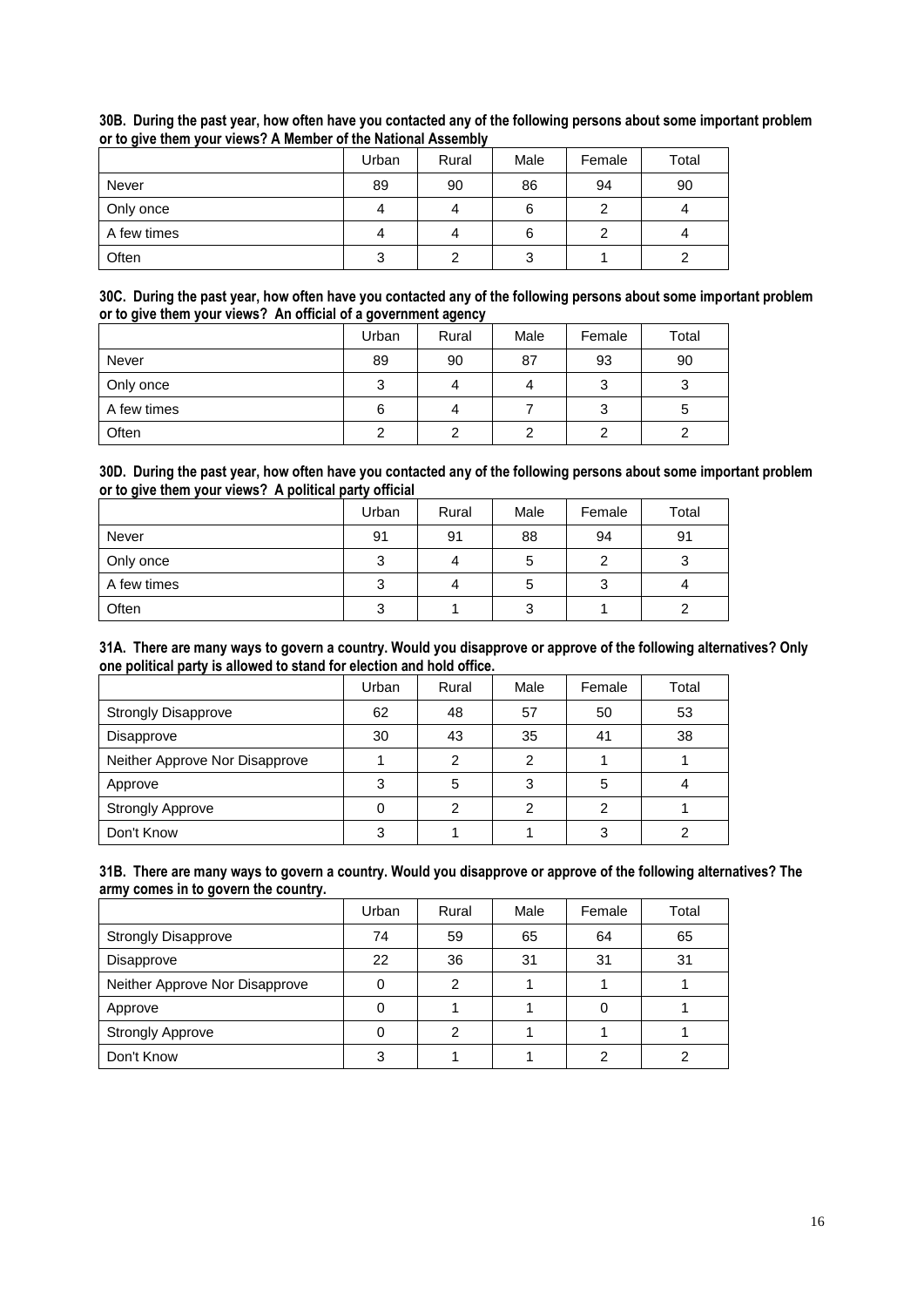|                                | Urban | Rural | Male | Female | Total |
|--------------------------------|-------|-------|------|--------|-------|
| <b>Strongly Disapprove</b>     | 68    | 55    | 62   | 58     | 60    |
| Disapprove                     | 28    | 38    | 33   | 34     | 34    |
| Neither Approve Nor Disapprove |       | 2     |      |        |       |
| Approve                        |       | 3     |      |        |       |
| <b>Strongly Approve</b>        |       | 2     |      |        |       |
| Don't Know                     |       | 2     |      |        |       |

**31C. There are many ways to govern a country. Would you disapprove or approve of the following alternatives? Elections and the National Assembly are abolished so that the Prime Minister can decide everything.**

**32. Which of these three statements is closest to your own opinion?** 

**STATEMENT 1: Democracy is preferable to any other kind of government.**

**STATEMENT 2: In some circumstances, a non-democratic government can be preferable.** 

**STATEMENT 3: For someone like me, it doesn't matter what kind of government we have.**

|                                                      | Urban | Rural | Male | Female | Total |
|------------------------------------------------------|-------|-------|------|--------|-------|
| <b>STATEMENT 1: Democracy</b><br>preferable.         | 86    | 84    | 87   | 82     | 85    |
| STATEMENT 2: Sometimes non-<br>democratic preferable | 3     | 6     | 5    | 5      | 5     |
| STATEMENT 3: Doesn't matter.                         |       | 9     |      | 10     |       |
| Don't know                                           | ◠     |       |      | 3      |       |

**33. Which of the following statements is closest to your view? Choose Statement 1 or Statement 2. Statement 1: It is more important to have a government that can get things done, even if we have no influence over what it does.**

**Statement 2: It is more important for citizens to be able to hold government accountable, even if that means it makes decisions more slowly.**

|                            | Urban | Rural | Male | Female | Total |
|----------------------------|-------|-------|------|--------|-------|
| Agree very strongly with 1 | 8     |       | 9    | 6      |       |
| Agree with 1               | 22    | 33    | 30   | 27     | 28    |
| Agree with 2               | 33    | 42    | 36   | 40     | 38    |
| Agree very strongly with 2 | 29    | 13    | 21   | 19     | 20    |
| Agree with neither         | 3     | 3     |      | 4      |       |
| Don't know                 | 5     | 3     |      |        |       |

**34. Which of the following statements is closest to your view? Choose Statement 1 or Statement 2.**

**Statement 1: We should choose our leaders in this country through regular, open and honest elections. Statement 2: Since elections sometimes produce bad results, we should adopt other methods for choosing this country's leaders.**

|                            | Urban | Rural | Male | Female | Total |
|----------------------------|-------|-------|------|--------|-------|
| Agree very strongly with 1 | 66    | 45    | 54   | 53     | 54    |
| Agree with 1               | 25    | 44    | 35   | 39     | 37    |
| Agree with 2               | 5     | 9     | 9    | 6      |       |
| Agree very strongly with 2 |       |       |      |        |       |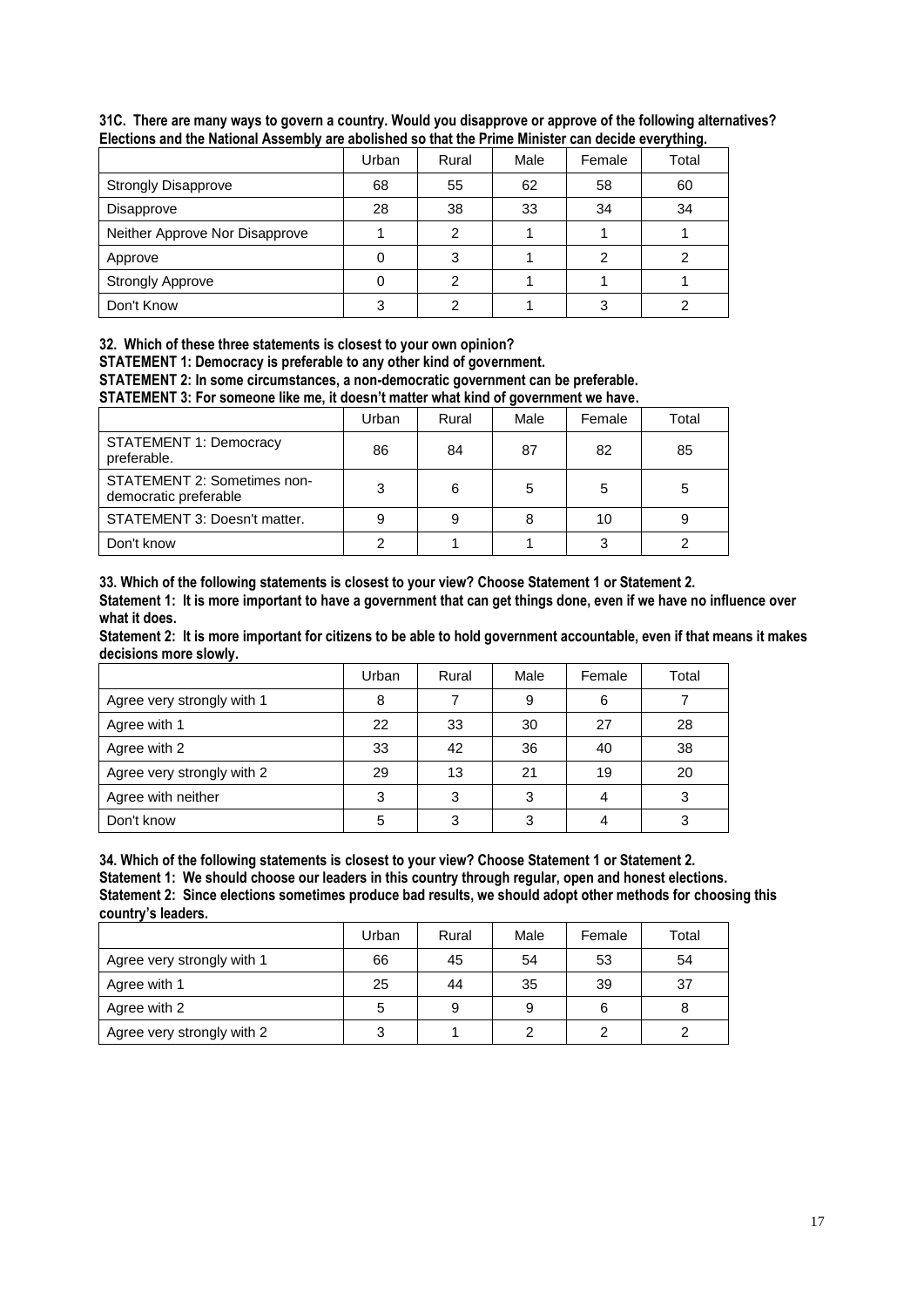**35. Which of the following statements is closest to your view? Choose Statement 1 or Statement 2.** 

**Statement 1: Political parties create division and confusion; it is therefore unnecessary to have many political parties in Mauritius.**

|                            | Urban | Rural | Male | Female | Total |
|----------------------------|-------|-------|------|--------|-------|
| Agree very strongly with 1 | 9     | 8     | 8    | 9      | 8     |
| Agree with 1               |       | 23    | 15   | 18     |       |
| Agree with 2               | 42    | 49    | 48   | 44     | 46    |
| Agree very strongly with 2 | 39    | 18    | 27   | 26     | 26    |
| Agree with neither         |       | 2     |      |        |       |
| Don't know                 |       |       |      |        |       |

**Statement 2: Many political parties are needed to make sure that Mauritians have real choices in who governs them**

**36. Which of the following statements is closest to your view? Choose Statement 1 or Statement 2. Statement 1: The National Assembly should ensure that the Prime Minister explains to it on a regular basis how his government spends taxpayers' money.**

**Statement 2: The Prime Minister should be able to devote his full attention to developing the country rather than wasting time justifying his actions.**

|                            | Urban | Rural | Male | Female | Total |
|----------------------------|-------|-------|------|--------|-------|
| Agree very strongly with 1 | 30    | 28    | 31   | 27     | 29    |
| Agree with 1               | 31    | 47    | 39   | 42     | 40    |
| Agree with 2               | 20    | 20    | 21   | 19     | 20    |
| Agree very strongly with 2 | 17    | 4     | 9    | 10     | 9     |
| Don't know                 |       |       |      | ◠      |       |

**37. Which of the following statements is closest to your view? Choose Statement 1 or Statement 2. Statement 1: Opposition parties should regularly examine and criticize government policies and actions. Statement 2: Opposition parties should concentrate on cooperating with government and helping it develop the country.**

|                            | Urban | Rural | Male | Female | Total |
|----------------------------|-------|-------|------|--------|-------|
| Agree very strongly with 1 | 37    | 15    | 28   | 20     | 24    |
| Agree with 1               | 32    | 34    | 35   | 32     | 33    |
| Agree with 2               | 17    | 35    | 24   | 32     | 28    |
| Agree very strongly with 2 | 12    | 13    | 12   | 14     | 13    |
| Agree with neither         |       |       |      |        |       |
| Don't know                 |       |       |      |        |       |

**38. Which of the following statements is closest to your view? Choose Statement 1 or Statement 2. Statement 1: The news media should constantly investigate and report on government mistakes and corruption. Statement 2: Too much reporting on negative events, like government mistakes and corruption, only harms the country.**

|                            | Urban | Rural | Male | Female | Total |
|----------------------------|-------|-------|------|--------|-------|
| Agree very strongly with 1 | 52    | 32    | 45   | 35     | 40    |
| Agree with 1               | 33    | 47    | 38   | 45     | 41    |
| Agree with 2               | 10    | 18    | 14   | 16     | 15    |
| Agree very strongly with 2 | っ     | 2     | ົ    | 3      | ົ     |
| Agree with neither         |       |       |      |        |       |
| Don't know                 |       |       |      |        |       |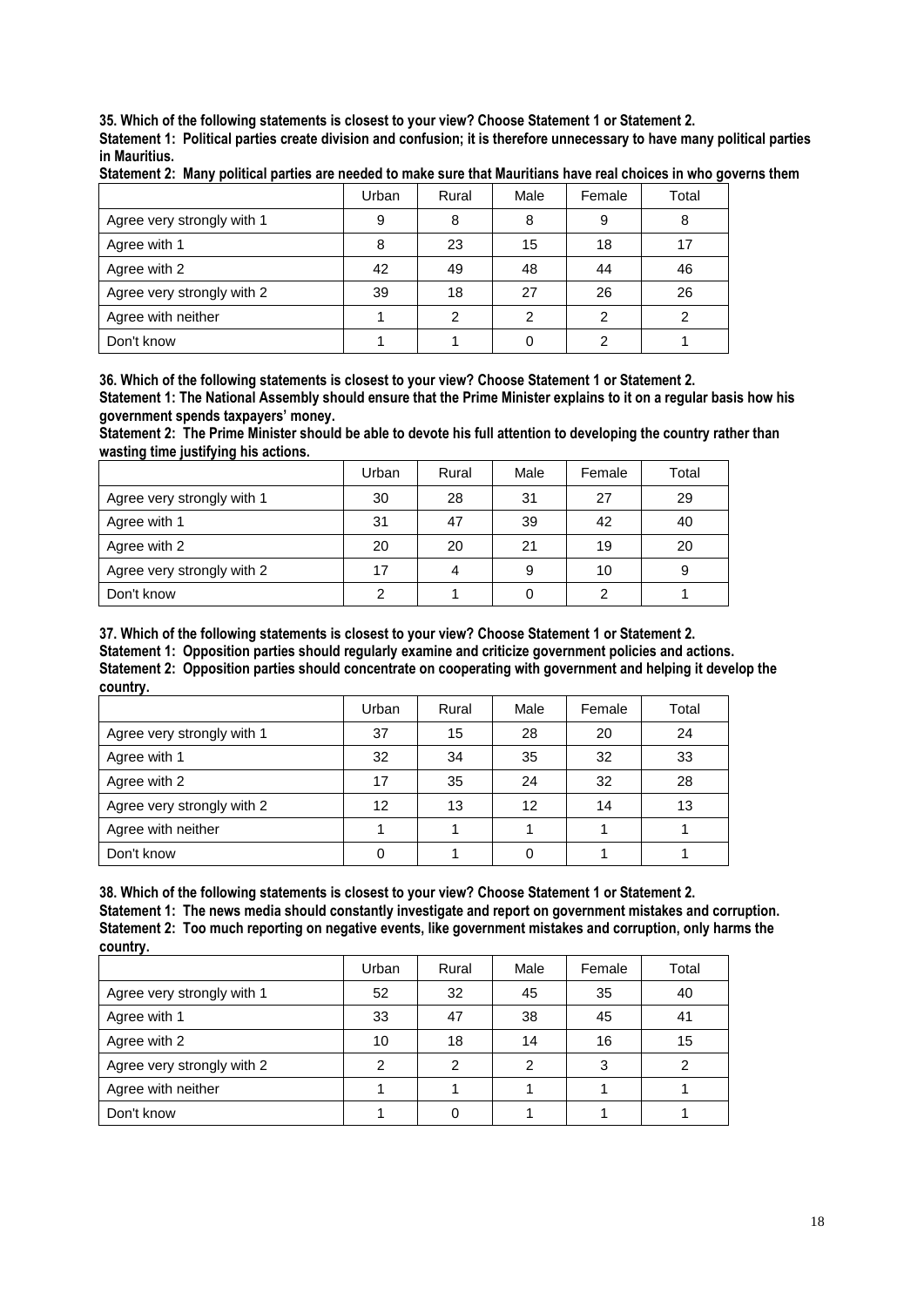**39. Which of the following statements is closest to your view? Choose Statement 1 or Statement 2.** 

**Statement 1: Members of the National Assembly represent the people; therefore they should make laws for this country, even if the President does not agree.** 

**Statement 2: Since the President represents all of us, he should pass laws without worrying about what the National Assembly thinks.**

|                            | Urban | Rural | Male | Female | Total |
|----------------------------|-------|-------|------|--------|-------|
| Agree very strongly with 1 | 26    | 14    | 21   | 17     | 19    |
| Agree with 1               | 42    | 58    | 50   | 53     | 51    |
| Agree with 2               | 10    | 13    | 14   | 10     | 12    |
| Agree very strongly with 2 | 6     | 3     |      | 5      |       |
| Agree with neither         | 8     | 8     | 9    | 8      |       |
| Don't know                 |       | 3     |      |        |       |

**40. Which of the following statements is closest to your view? Choose Statement 1 or Statement 2. Statement 1: Since the Prime Minister was elected to lead the country, he should not be bound by laws or court decisions that he thinks are wrong.** 

**Statement 2: The Prime Minister must always obey the laws and the courts, even if he thinks they are wrong.**

|                            | Urban | Rural | Male | Female | Total |
|----------------------------|-------|-------|------|--------|-------|
| Agree very strongly with 1 |       | 3     |      | 2      |       |
| Agree with 1               | 13    | 10    | 11   | 12     | 11    |
| Agree with 2               | 38    | 46    | 43   | 43     | 43    |
| Agree very strongly with 2 | 41    | 36    | 40   | 36     | 38    |
| Agree with neither         |       |       |      | 3      |       |
| Don't know                 | з     |       |      | 3      |       |

#### **41. Which of the following statements is closest to your view? Choose Statement 1 or Statement 2. Statement 1: The Constitution should limit the Prime Minister to serving a maximum of two terms in office. Statement 2: There should be no constitutional limit on how long the Prime Minister can serve**

|                            | Urban | Rural | Male | Female | Total |
|----------------------------|-------|-------|------|--------|-------|
| Agree very strongly with 1 | 27    | 23    | 24   | 25     | 25    |
| Agree with 1               | 31    | 24    | 27   | 28     | 27    |
| Agree with 2               | 19    | 34    | 27   | 28     | 28    |
| Agree very strongly with 2 | 18    | 15    | 18   | 14     | 16    |
| Agree with neither         | 2     | 3     | 2    | 2      | 2     |
| Don't know                 | C     | 2     |      | 3      | ົ     |

#### **42. In your opinion how much of a democracy is Mauritius today?**

|                                         | Urban | Rural          | Male | Female | Total |
|-----------------------------------------|-------|----------------|------|--------|-------|
| A full democracy                        | 21    | 24             | 24   | 21     | 22    |
| A democracy, but with minor<br>problems | 48    | 58             | 54   | 54     | 54    |
| A democracy, with major problems        | 24    | 15             | 18   | 19     | 19    |
| Not a democracy                         |       | $\overline{2}$ | っ    |        | 2     |
| Do not understand<br>question/democracy |       |                |      |        |       |
| Don't know                              | 6     |                | ົ    | 4      | 3     |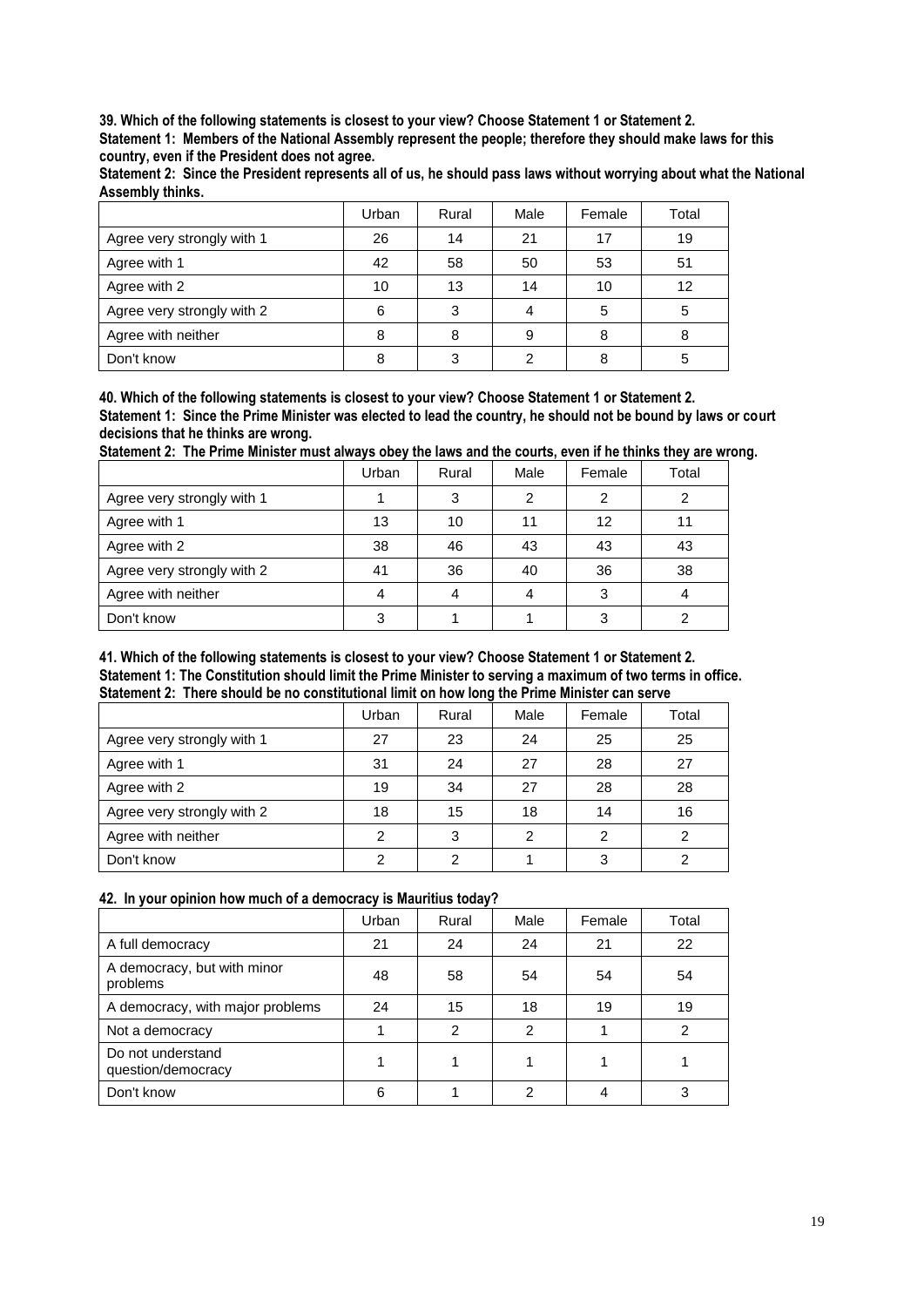|                      | .     |       |      |        |       |
|----------------------|-------|-------|------|--------|-------|
|                      | Urban | Rural | Male | Female | Total |
| Not at all satisfied |       | 3     |      | 5      |       |
| Not very satisfied   | 26    | 19    | 23   | 20     | 21    |
| Fairly satisfied     | 48    | 61    | 54   | 58     | 56    |
| Very satisfied       | 17    | 15    | 18   | 14     | 16    |
| Don't Know           | ົ     | ົ     |      | 3      |       |

## **43. Overall, how satisfied are you with the way democracy works in Mauritius? Are you:**

#### **44. Many things may be desirable, but not all of them are essential characteristics of democracy. If you have to choose only one of the things that I am going to read, which one would you choose as the most essential characteristic of democracy?**

|                                                                | Urban    | Rural          | Male | Female         | Total |
|----------------------------------------------------------------|----------|----------------|------|----------------|-------|
| Government narrows the gap<br>between the rich and the poor    | 34       | 28             | 29   | 33             | 31    |
| People choose government leaders<br>in free and fair elections | 27       | 33             | 32   | 30             | 31    |
| Government does not waste any<br>public money                  | 14       | 21             | 19   | 17             | 18    |
| People are free to express their<br>political views openly     | 24       | 15             | 20   | 17             | 18    |
| None of these                                                  | $\Omega$ | $\overline{2}$ |      | $\overline{2}$ |       |
| Don't know                                                     |          |                |      | $\overline{2}$ |       |

#### **45. And here is another list. Which one of these things would you choose as the most essential characteristic of democracy?**

|                                                          | Urban | Rural | Male | Female | Total |
|----------------------------------------------------------|-------|-------|------|--------|-------|
| Government ensures law and order                         | 37    | 29    | 34   | 31     | 32    |
| Media is free to criticize the things<br>government does | 12    | 18    | 17   | 15     | 16    |
| Government ensures job<br>opportunities for all          | 28    | 37    | 31   | 36     | 33    |
| Multiple parties compete fairly in<br>elections          | 21    | 15    | 17   | 18     | 17    |
| Don't know                                               |       | 2     |      | 2      |       |

#### **46A. On a scale between 0 and 10, where 0 means completely undemocratic and 10 means completely democratic, where would you place each of the following, or haven't you heard enough to say? Our country today?**

|                | $\cdot$<br>Urban | Rural          | Male | Female | Total          |
|----------------|------------------|----------------|------|--------|----------------|
| $\mathbf 0$    | 1                | 1              | 1    | 1      | 1              |
| 1              | $\mathbf 0$      | 0              | 1    | 0      | $\cdot$        |
| $\overline{2}$ | 1                | 1              | 1    | 0      | 1              |
| 3              | $\overline{c}$   | $\overline{c}$ | 1    | 3      | $\overline{c}$ |
| $\overline{4}$ | 6                | 5              | 7    | 4      | 6              |
| 5              | 20               | 14             | 13   | 19     | 16             |
| 6              | 18               | 17             | 17   | 18     | 18             |
| $\overline{7}$ | 15               | 22             | 20   | 19     | 19             |
| 8              | 19               | 26             | 25   | 21     | 23             |
| 9              | 8                | 4              | 5    | 6      | $\,6\,$        |
| 10             | 4                | $\overline{7}$ | 7    | 4      | 6              |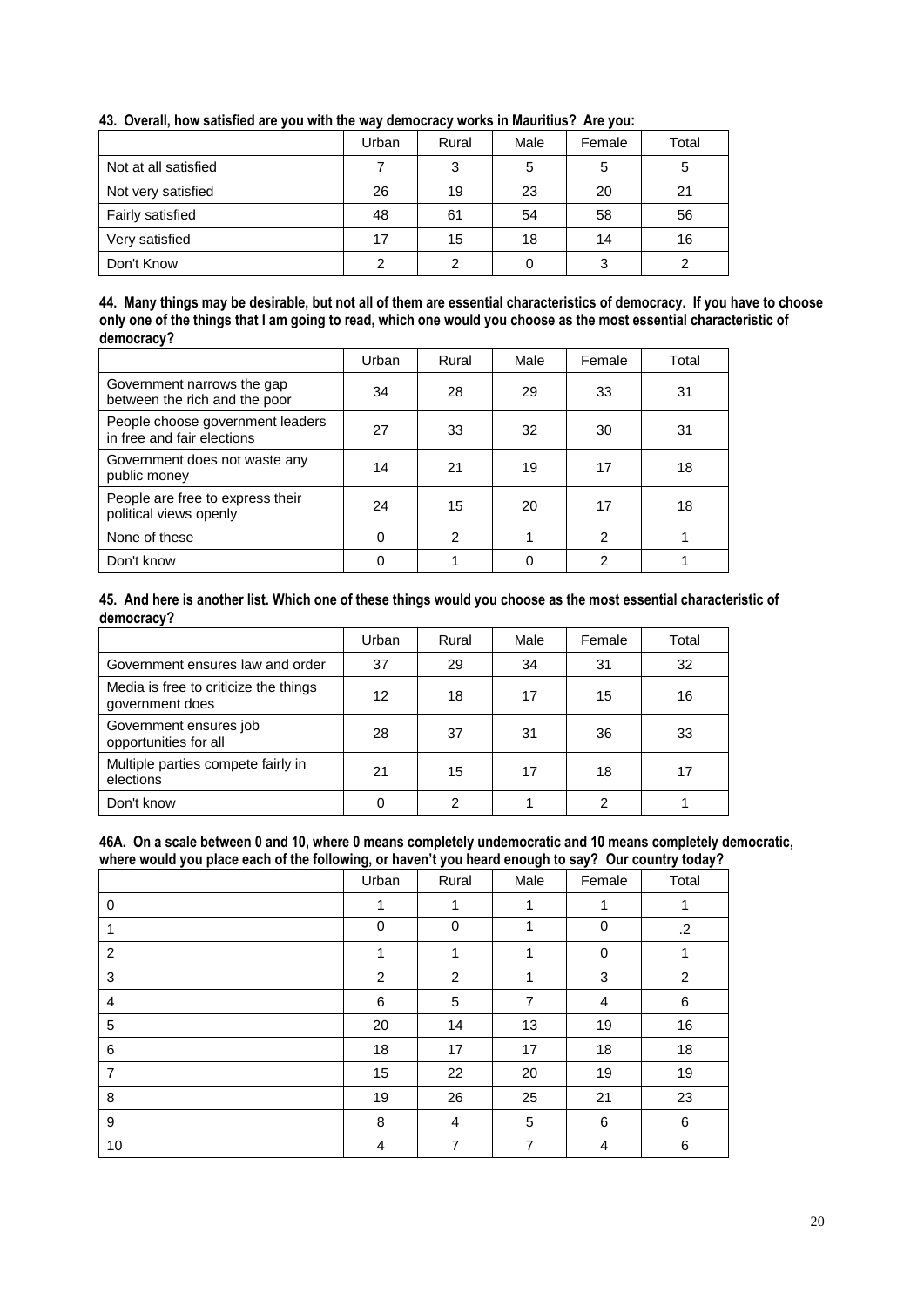| Don't know / haven't heard enough |  |  |  |
|-----------------------------------|--|--|--|
| to sav                            |  |  |  |

|  |  |  |  | 46B. On a scale between 0 and 10, where 0 means completely undemocratic and 10 means completely democratic,          |  |  |
|--|--|--|--|----------------------------------------------------------------------------------------------------------------------|--|--|
|  |  |  |  | where would you place each of the following, or haven't you heard enough to say? Our country ten years ago, in 2001? |  |  |

|                                             | Urban    | Rural | Male | Female         | Total        |
|---------------------------------------------|----------|-------|------|----------------|--------------|
| 0                                           | 1        | 1     | 1    | 0              | 1            |
|                                             | $\Omega$ | 1     | 1    | 0              | 1            |
| 2                                           | 2        | 1     | 1    | 1              | 1            |
| 3                                           | 4        | 2     | 2    | $\overline{4}$ | $\mathbf{3}$ |
| $\overline{4}$                              | 14       | 9     | 10   | 12             | 11           |
| 5                                           | 23       | 19    | 21   | 21             | 21           |
| 6                                           | 16       | 21    | 19   | 19             | 19           |
| $\overline{7}$                              | 14       | 20    | 18   | 17             | 18           |
| 8                                           | 13       | 16    | 17   | 14             | 15           |
| 9                                           | 2        | 3     | 2    | $\overline{4}$ | 3            |
| 10                                          | 2        | 3     | 4    | 2              | 3            |
| Don't know / haven't heard enough<br>to say | 9        | 3     | 4    | 7              | 5            |

**46C . On a scale between 0 and 10, where 0 means completely undemocratic and 10 means completely democratic, where would you place each of the following, or haven't you heard enough to say? Our country under British colonial rule**

|                                             | Urban          | Rural | Male | Female         | Total          |
|---------------------------------------------|----------------|-------|------|----------------|----------------|
| 0                                           | 11             | 13    | 11   | 14             | 13             |
| 1                                           | 4              | 7     | 5    | $\overline{7}$ | 5              |
| $\overline{2}$                              | 11             | 8     | 11   | 8              | 9              |
| 3                                           | $\overline{7}$ | 8     | 8    | 8              | 8              |
| $\overline{4}$                              | 8              | 9     | 9    | 8              | 9              |
| 5                                           | 11             | 11    | 11   | 11             | 11             |
| 6                                           | 4              | 8     | 7    | 6              | 6              |
| $\overline{7}$                              | 3              | 4     | 4    | $\overline{4}$ | $\overline{4}$ |
| 8                                           | 3              | 6     | 5    | $\overline{4}$ | 5              |
| 9                                           | 1              | 1     | 1    | 1              | 1              |
| 10                                          | 3              | 1     | 3    | 1              | $\overline{c}$ |
| Don't know / haven't heard enough<br>to say | 33             | 24    | 26   | 29             | 28             |

| 46D. And on the same scale, where would you want our country to be in the future? |  |  |
|-----------------------------------------------------------------------------------|--|--|
|                                                                                   |  |  |

| $\overline{\phantom{a}}$ | Urban    | Rural         | Male | Female   | Total |
|--------------------------|----------|---------------|------|----------|-------|
|                          | $\Omega$ | 0             |      | 0        |       |
|                          | ∩        | $\Omega$      |      | $\Omega$ |       |
| っ                        |          | $\mathcal{P}$ | ົ    | 0        |       |
| з                        |          | $\mathcal{P}$ |      | 2        |       |
| 4                        | 2        | 3             | ົ    | 3        | າ     |
| 5                        |          | 3             |      | 3        |       |
| 6                        | 6        | 5             | 5    |          | 6     |
|                          | 8        | 10            | 9    | 10       | 9     |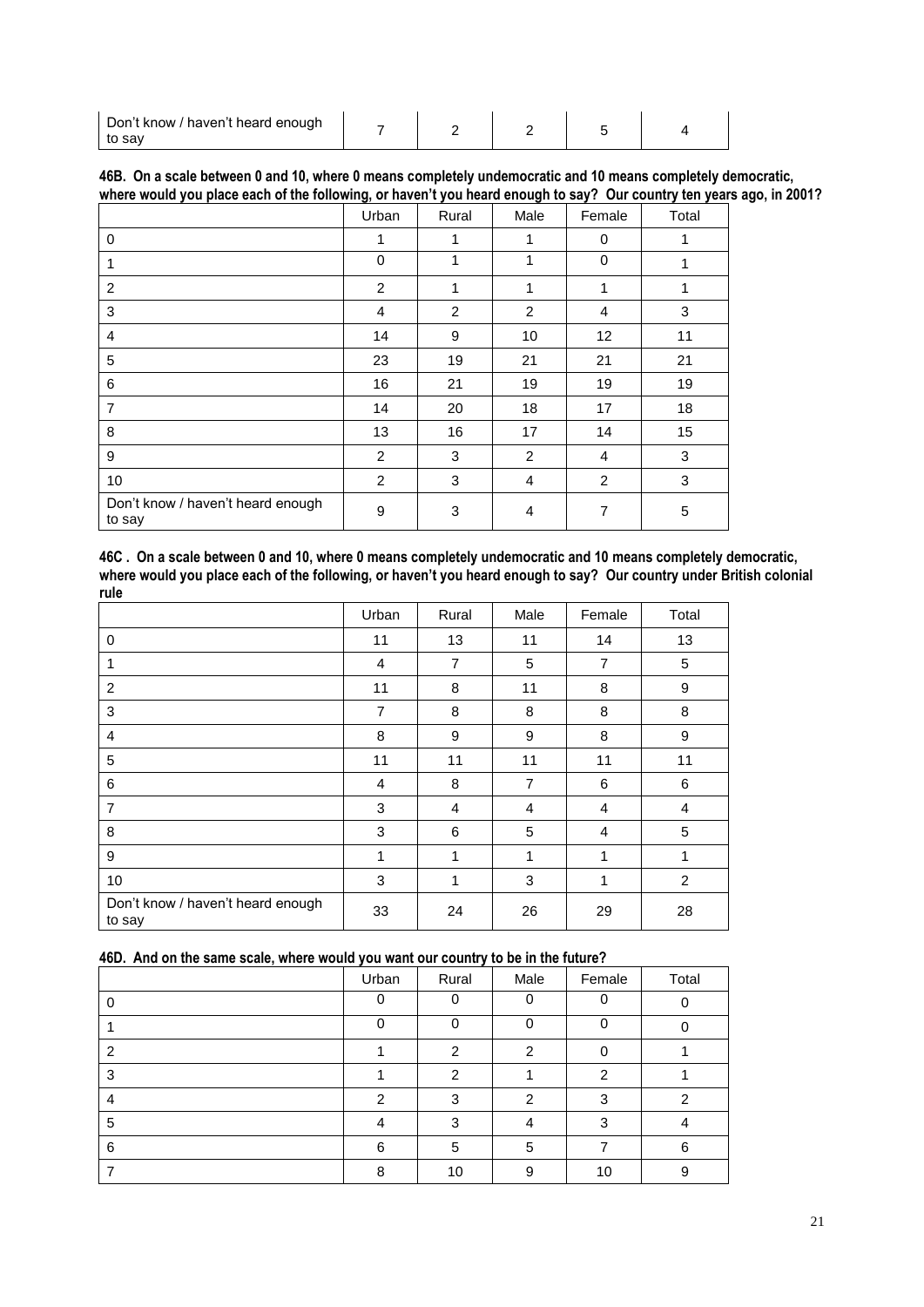|                                             | 19 | 14 | 15 |    | 16 |
|---------------------------------------------|----|----|----|----|----|
|                                             | 14 | 16 | 16 | 15 | 15 |
| 10                                          | 37 | 42 | 44 | 37 | 40 |
| Don't know / haven't heard enough<br>to say |    |    |    |    |    |

#### **47A. On the same scale, where 0 means completely undemocratic and 10 means completely democratic, where would you place each of the following countries, or haven't you heard enough to say? People's Republic of China**

|                                           | Urban          | Rural          | Male           | Female | Total          |
|-------------------------------------------|----------------|----------------|----------------|--------|----------------|
| 0                                         | 4              | 5              | 4              | 4      | 4              |
| 1                                         | 2              | 2              | 2              | 1      | $\overline{2}$ |
| 2                                         | 6              | 3              | 4              | 4      | 4              |
| 3                                         | 9              | $\overline{7}$ | 8              | 7      | $\overline{7}$ |
| $\overline{4}$                            | $\overline{7}$ | $\overline{7}$ | $\overline{7}$ | 7      | $\overline{7}$ |
| 5                                         | 10             | 12             | 11             | 10     | 11             |
| 6                                         | 6              | $\overline{7}$ | $\overline{7}$ | 6      | 7              |
| $\overline{7}$                            | 4              | 5              | 5              | 4      | 5              |
| 8                                         | 8              | 12             | 10             | 10     | 10             |
| 9                                         | 2              | 5              | 5              | 3      | 4              |
| 10                                        | 2              | $\overline{7}$ | $\overline{7}$ | 4      | 5              |
| Dont know / havent heard enough to<br>say | 39             | 30             | 29             | 38     | 33             |

#### **47B. On the same scale, where 0 means completely undemocratic and 10 means completely democratic, where would you place each of the following countries, or haven't you heard enough to say? United States of America**

|                                             | Urban | Rural | Male            | Female | Total |
|---------------------------------------------|-------|-------|-----------------|--------|-------|
| 3                                           | 2     | 0     |                 |        |       |
| 5                                           | 4     | 6     | 6               | 4      | 5     |
| 6                                           | 5     | 7     |                 | 6      | 6     |
| 7                                           | 14    | 19    | 17              | 17     | 17    |
| 8                                           | 20    | 26    | 24              | 24     | 24    |
| 9                                           | 17    | 11    | 13              | 14     | 13    |
| 10                                          | 6     | 11    | 12 <sup>2</sup> | 6      | 9     |
| Don't know / haven't heard enough<br>to say | 30    | 20    | 20              | 29     | 24    |

#### **47C. On the same scale, where 0 means completely undemocratic and 10 means completely democratic, where would you place each of the following countries, or haven't you heard enough to say? South Africa**

|   | Urban | Rural | Male | Female | Total |
|---|-------|-------|------|--------|-------|
| 0 | 0     |       | 0    |        |       |
|   |       |       |      |        |       |
| 2 | 6     | 2     | 4    | 3      | 3     |
| 3 | 6     | 5     | 4    | 7      | 5     |
| 4 | 6     | 13    | 12   | 9      | 10    |
| 5 | 14    | 17    | 17   | 15     | 16    |
| 6 | 12    | 13    | 14   | 11     | 13    |
|   | 13    | 11    | 12   | 11     | 12    |
| 8 | 5     | 9     | ⇁    | 8      | 7     |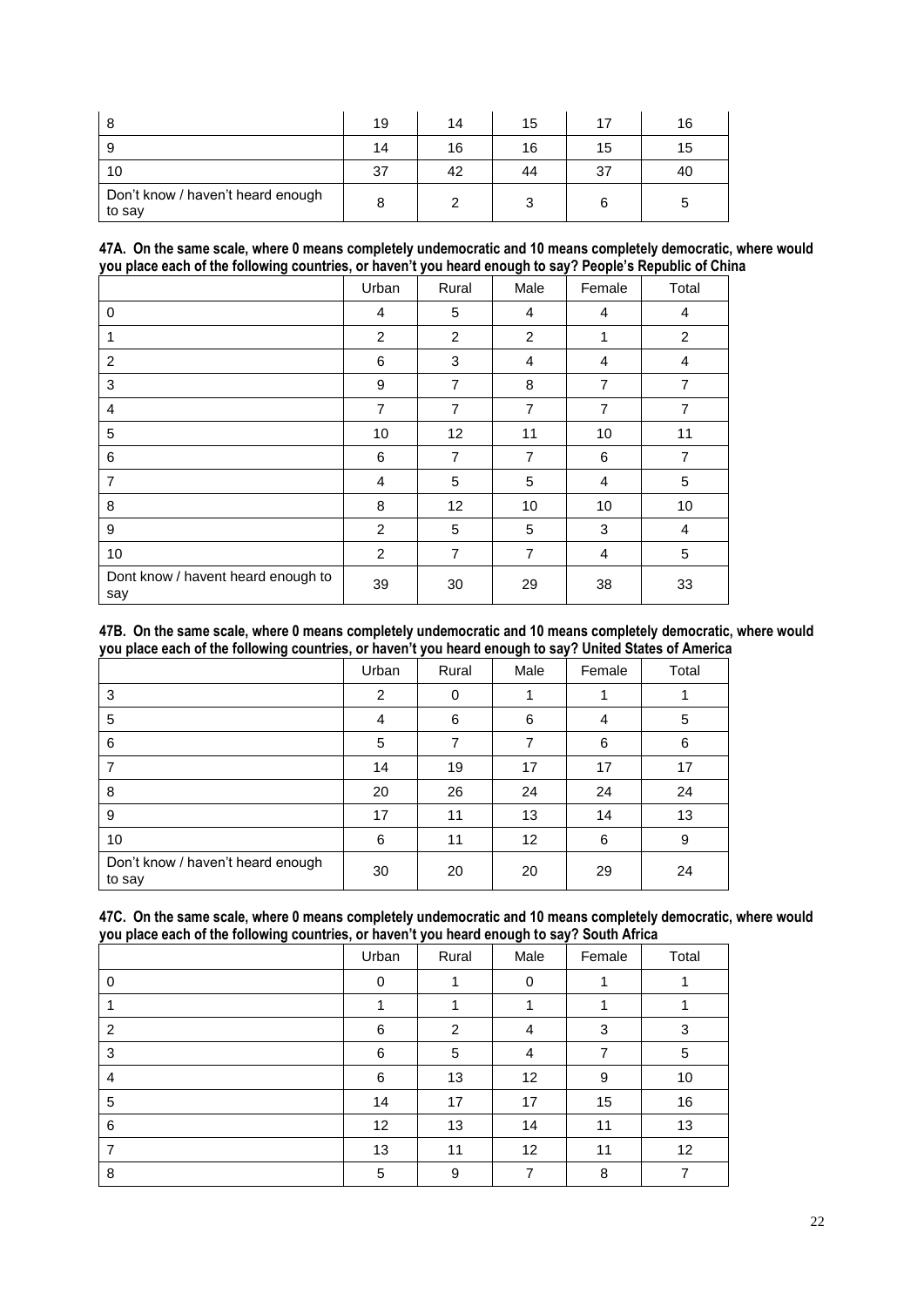| Don't know / haven't heard enough<br>to say | 33 | 24 | 23 | 32 | 28 |
|---------------------------------------------|----|----|----|----|----|

|                                                                                         |  | 47D. On the same scale, where 0 means completely undemocratic and 10 means completely democratic, where would |  |
|-----------------------------------------------------------------------------------------|--|---------------------------------------------------------------------------------------------------------------|--|
| you place each of the following countries, or haven't you heard enough to say? Zimbabwe |  |                                                                                                               |  |

|                                             | Urban | Rural          | Male | Female         | Total          |
|---------------------------------------------|-------|----------------|------|----------------|----------------|
| $\Omega$                                    | 4     | 13             | 11   | 8              | 10             |
|                                             | 5     | 6              | 5    | 6              | 6              |
| $\overline{c}$                              | 10    | 8              | 9    | 9              | 9              |
| 3                                           | 11    | $\overline{7}$ | 8    | 9              | 8              |
| $\overline{4}$                              | 11    | $\overline{7}$ | 10   | $\overline{7}$ | 8              |
| 5                                           | 15    | 11             | 14   | 11             | 13             |
| 6                                           | 5     | 8              | 8    | 6              | $\overline{7}$ |
| $\overline{7}$                              | 1     | 4              | 4    | 3              | 3              |
| 8                                           | 0     | 6              | 3    | 5              | $\overline{4}$ |
| 9                                           | 1     | 0              | 0    | $\Omega$       | 1              |
| 10                                          | 0     | $\mathbf{1}$   | 1    | 0              | 1              |
| Don't know / haven't heard enough<br>to say | 36    | 28             | 27   | 35             | 31             |

**47E. On the same scale, where 0 means completely undemocratic and 10 means completely democratic, where would you place each of the following countries, or haven't you heard enough to say? Britain, you know, the United Kingdom or UK**

|                                             | Urban | Rural | Male              | Female | Total |
|---------------------------------------------|-------|-------|-------------------|--------|-------|
| 3                                           |       |       |                   |        |       |
| 4                                           | 2     | 1     | 2                 | 1      |       |
| 5                                           | 6     | 3     | 5                 | 4      | 4     |
| 6                                           | 5     | 6     | 7                 | 5      | 6     |
| 7                                           | 16    | 15    | 16                | 15     | 16    |
| 8                                           | 14    | 30    | 24                | 24     | 24    |
| 9                                           | 18    | 15    | 17                | 15     | 16    |
| 10                                          | 7     | 13    | $12 \overline{ }$ | 9      | 11    |
| Don't know / haven't heard enough<br>to say | 30    | 16    | 17                | 26     | 21    |

| 48A. For each of the following statements, please tell me whether you disagree or agree? The courts have the right to |
|-----------------------------------------------------------------------------------------------------------------------|
| make decisions that people always have to abide by.                                                                   |

|                            | Urban | Rural | Male | Female | Total |
|----------------------------|-------|-------|------|--------|-------|
| <b>Strongly Disagree</b>   | っ     | 2     | ◠    | 2      |       |
| <b>Disagree</b>            | 8     | 10    |      | 10     | 9     |
| Neither Agree Nor Disagree | 9     | 10    | 9    | 10     | 10    |
| Agree                      | 32    | 55    | 44   | 47     | 46    |
| <b>Strongly Agree</b>      | 49    | 23    | 35   | 32     | 33    |
| Don't know                 |       |       |      |        |       |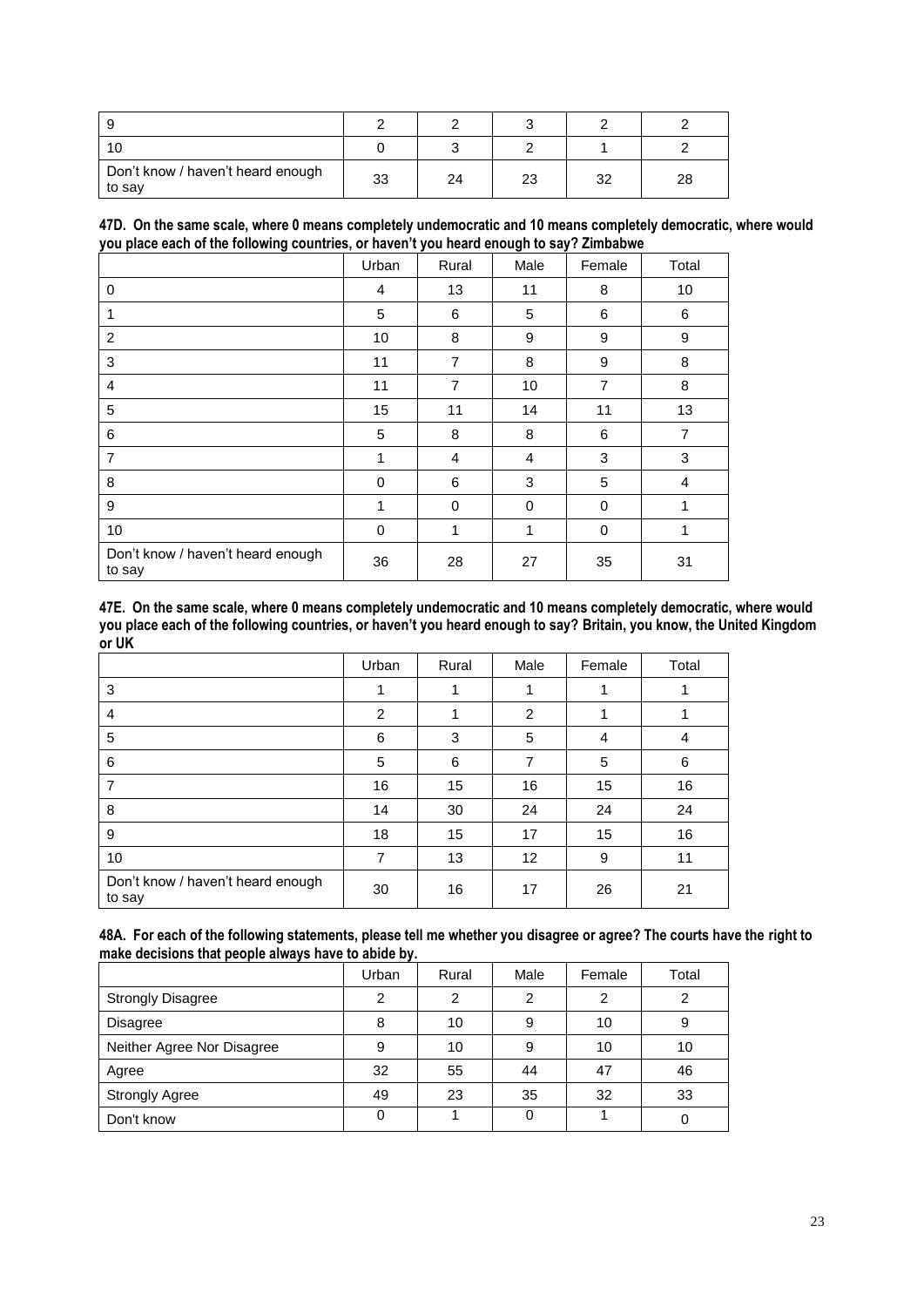|                            | Urban | Rural | Male | Female | Total |
|----------------------------|-------|-------|------|--------|-------|
| <b>Strongly Disagree</b>   | 3     | 2     | ≏    | 2      | っ     |
| <b>Disagree</b>            | 6     | 8     |      |        |       |
| Neither Agree Nor Disagree | 9     | 8     | 8    | 9      | 9     |
| Agree                      | 34    | 57    | 48   | 47     | 47    |
| <b>Strongly Agree</b>      | 48    | 25    | 35   | 35     | 35    |
| Don't know                 |       |       |      |        |       |

**48B. For each of the following statements, please tell me whether you disagree or agree? The police always have the right to make people obey the law.**

| 48C. For each of the following statements, please tell me whether you disagree or agree? The tax authorities always |  |
|---------------------------------------------------------------------------------------------------------------------|--|
| have the right to make people pay taxes.                                                                            |  |

|                            | Urban | Rural | Male | Female | Total |
|----------------------------|-------|-------|------|--------|-------|
| <b>Strongly Disagree</b>   | 2     | 2     | າ    | 2      | າ     |
| <b>Disagree</b>            | 10    | 10    | 9    | 11     | 10    |
| Neither Agree Nor Disagree | 11    | 12    | 10   | 13     | 12    |
| Agree                      | 38    | 51    | 46   | 46     | 46    |
| <b>Strongly Agree</b>      | 38    | 21    | 31   | 25     | 28    |
| Don't know                 |       | 3     |      | 3      |       |

**49. Which of the following statements is closest to your view? Choose Statement 1 or Statement 2. Statement 1: It is important to obey the government in power, no matter who you voted for.** 

|                            | Urban | Rural | Male | Female | Total |
|----------------------------|-------|-------|------|--------|-------|
| Agree very strongly with 1 | 44    | 34    | 37   | 39     | 38    |
| Agree with 1               | 48    | 55    | 53   | 52     | 52    |
| Agree with 2               | З     | 8     | 6    | 5      | 6     |
| Agree very strongly with 2 |       | 2     |      | 2      |       |
| Agree with neither         |       |       |      | າ      |       |
| Don't know                 |       |       |      |        |       |

**Statement 2: It is not necessary to obey the laws of a government that you did not vote for.** 

**50. Which of the following statements is closest to your view? Choose Statement 1 or Statement 2. Statement 1: Citizens must pay their taxes to the government in order for our country to develop. Statement 2: The government can find enough resources for development from other sources without having to tax the people.**

|                            | Urban | Rural | Male | Female | Total |
|----------------------------|-------|-------|------|--------|-------|
| Agree very strongly with 1 | 25    | 16    | 21   | 18     | 19    |
| Agree with 1               | 37    | 55    | 49   | 47     | 48    |
| Agree with 2               | 26    | 18    | 19   | 22     | 21    |
| Agree very strongly with 2 | 11    | 11    | 10   | 12     | 11    |
| Agree with neither         |       |       |      |        |       |
| Don't know                 |       |       |      |        |       |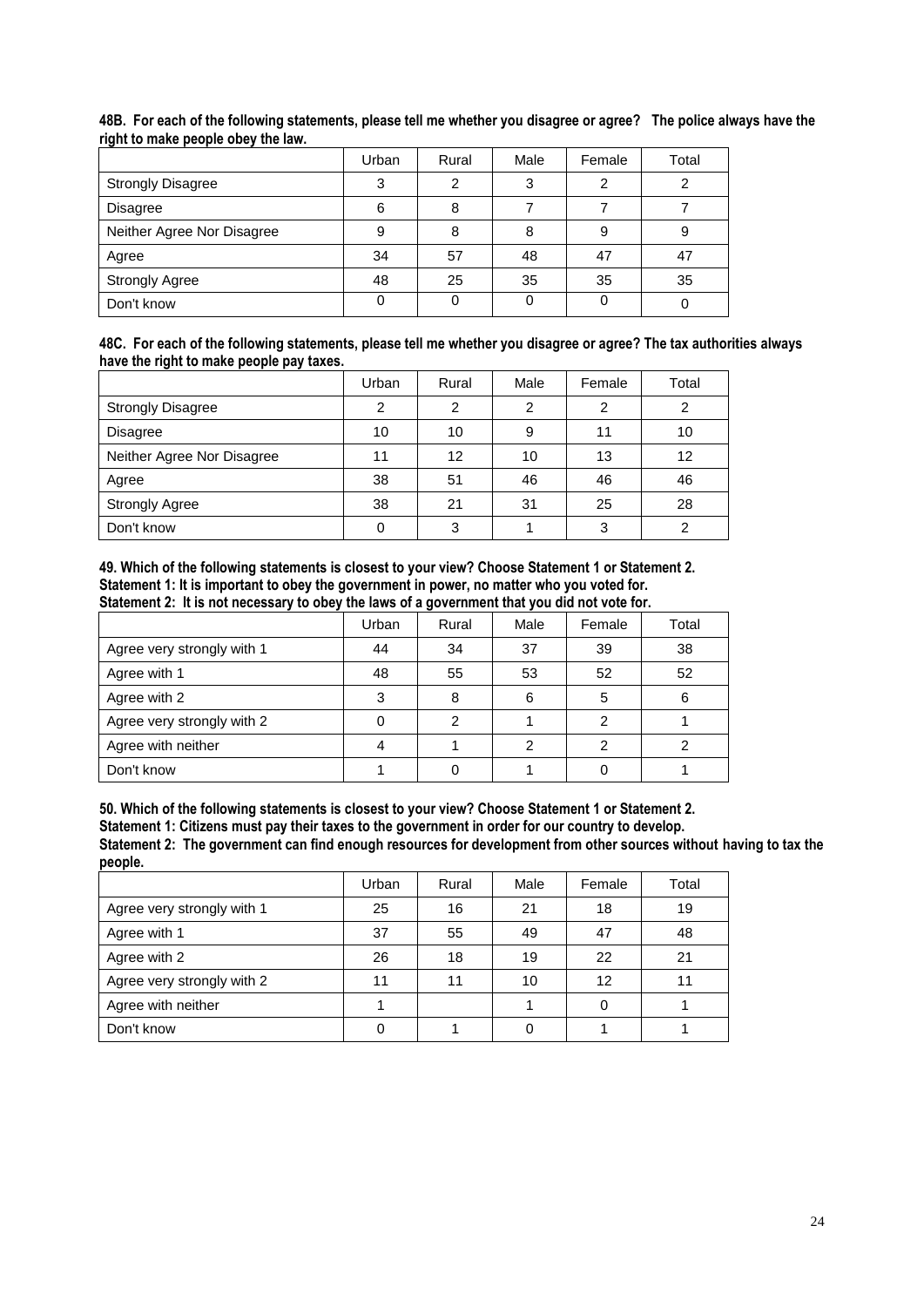| .                          |       |       |      |        | ۔ س ر |
|----------------------------|-------|-------|------|--------|-------|
|                            | Urban | Rural | Male | Female | Total |
| Agree very strongly with 1 | 22    | 9     | 14   | 15     | 14    |
| Agree with 1               | 35    | 43    | 40   | 40     | 40    |
| Agree with 2               | 23    | 24    | 25   | 22     | 23    |
| Agree very strongly with 2 | 5     | 10    |      | 9      | 8     |
| Agree with neither         | 13    | 12    | 13   | 12     | 12    |
| Don't know                 | ◠     |       | っ    | ≏      |       |

**51. Which of the following statements is closest to your view? Choose Statement 1 or Statement 2. Statement 1: It is better to pay higher taxes, if it means that there will be more services provided by government. Statement 2: It is better to pay lower taxes, even if it means there will be fewer services provided by government.**

#### **52A. In your opinion, how often, in this country: Does the news media abuse its freedoms by printing or saying things it knows are not true?**

|            | Urban | Rural | Male           | Female | Total |
|------------|-------|-------|----------------|--------|-------|
| Always     |       |       |                |        |       |
| Often      | 30    | 24    | 27             | 26     | 27    |
| Rarely     | 50    | 58    | 56             | 54     | 55    |
| Never      | 14    | 15    | 14             | 16     | 15    |
| Don't know | 5     | 2     | $\overline{2}$ | 4      | 3     |

#### **52B. In your opinion, how often, in this country: Does competition between political parties lead to violent conflict?**

|            | Urban | Rural         | Male | Female | Total |
|------------|-------|---------------|------|--------|-------|
| Always     |       |               | 5    | 4      | 5     |
| Often      | 30    | 24            | 22   | 23     | 23    |
| Rarely     | 50    | 58            | 46   | 43     | 44    |
| Never      | 14    | 15            | 26   | 26     | 26    |
| Don't know | 5     | $\mathcal{P}$ |      | 4      | 3     |

## **52C. In your opinion, how often, in this country: Does the Prime Minister ignore the courts and laws of this country?**

|            | Urban | Rural | Male           | Female | Total |
|------------|-------|-------|----------------|--------|-------|
| Always     |       |       | $\overline{2}$ |        |       |
| Often      |       |       | 8              | 6      |       |
| Rarely     | 18    | 23    | 20             | 22     | 21    |
| Never      | 60    | 62    | 63             | 61     | 62    |
| Don't know | 13    |       |                | 12     | 9     |

#### **52D. In your opinion, how often, in this country: Are opposition parties or their supporters silenced by the government?**

|            | Urban | Rural | Male   | Female | Total |
|------------|-------|-------|--------|--------|-------|
| Always     | 3     |       | ີ<br>ت | 0      | 2     |
| Often      | 15    | 17    | 17     | 15     | 16    |
| Rarely     | 19    | 27    | 21     | 27     | 24    |
| Never      | 56    | 50    | 55     | 49     | 52    |
| Don't know |       | 5     |        | 8      | 6     |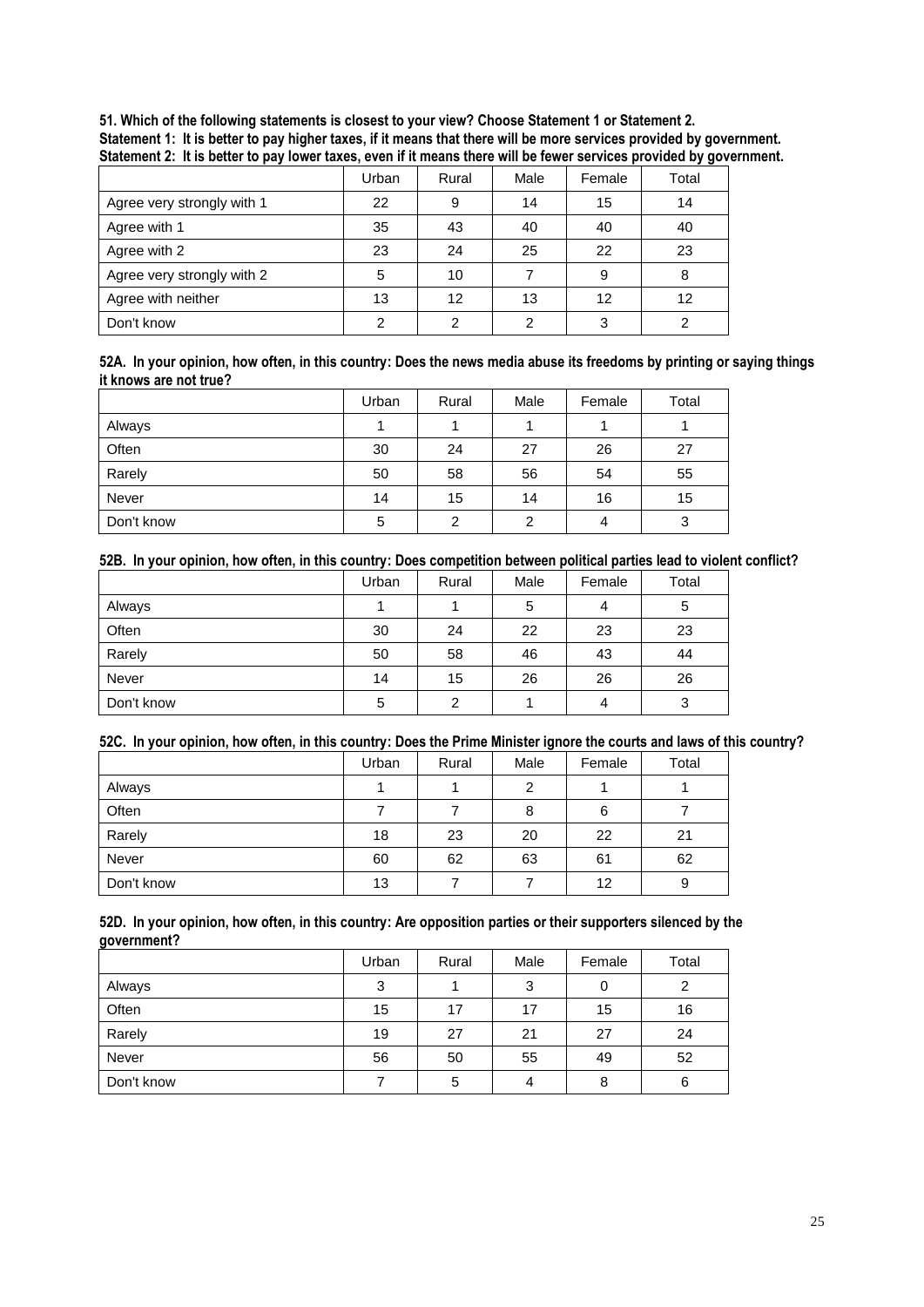|            | Urban             | Rural | Male | Female | Total |
|------------|-------------------|-------|------|--------|-------|
| Always     |                   |       |      | 0      |       |
| Often      | 6                 |       | 6    | 3      | 5     |
| Rarely     | 13                | 23    | 19   | 19     | 19    |
| Never      | 68                | 65    | 67   | 66     | 66    |
| Don't know | $12 \overline{ }$ |       |      | 11     | 9     |

## **52E. In your opinion, how often, in this country: Does the Prime Minister ignore the National Assembly and just do what he wants?**

## **53. In this country, how effective is the news media in revealing government mistakes and corrruption?**

|                      | Urban | Rural | Male | Female | Total |
|----------------------|-------|-------|------|--------|-------|
| Not at all effective |       |       |      |        |       |
| Not very effective   | 8     | 9     | 8    | 10     |       |
| Somewhat effective   | 47    | 61    | 56   | 54     | 55    |
| Very effective       | 40    | 28    | 34   | 32     | 33    |
| Don't know           | ◠     |       |      |        |       |

#### **54. During election campaigns in this country, how much do you personally fear becoming a victim of political intimidation or violence?**

|              | Urban | Rural | Male | Female | Total |
|--------------|-------|-------|------|--------|-------|
| A lot        | 3     |       | 2    | 2      |       |
| Somewhat     | 8     | 5     | 6    |        | 6     |
| A little bit | 15    | 16    | 16   | 16     | 16    |
| Not at all   | 73    | 77    | 76   | 75     | 75    |
| Don't know   |       |       |      |        |       |

#### **55. How likely do you think it is that powerful people can find out how you voted, even though there is supposed to be a secret ballot in this country?**

|                   | Urban | Rural | Male | Female | Total |
|-------------------|-------|-------|------|--------|-------|
| Not at all likely | 52    | 63    | 58   | 59     | 59    |
| Not very likely   | 14    | 15    | 14   | 16     | 15    |
| Somewhat likely   | 23    | 13    | 19   | 15     | 17    |
| Very likely       | 9     | 6     | 8    |        |       |
| Don't know        | ົ     | 3     |      | 3      | ົ     |

## **56A . In your opinion, how often, in this country: Do people have to be careful of what they say about politics?**

|            | Urban          | Rural | Male | Female | Total |
|------------|----------------|-------|------|--------|-------|
| Never      | 11             | 10    | 11   | 10     | 10    |
| Rarely     | 19             | 23    | 20   | 22     | 21    |
| Often      | 33             | 35    | 34   | 34     | 34    |
| Always     | 35             | 33    | 35   | 33     | 34    |
| Don't know | $\overline{2}$ | 0     | 0    |        |       |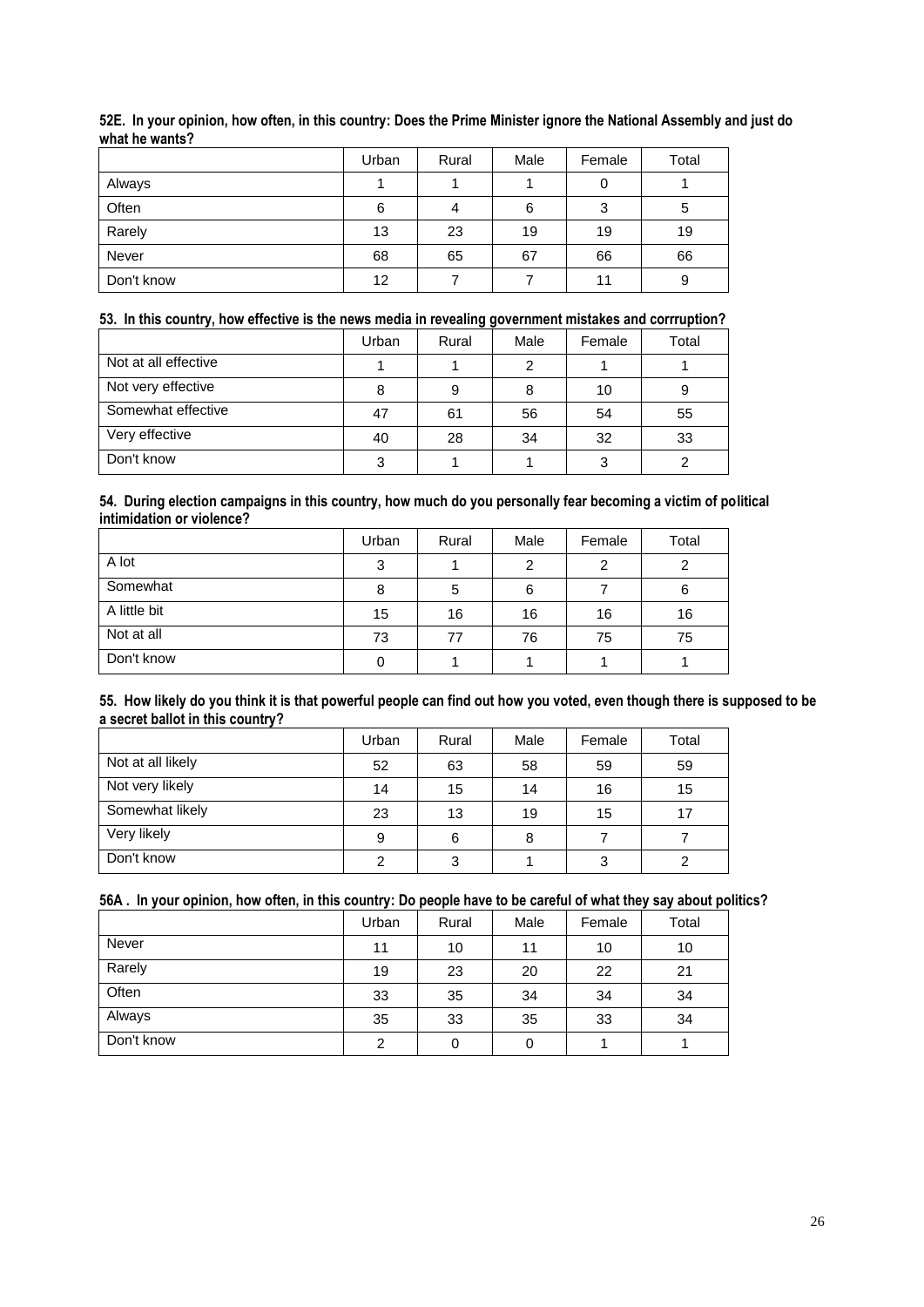|            | Urban | Rural | Male | Female | Total |
|------------|-------|-------|------|--------|-------|
| Never      | 23    | 21    | 23   | 21     | 22    |
| Rarely     | 37    | 43    | 38   | 43     | 41    |
| Often      | 35    | 26    | 31   | 28     | 29    |
| Always     |       | 6     |      | 4      | 5     |
| Don't know | ⌒     | 3     |      | 3      | 3     |

## **56B. In your opinion, how often, in this country: Are people treated unequally under the law?**

#### **56C. Not applicable to Mauritius**

## **56D. In your opinion, how often, in this country: Are women treated unequally by the police and courts?**

|            | Urban | Rural | Male | Female | Total |
|------------|-------|-------|------|--------|-------|
| Never      | 30    | 43    | 41   | 35     | 38    |
| Rarely     | 44    | 34    | 36   | 40     | 38    |
| Often      | 20    | 14    | 15   | 18     | 16    |
| Always     |       | 3     | 2    | 2      |       |
| Don't know | 4     |       | 6    | 6      | 6     |

## **56E. In your opinion, how often, in this country: Are women treated unequally by employers?**

|            | Urban | Rural | Male | Female | Total |
|------------|-------|-------|------|--------|-------|
| Never      | 17    | 26    | 22   | 23     | 22    |
| Rarely     | 37    | 39    | 41   | 36     | 38    |
| Often      | 41    | 27    | 31   | 33     | 32    |
| Always     | 2     | 3     | 3    | 3      | 3     |
| Don't know | 3     | 6     |      | 6      | 5     |

## **56F. In your opinion, how often, in this country: Do officials who commit crimes go unpunished?**

|            | Urban | Rural | Male | Female | Total |
|------------|-------|-------|------|--------|-------|
| Never      | 32    | 25    | 28   | 28     | 28    |
| Rarely     | 41    | 42    | 43   | 41     | 42    |
| Often      | 22    | 28    | 26   | 26     | 26    |
| Always     | 2     | 2     | 2    | 2      | 2     |
| Don't know | 2     | 3     | 2    | 3      | 3     |

#### **56G. In your opinion, how often, in this country: Do ordinary people who break the law go unpunished?**

|            | Urban | Rural | Male | Female | Total |
|------------|-------|-------|------|--------|-------|
| Never      | 59    | 66    | 66   | 61     | 64    |
| Rarely     | 28    | 26    | 25   | 29     | 27    |
| Often      | 10    | 5     |      |        |       |
| Always     |       |       |      |        |       |
| Don't know |       |       | 0    |        |       |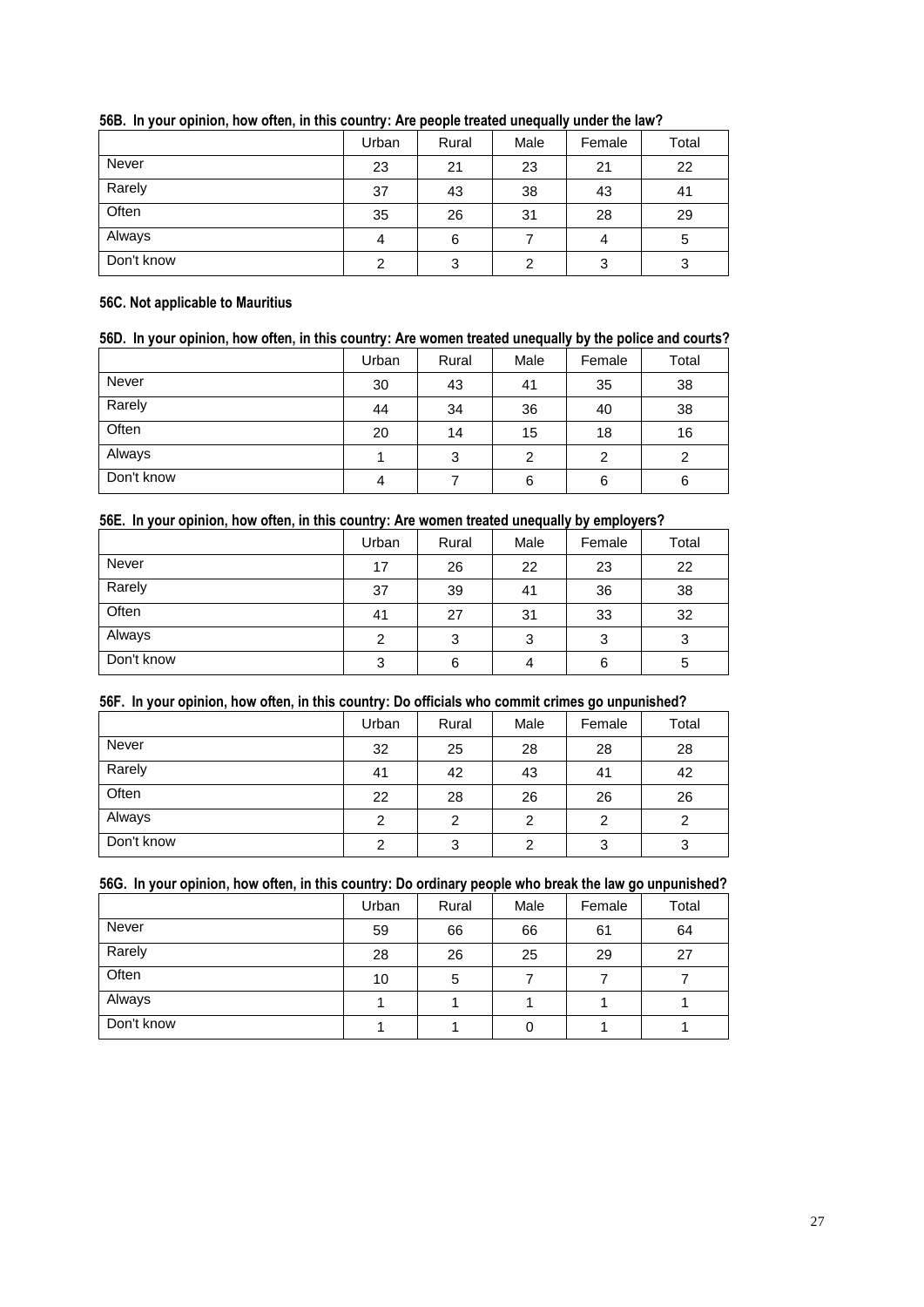|            | Urban | Rural | Male | Female | Total  |
|------------|-------|-------|------|--------|--------|
| Never      | 60    | 71    | 67   | 66     | 67     |
| Rarely     | 32    | 24    | 27   | 28     | 27     |
| Often      |       | 3     | ື    | 3      | ◠<br>د |
| Don't know |       |       |      | 2      |        |

**56H. In your opinion, how often, in this country: Do people obtain household services, like water or electricity, without paying for them?**

## **56I. In your opinion, how often, in this country: Do people avoid paying the taxes that they owe the government?**

|            | Urban | Rural | Male | Female | Total |
|------------|-------|-------|------|--------|-------|
| Never      | 30    | 32    | 29   | 33     | 31    |
| Rarely     | 39    | 46    | 44   | 43     | 44    |
| Often      | 26    | 16    | 21   | 18     | 20    |
| Always     |       |       |      |        |       |
| Don't know | 4     | 6     | 4    | 6      | 5     |

**57. Let me ask you again about the most essential characteristics of democracy. If you have to choose only one of the things that I am going to read, which one would you choose as the most essential characteristic of democracy?**

|                                                              | Urban | Rural          | Male | Female | Total |
|--------------------------------------------------------------|-------|----------------|------|--------|-------|
| Legislature closely monitors the<br>actions of the President | 10    | 20             | 16   | 17     | 16    |
| Government provides basic<br>necessities for everyone        | 43    | 41             | 40   | 44     | 42    |
| People are free to form<br>organisations to influence gvt.   | 29    | 21             | 28   | 21     | 24    |
| Public services work well and do not<br>break down           | 13    | 13             | 12   | 13     | 13    |
| None of these                                                | 3     | 3              | 3    | 3      | 3     |
| Don't know                                                   |       | $\overline{2}$ |      | 3      |       |

#### **58. And here is another list. Which one of these things would you choose as the most essential characteristic of democracy?**

|                                                                | Urban | Rural          | Male | Female | Total         |
|----------------------------------------------------------------|-------|----------------|------|--------|---------------|
| People are free to take part in<br>demonstrations and protests | 36    | 18             | 29   | 23     | 26            |
| Politics is clean and free from<br>corruption                  | 36    | 42             | 42   | 37     | 39            |
| The court protects ordinary people if<br>gyt. mistreats them   | 6     | 17             | 12   | 14     | 13            |
| People receive aid from gvt. when<br>they are in need          | 20    | 20             | 16   | 24     | 20            |
| None of these                                                  |       |                |      |        |               |
| Don't know                                                     |       | $\overline{2}$ |      | 3      | $\mathcal{P}$ |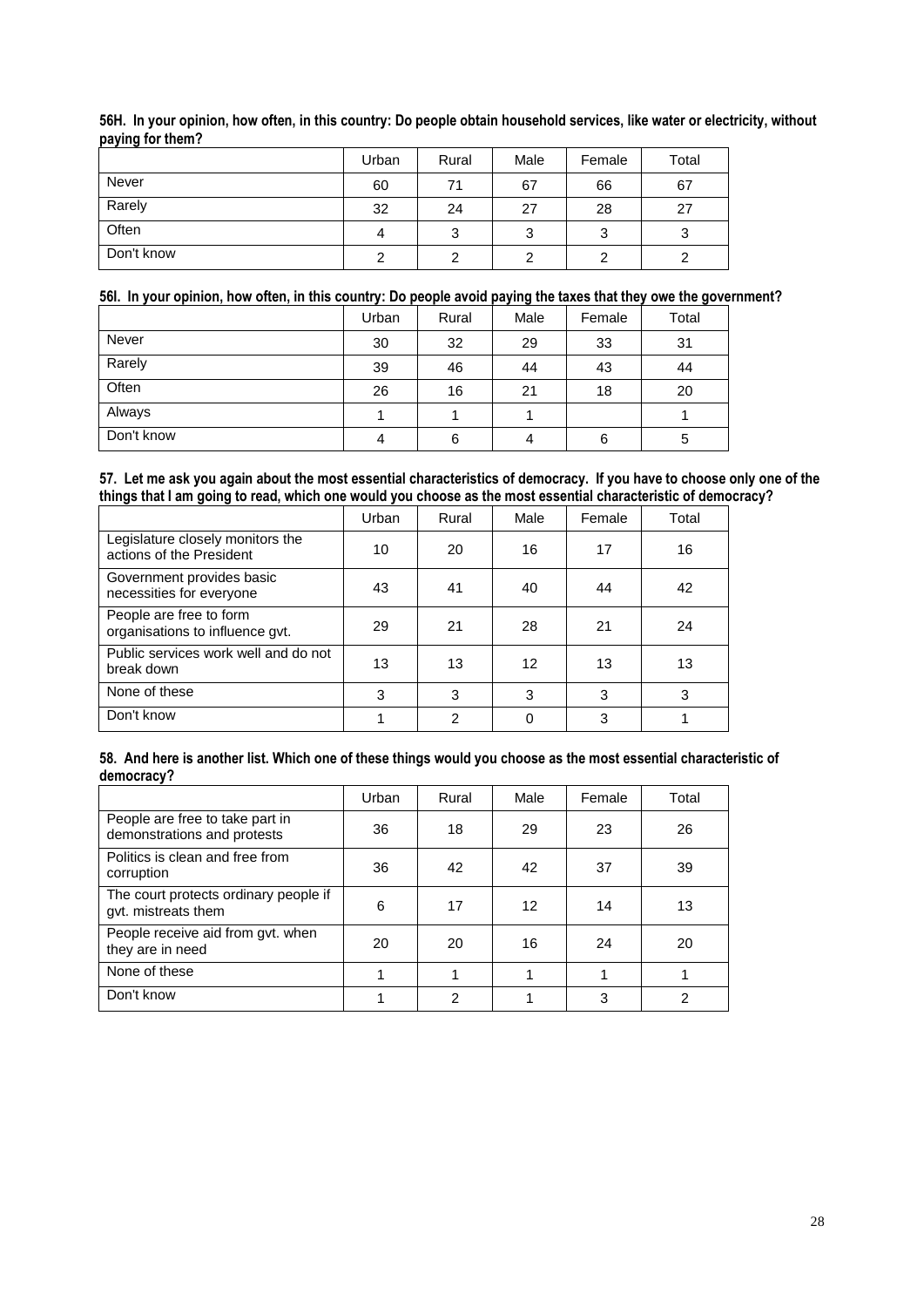|                                 | Urban | Rural | Male | Female | Total |
|---------------------------------|-------|-------|------|--------|-------|
| Not at all                      | 10    | 8     | റ    | 8      | 9     |
| Just a little                   | 26    | 22    | 24   | 23     | 23    |
| Somewhat                        | 36    | 49    | 41   | 46     | 44    |
| A lot                           | 25    | 22    | 25   | 21     | 23    |
| Don't know/Haven't heard enough | 3     | 0     |      | 2      |       |

**59A. How much do you trust each of the following, or haven't you heard enough about them to say? The Prime Minister**

|                  | 59A-1 MAU. How much do you trust each of the following, or haven't you heard enough about them to say? The |  |
|------------------|------------------------------------------------------------------------------------------------------------|--|
| <b>President</b> |                                                                                                            |  |

|                                 | Urban | Rural | Male | Female | Total |
|---------------------------------|-------|-------|------|--------|-------|
| Not at all                      | 11    | 8     | 10   | 8      | 9     |
| Just a little                   | 31    | 24    | 27   | 27     | 27    |
| Somewhat                        | 36    | 50    | 43   | 46     | 45    |
| A lot                           | 18    | 17    | 19   | 16     | 17    |
| Don't know/Haven't heard enough |       |       | ⌒    | 2      |       |

| 59B. How much do you trust each of the following, or haven't you heard enough about them to say? The National |  |
|---------------------------------------------------------------------------------------------------------------|--|
| Assembly                                                                                                      |  |

|                                 | Urban | Rural | Male | Female | Total |
|---------------------------------|-------|-------|------|--------|-------|
| Not at all                      |       | 6     |      | 6      |       |
| Just a little                   | 30    | 21    | 25   | 24     | 24    |
| Somewhat                        | 44    | 54    | 49   | 51     | 50    |
| A lot                           | 16    | 14    |      | 13     | 15    |
| Don't know/Haven't heard enough |       | 4     | ີ    | 5      |       |

### **59C. How much do you trust each of the following, or haven't you heard enough about them to say? The Electoral Supervisory Commission**

|                                 | Urban | Rural | Male | Female | Total |
|---------------------------------|-------|-------|------|--------|-------|
| Not at all                      |       | 4     | 3    | 4      |       |
| Just a little                   | 21    | 14    | 16   | 18     | 17    |
| Somewhat                        | 41    | 41    | 40   | 42     | 41    |
| A lot                           | 27    | 33    | 34   | 26     | 30    |
| Don't know/Haven't heard enough |       | 8     | 6    | 9      | 8     |

#### **59D. How much do you trust each of the following, or haven't you heard enough about them to say? Mauritius Revenue Authority (MRA)**

|                                 | Urban | Rural | Male | Female | Total |
|---------------------------------|-------|-------|------|--------|-------|
| Not at all                      |       | 5     |      |        |       |
| Just a little                   | 25    | 17    | 19   | 22     | 20    |
| Somewhat                        | 40    | 45    | 44   | 42     | 43    |
| A lot                           | 20    | 25    | 25   | 21     | 23    |
| Don't know/Haven't heard enough | 11    | 8     |      | 11     | 9     |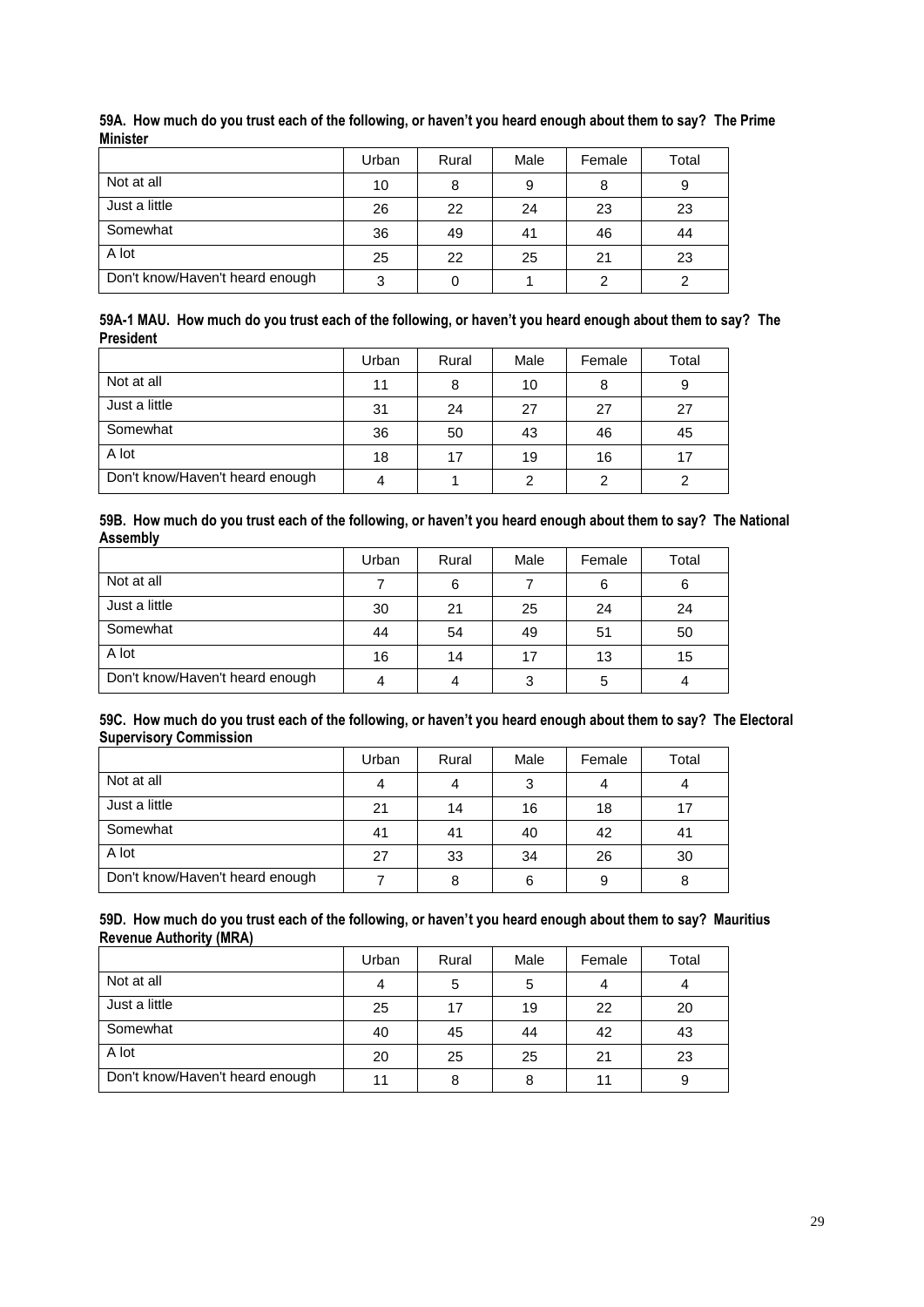|                                 | Urban | Rural | Male | Female | Total |
|---------------------------------|-------|-------|------|--------|-------|
| Not at all                      | 20    | 10    | 17   | 12     | 14    |
| Just a little                   | 37    | 32    | 35   | 34     | 34    |
| Somewhat                        | 33    | 47    | 38   | 44     | 41    |
| A lot                           |       | 8     | 8    |        | 8     |
| Don't know/Haven't heard enough |       | 3     |      |        |       |

## **59E. How much do you trust each of the following, or haven't you heard enough about them to say? Your Municipal/District Council**

## **59F. How much do you trust each of the following, or haven't you heard enough about them to say? The Ruling Party**

|                                 | Urban | Rural | Male | Female | Total |
|---------------------------------|-------|-------|------|--------|-------|
| Not at all                      | 13    | 9     | 12   | 9      | 10    |
| Just a little                   | 32    | 19    | 25   | 24     | 24    |
| Somewhat                        | 35    | 55    | 45   | 49     | 47    |
| A lot                           | 18    | 14    | 17   | 15     | 16    |
| Don't know/Haven't heard enough | 3     | 3     |      |        |       |

#### **59G. How much do you trust each of the following, or haven't you heard enough about them to say? Opposition Political Parties**

|                                 | Urban | Rural | Male | Female | Total |
|---------------------------------|-------|-------|------|--------|-------|
| Not at all                      | 9     | 9     | 10   | 8      | 9     |
| Just a little                   | 37    | 29    | 33   | 31     | 32    |
| Somewhat                        | 42    | 49    | 45   | 47     | 46    |
| A lot                           | 9     | 8     |      | 8      | 8     |
| Don't know/Haven't heard enough |       | 5     | 3    | 6      | 5     |

## **59H. How much do you trust each of the following, or haven't you heard enough about them to say? The Police**

|                                 | Urban | Rural | Male | Female | Total |
|---------------------------------|-------|-------|------|--------|-------|
| Not at all                      | 9     |       | 8    |        |       |
| Just a little                   | 29    | 22    | 25   | 24     | 25    |
| Somewhat                        | 40    | 48    | 43   | 47     | 45    |
| A lot                           | 20    | 23    | 22   | 21     | 22    |
| Don't know/Haven't heard enough |       |       |      |        |       |

## **59I. How much do you trust each of the following, or haven't you heard enough about them to say? The Army**

|                                 | Urban | Rural | Male | Female | Total |
|---------------------------------|-------|-------|------|--------|-------|
| Not at all                      |       | 5     |      | 4      | 6     |
| Just a little                   | 29    | 13    | 20   | 19     | 19    |
| Somewhat                        | 30    | 49    | 41   | 42     | 41    |
| A lot                           | 18    | 25    | 23   | 22     | 22    |
| Don't know/Haven't heard enough | 16    | 8     | 9    | 13     | 11    |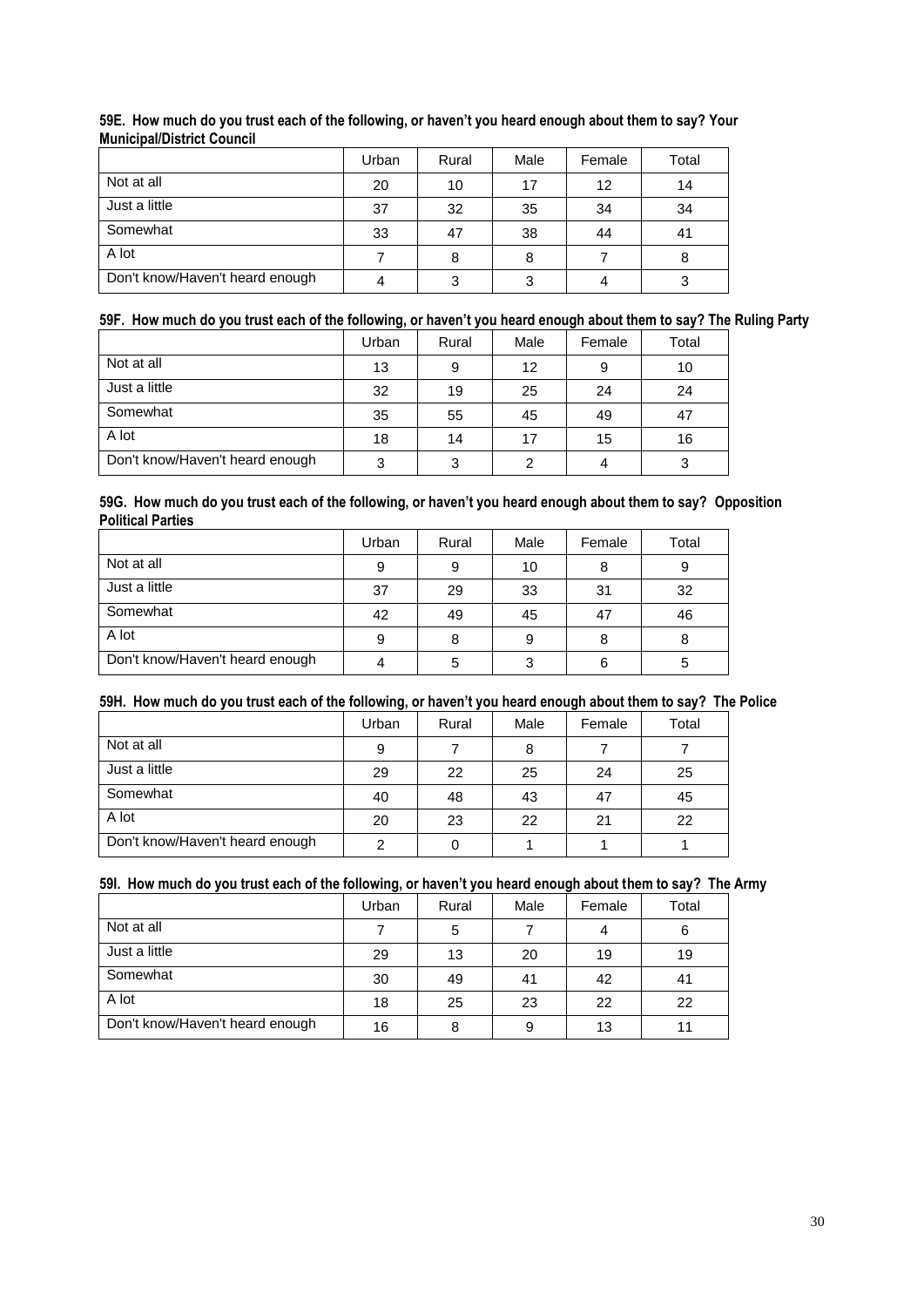|                                 | Urban | Rural | Male | Female | Total |
|---------------------------------|-------|-------|------|--------|-------|
| Not at all                      | ◠     |       |      |        |       |
| Just a little                   | 18    | 13    | 16   | 14     | 15    |
| Somewhat                        | 35    | 44    | 39   | 43     | 41    |
| A lot                           | 39    | 37    | 38   | 38     | 38    |
| Don't know/Haven't heard enough | 5     | っ     | ີ    | 3      |       |

## **59J. How much do you trust each of the following, or haven't you heard enough about them to say? Courts of law**

#### **60A. How many of the following people do you think are involved in corruption, or haven't you heard enough about them to say? The Prime Minister and Officials in his Office**

|                                 | Urban | Rural | Male | Female | Total |
|---------------------------------|-------|-------|------|--------|-------|
| None                            | 28    | 23    | 27   | 24     | 25    |
| Some of them                    | 44    | 55    | 48   | 54     | 51    |
| Most of them                    | 8     | 9     | 11   | 6      |       |
| All of them                     | ົ     | 3     | 2    | 2      |       |
| Don't Know/Haven't heard enough | 18    | 10    |      | 14     | 13    |

#### **60 A-1 MAU. How many of the following people do you think are involved in corruption, or haven't you heard enough about them to say? The President and Officials in his Office**

|                                 | Urban | Rural | Male | Female | Total |
|---------------------------------|-------|-------|------|--------|-------|
| None                            | 38    | 29    | 36   | 30     | 33    |
| Some of them                    | 30    | 47    | 38   | 43     | 40    |
| Most of them                    |       |       | 6    | 5      | 5     |
| All of them                     |       | 2     |      |        |       |
| Don't Know/Haven't heard enough | 27    | 15    | 18   | 21     | 20    |

#### 60B. How many of the following people do you think are involved in corruption, or haven't you heard enough about **them to say? Members of the National Assembly**

|                                 | Urban | Rural | Male | Female | Total |
|---------------------------------|-------|-------|------|--------|-------|
| None                            | 8     | 13    | 10   | 11     | 11    |
| Some of them                    | 72    | 62    | 64   | 68     | 66    |
| Most of them                    | 10    | 14    | 15   | 10     | 12    |
| All of them                     |       | 2     | ົ    |        |       |
| Don't Know/Haven't heard enough | 8     | 9     |      | 10     | 9     |

#### **60C. How many of the following people do you think are involved in corruption, or haven't you heard enough about them to say? Government officials**

|                                 | Urban | Rural | Male | Female | Total |
|---------------------------------|-------|-------|------|--------|-------|
| None                            | 6     | 9     |      | 8      |       |
| Some of them                    | 79    | 71    | 74   | 74     | 74    |
| Most of them                    | 10    | 13    | 14   | 10     | 12    |
| All of them                     |       |       | ◠    |        |       |
| Don't Know/Haven't heard enough | 5     | 5     |      | 6      | 5     |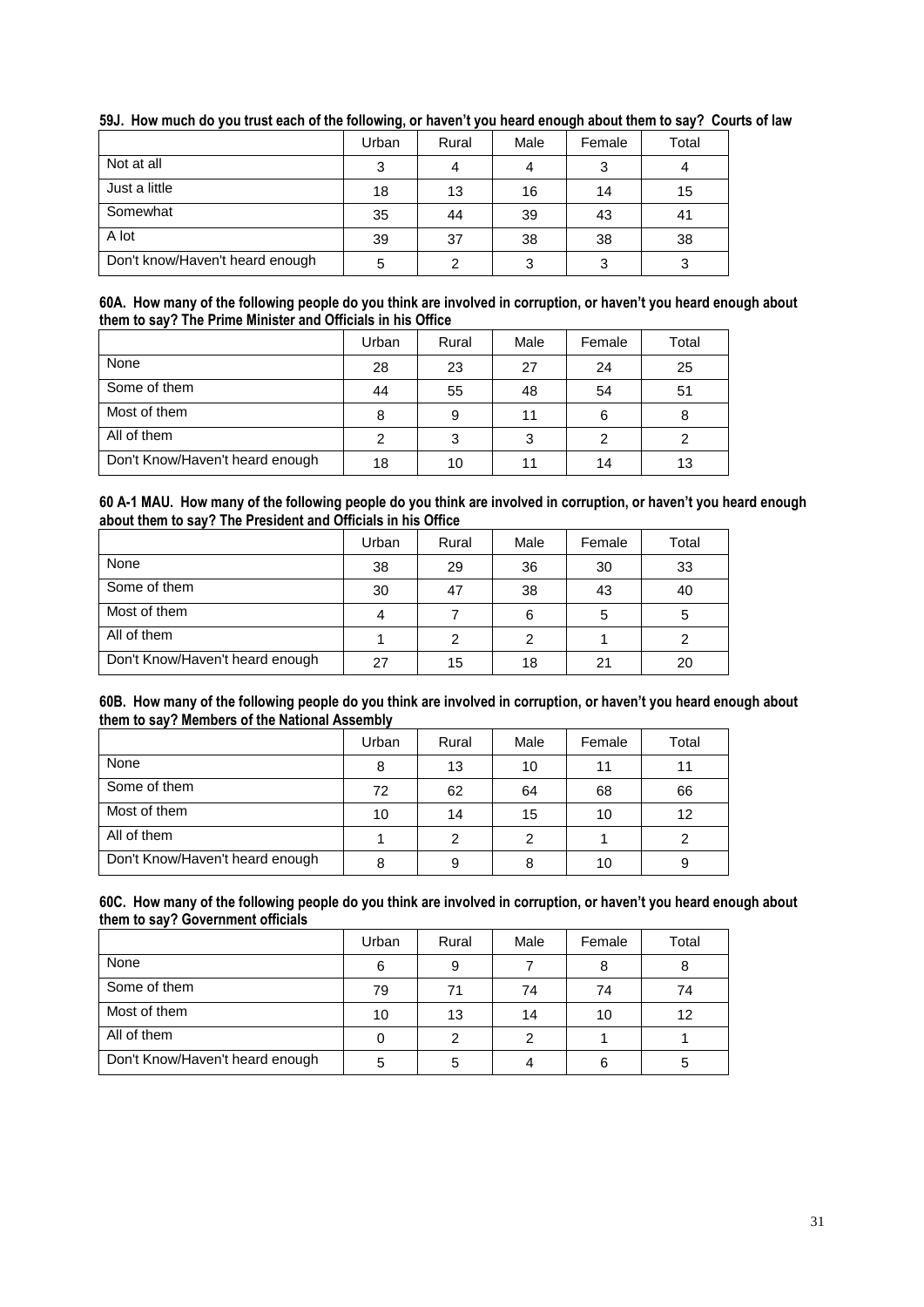|                                 | Urban | Rural | Male | Female | Total |
|---------------------------------|-------|-------|------|--------|-------|
| None                            | 6     | 9     |      |        |       |
| Some of them                    | 71    | 63    | 66   | 67     | 67    |
| Most of them                    | 13    | 18    |      | 14     | 16    |
| All of them                     |       | 3     |      |        |       |
| Don't Know/Haven't heard enough |       |       |      | 9      |       |

## **60D. How many of the following people do you think are involved in corruption, or haven't you heard enough about them to say? Municipal/District councilors**

#### **60E. How many of the following people do you think are involved in corruption, or haven't you heard enough about them to say? Police**

|                                 | Urban | Rural | Male | Female | Total |
|---------------------------------|-------|-------|------|--------|-------|
| None                            |       | 8     |      |        |       |
| Some of them                    | 76    | 68    | 72   | 70     |       |
| Most of them                    | 13    | 18    | 15   | 17     | 16    |
| All of them                     |       |       |      |        |       |
| Don't Know/Haven't heard enough | 5     |       |      | 6      | 5     |

#### **60F. How many of the following people do you think are involved in corruption, or haven't you heard enough about them to say? Tax Officials, like Mauritius Revenue Authority officials or Local Government tax collectors**

|                                 | Urban | Rural | Male | Female | Total |
|---------------------------------|-------|-------|------|--------|-------|
| None                            | 17    | 19    | 18   | 19     | 18    |
| Some of them                    | 57    | 56    | 59   | 54     | 56    |
| Most of them                    | 5     | 9     |      |        |       |
| All of them                     |       | 3     | 3    |        |       |
| Don't Know/Haven't heard enough | 21    | 13    | 13   | 20     | 16    |

#### **60G. How many of the following people do you think are involved in corruption, or haven't you heard enough about them to say? Judges and Magistrates**

|                                 | Urban | Rural | Male | Female | Total |
|---------------------------------|-------|-------|------|--------|-------|
| None                            | 35    | 36    | 36   | 35     | 36    |
| Some of them                    | 34    | 44    | 39   | 41     | 40    |
| Most of them                    |       |       |      |        | 6     |
| All of them                     |       |       |      |        |       |
| Don't Know/Haven't heard enough | 27    | 12    | 16   | 20     | 18    |

#### **61A. In the past year, how often, if ever, have you had to pay a bribe, give a gift, or do a favour to government officials in order to: Get a document or a permit?**

|                                      | Urban | Rural                    | Male | Female | Total |
|--------------------------------------|-------|--------------------------|------|--------|-------|
| No experience with this in past year | 18    | 37                       | 27   | 32     | 29    |
| Never                                | 79    | 61                       | 71   | 66     | 68    |
| Once or Twice                        |       | 2                        | っ    | 2      |       |
| A Few Times                          |       | $\overline{\phantom{0}}$ |      |        |       |
| Often                                |       |                          |      |        |       |
| Don't Know                           |       |                          |      |        |       |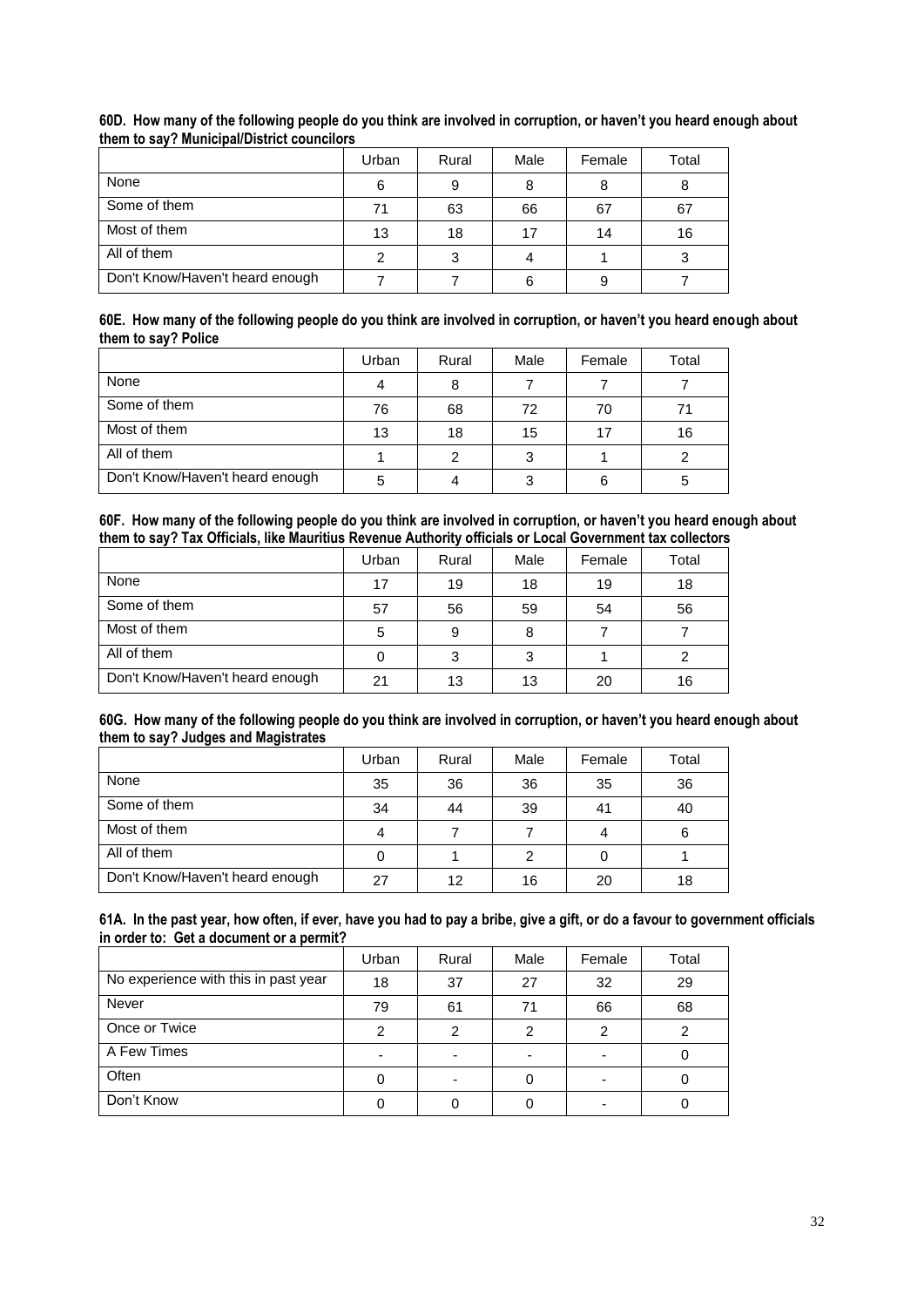|                                      | Urban | Rural | Male | Female | Total |
|--------------------------------------|-------|-------|------|--------|-------|
| No experience with this in past year | 25    | 40    | 32   | 36     | 34    |
| Never                                | 75    | 59    | 67   | 64     | 65    |
| Once or Twice                        | ۰     | 0     |      |        |       |
| A Few Times                          |       |       |      |        |       |
| Often                                |       |       |      |        |       |
| Don't Know                           |       |       |      |        |       |

## **61B. In the past year, how often, if ever, have you had to pay a bribe, give a gift, or do a favour to government officials in order to: Get water or sanitation services?**

|  |                                                                  |  |  | 61C. In the past year, how often, if ever, have you had to pay a bribe, give a gift, or do a favour to government officials |  |
|--|------------------------------------------------------------------|--|--|-----------------------------------------------------------------------------------------------------------------------------|--|
|  | in order to: Get treatment at a local health clinic or hospital? |  |  |                                                                                                                             |  |

|                                      | Urban | Rural                    | Male | Female | Total |
|--------------------------------------|-------|--------------------------|------|--------|-------|
| No experience with this in past year | 12    | 23                       | 18   | 19     | 18    |
| <b>Never</b>                         | 88    | 77                       | 82   | 81     | 81    |
| Once or Twice                        |       |                          |      |        |       |
| A Few Times                          |       |                          |      |        |       |
| Often                                |       | $\overline{\phantom{0}}$ |      |        |       |
| Don't Know                           |       | -                        |      |        |       |

|  |  |                                                                                                       |  |  |  | 61D. In the past year, how often, if ever, have you had to pay a bribe, give a gift, or do a favour to government officials |  |
|--|--|-------------------------------------------------------------------------------------------------------|--|--|--|-----------------------------------------------------------------------------------------------------------------------------|--|
|  |  | in order to: Avoid a problem with the police, like passing a checkpoint or avoiding a fine or arrest? |  |  |  |                                                                                                                             |  |

|                                      | Urban | Rural                    | Male | Female | Total |
|--------------------------------------|-------|--------------------------|------|--------|-------|
| No experience with this in past year | 25    | 43                       | 31   | 40     | 35    |
| Never                                | 71    | 55                       | 65   | 58     | 61    |
| Once or Twice                        |       | 2                        |      | 2      |       |
| A Few Times                          |       |                          |      |        |       |
| Often                                |       | $\overline{\phantom{0}}$ |      |        |       |
| Don't Know                           |       |                          |      |        |       |

|  | 61E. In the past year, how often, if ever, have you had to pay a bribe, give a gift, or do a favour to government officials |  |  |  |  |
|--|-----------------------------------------------------------------------------------------------------------------------------|--|--|--|--|
|  | in order to: Get a place in a primary school for a child?                                                                   |  |  |  |  |

|                                      | Urban | Rural | Male | Female | Total |
|--------------------------------------|-------|-------|------|--------|-------|
| No experience with this in past year | 34    | 48    | 42   | 43     | 43    |
| <b>Never</b>                         | 64    | 51    | 57   | 56     | 57    |
| Once or Twice                        |       |       |      |        |       |
| A Few Times                          |       |       |      |        |       |
| Often                                |       |       |      |        |       |
| Don't Know                           |       |       |      |        |       |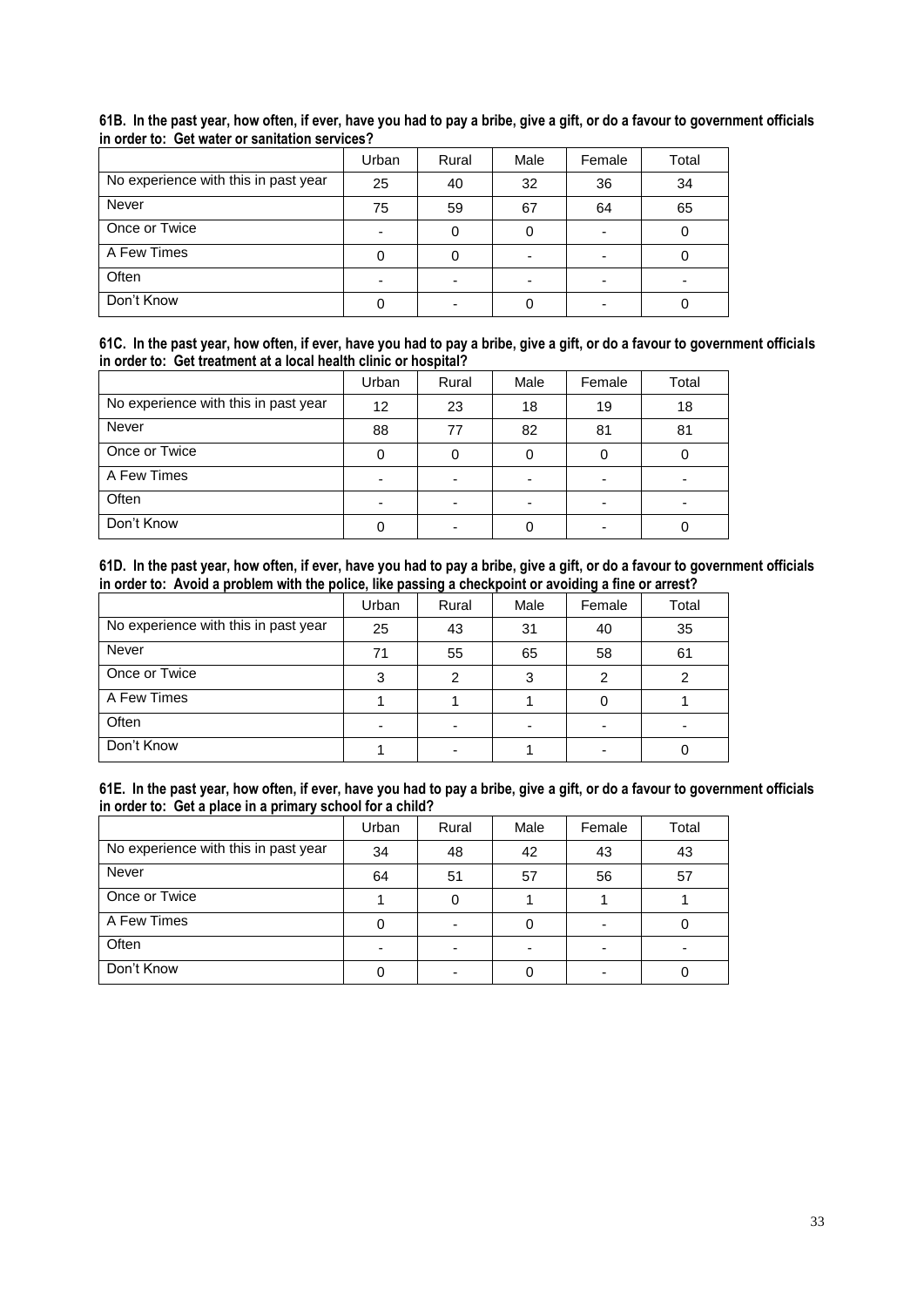| 61F. In the past year, how often, if ever, have you had to pay a bribe, give a gift, or do a favour to government officials |  |
|-----------------------------------------------------------------------------------------------------------------------------|--|
| in order to: And during the last election in 2010, how often, if ever did a candidate or someone from a political party     |  |
| offer you something, like food or a gift or money, in return for your vote?                                                 |  |

| $-$           | . .<br>Urban | Rural | Male | Female | Total |
|---------------|--------------|-------|------|--------|-------|
| Never         | 98           | 98    | 97   | 99     | 98    |
| Once or Twice |              |       | ົ    |        |       |
| A Few Times   |              |       |      |        |       |
| Often         |              |       |      |        |       |
| Don't Know    |              |       |      |        |       |

|                                         | 62A. How much of the time do you think the following try their best to listen to what people like you have to say? |
|-----------------------------------------|--------------------------------------------------------------------------------------------------------------------|
| <b>Members of the National Assembly</b> |                                                                                                                    |

|                | Urban | Rural | Male | Female | Total |
|----------------|-------|-------|------|--------|-------|
| Never          | 46    | 33    | 38   | 38     | 38    |
| Only sometimes | 45    | 47    | 44   | 48     | 46    |
| Often          |       | 16    | 15   | 10     | 13    |
| Always         |       | 2     | 2    |        |       |
| Don't know     | ົ     | 2     | 2    | 3      |       |

#### **62B. How much of the time do you think the following try their best to listen to what people like you have to say? Municipal/District councilors**

|                | Urban | Rural | Male | Female | Total |
|----------------|-------|-------|------|--------|-------|
| Never          | 52    | 36    | 41   | 43     | 42    |
| Only sometimes | 41    | 44    | 43   | 42     | 43    |
| Often          |       | 18    | 12   | 12     | 12    |
| Always         |       |       |      |        |       |
| Don't know     | ⌒     | 2     | ົ    | 3      |       |

## **63. In your opinion, what are the most important problems facing this country that government should address?**

|                             | Urban    | Rural          | Male | Female         | Total          |
|-----------------------------|----------|----------------|------|----------------|----------------|
| Management of economy       | 9        | 7              | 8    | $\overline{7}$ | 8              |
| Wages, incomes and salaries | 8        | 6              | 8    | 6              | $\overline{7}$ |
| Unemployment                | 12       | 23             | 15   | 22             | 19             |
| Poverty/ destitution        | 9        | 17             | 13   | 14             | 14             |
| Rates and taxes             | $\Omega$ | 2              | 1    | 2              | 1              |
| Drought                     | 1        | $\overline{2}$ | 2    | 1              | 2              |
| Transportation              | 1        | 1              | 2    | 1              | 1              |
| Infrastructure/roads        | $\Omega$ | 1              | 1    | $\Omega$       | 1              |
| Education                   | 1        | 1              | 1    | 1              | 1              |
| Housing                     | 1        | 1              | 1    | 1              | 1              |
| Water supply                | 15       | 6              | 10   | 9              | 9              |
| Health                      | 4        | 2              | 3    | 3              | 3              |
| Crime and security          | 25       | 18             | 20   | 21             | 21             |
| Corruption                  | 4        | 7              | 8    | 3              | 6              |
| Discrimination/ inequality  | 1        | 1              | 1    | $\Omega$       | $\mathbf{1}$   |
| Other                       | 5        | 5              | 4    | 5              | 5              |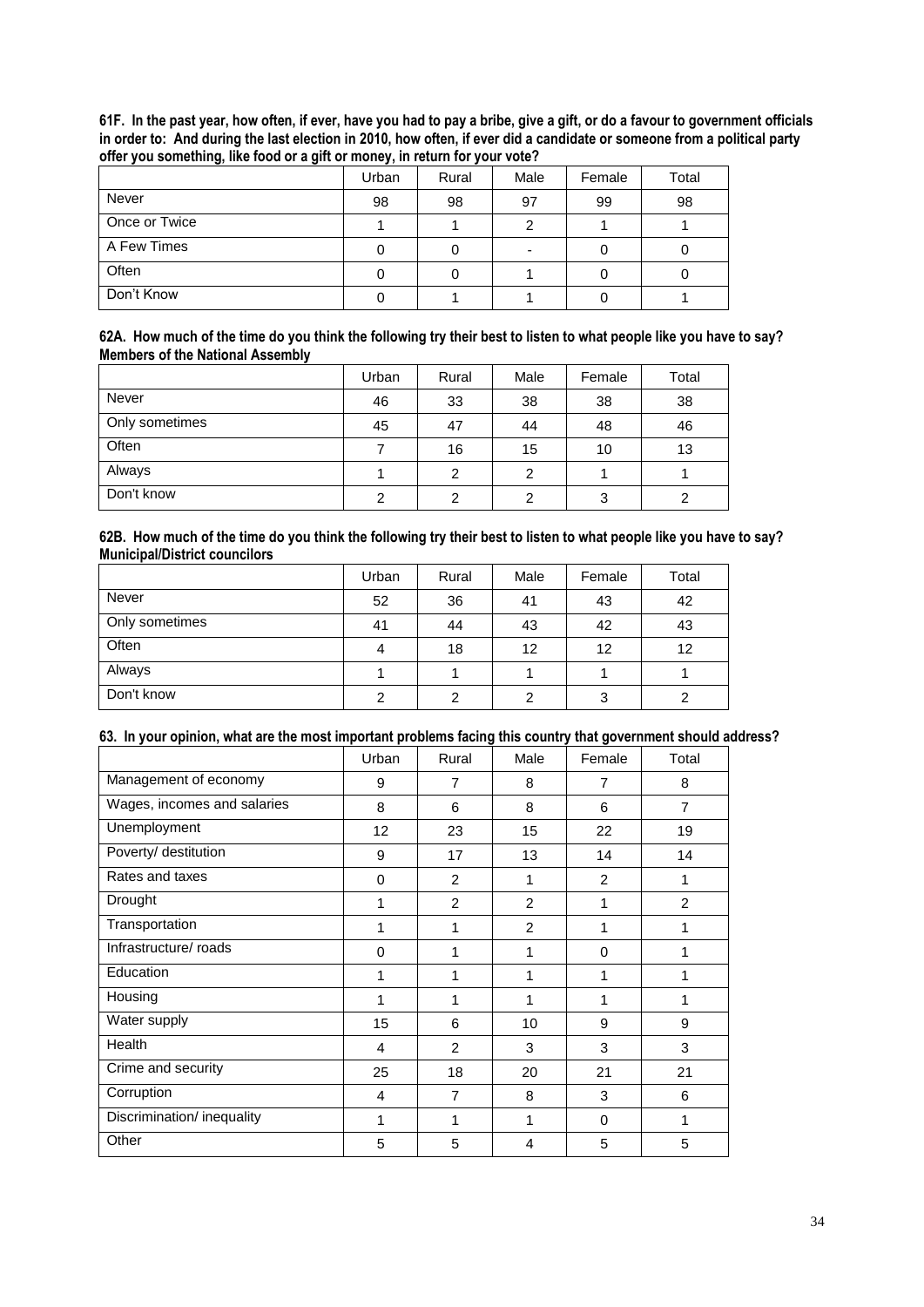|                                    | Urban          | Rural          | Male           | Female                  | Total           |
|------------------------------------|----------------|----------------|----------------|-------------------------|-----------------|
| Management of economy              | $\overline{2}$ | 3              | 3              | 1                       | $\overline{2}$  |
| Wages, incomes and salaries        | 3              | 6              | 5              | 5                       | 5               |
| Unemployment                       | 15             | 16             | 16             | 16                      | 16              |
| Poverty/ destitution               | 6              | 12             | 8              | 11                      | 10              |
| Rates and taxes                    | $\overline{2}$ | 1              | $\mathbf{1}$   | 1                       | $\mathbf{1}$    |
| Farming/agriculture                | $\mathbf 0$    | 1              | $\mathbf 0$    | 1                       | $\mathbf{1}$    |
| Food shortage/ famine              | 1              | 1              | $\mathbf{1}$   | $\Omega$                | $\mathbf{1}$    |
| Drought                            | 1              | 3              | $\overline{2}$ | 3                       | $\overline{2}$  |
| Transportation                     | 1              | 1              | $\overline{2}$ | 1                       | 1               |
| Infrastructure/ roads              | $\overline{2}$ | $\overline{2}$ | $\overline{2}$ | $\overline{2}$          | $\overline{2}$  |
| Education                          | $\overline{2}$ | 3              | 3              | $\overline{2}$          | 3               |
| Housing                            | 5              | 3              | 4              | 3                       | 4               |
| Water supply                       | 13             | 10             | 10             | 12                      | 11              |
| Orphans/ street children/ homeless | 1              | $\mathbf 0$    | 1              | $\Omega$                | 1               |
| Health                             | $\overline{4}$ | $\overline{7}$ | $\overline{4}$ | 8                       | 6               |
| <b>AIDS</b>                        | 1              | 1              | $\mathbf{1}$   | 1                       | $\mathbf{1}$    |
| Sickness/disease                   | $\Omega$       | 1              | $\Omega$       | 1                       | $\mathbf{1}$    |
| Crime and security                 | 14             | 13             | 14             | 13                      | 13              |
| Corruption                         | 13             | 8              | 11             | 9                       | 10 <sup>1</sup> |
| Discrimination/ inequality         | 1              | 1              | 2              | 1                       | $\mathbf{1}$    |
| Other                              | 5              | 4              | 5              | 5                       | 5               |
| No further response                | 5              | 3              | 3              | $\overline{\mathbf{4}}$ | 3               |

|          |  |  |  | 63. In your opinion, what are the second most important problems facing this country that government should |  |  |  |  |
|----------|--|--|--|-------------------------------------------------------------------------------------------------------------|--|--|--|--|
| address? |  |  |  |                                                                                                             |  |  |  |  |

## **63. In your opinion, what are the third most important problems facing this country that government should address?**

|                                    | Urban    | Rural    | Male | Female   | Total           |
|------------------------------------|----------|----------|------|----------|-----------------|
| Management of economy              | 3        | 3        | 3    | 3        | 3               |
| Wages, incomes and salaries        | 4        | 6        | 5    | 6        | 5               |
| Unemployment                       | 11       | 12       | 13   | 11       | 12 <sup>2</sup> |
| Poverty/ destitution               | 10       | 10       | 10   | 11       | 10              |
| Rates and taxes                    | 2        | 1        | 1    | 2        | 1               |
| Farming/agriculture                | 1        | 1        | 1    | 1        | 1               |
| Food shortage/ famine              | 1        | $\Omega$ | 1    | 1        | 1               |
| Drought                            | $\Omega$ | 3        | 1    | 3        | 2               |
| Transportation                     | 1        | 1        | 1    | 1        | 1               |
| Infrastructure/roads               | 1        | 2        | 2    | 2        | 2               |
| Education                          | 4        | 3        | 2    | 5        | 3               |
| Housing                            | 3        | 1        | 2    | 3        | 2               |
| Water supply                       | 13       | 5        | 9    | 8        | 8               |
| Orphans/ street children/ homeless | 1        | $\Omega$ | 1    | $\Omega$ | 1               |
| Health                             | 3        | 8        | 8    | 4        | 6               |
| <b>AIDS</b>                        | 1        | 1        | 1    | 1        | 1               |
| Sickness/disease                   |          | 2        |      | 2        | $\overline{2}$  |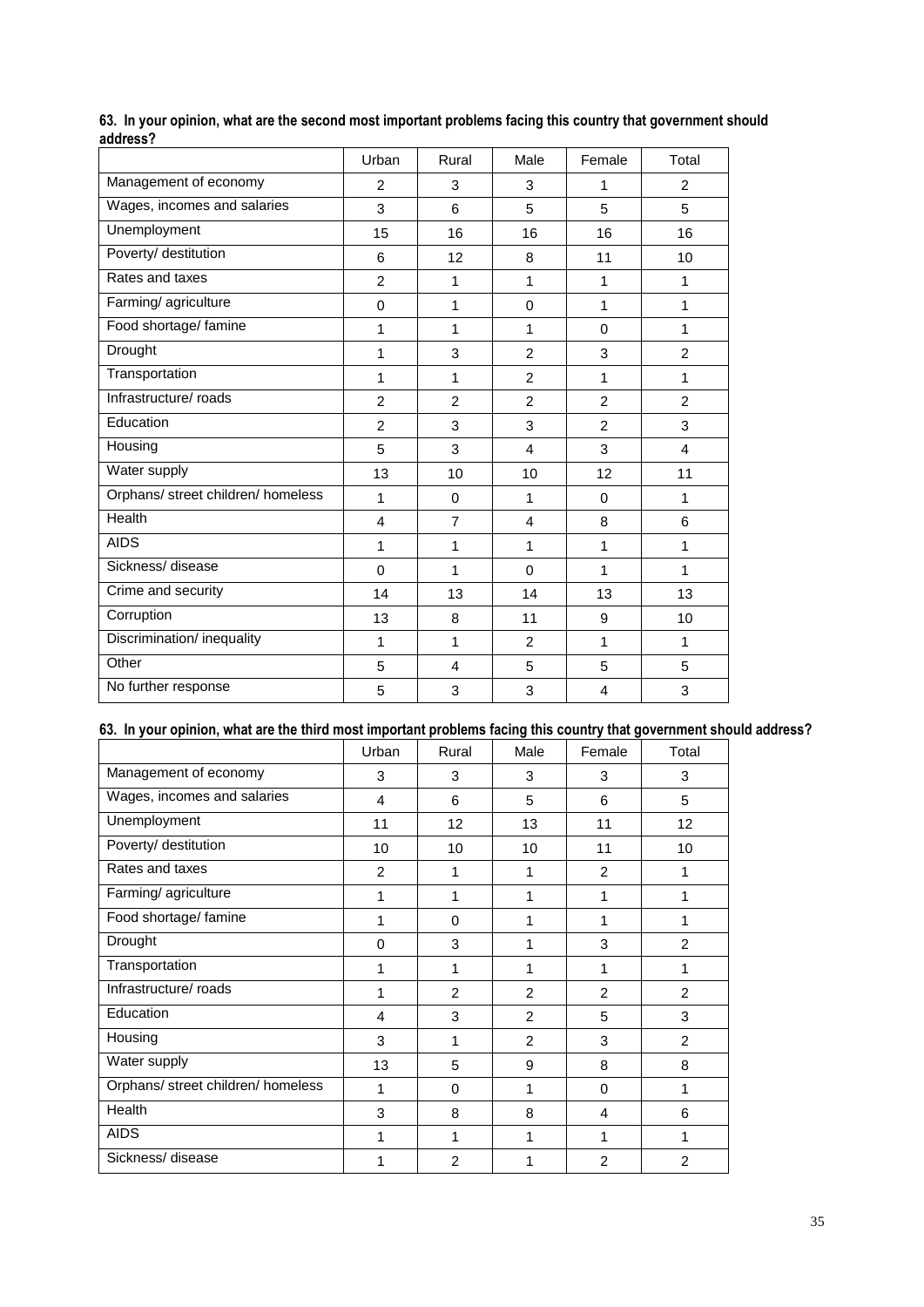| Crime and security            | 13 | 15 | 14 | 15 | 14 |
|-------------------------------|----|----|----|----|----|
| Corruption                    |    | 10 |    |    |    |
| Discrimination/ inequality    |    |    |    |    |    |
| Gender issues/ women's rights |    |    |    |    |    |
| Other                         |    |    |    |    |    |
| No further response           |    |    |    |    |    |

#### **64. Taking the problem that you mentioned first, how likely do you think it is that government will solve this problem within the next five years?**

|                   | Urban | Rural | Male | Female | Total |
|-------------------|-------|-------|------|--------|-------|
| Very likely       | 14    | 8     | 10   | 11     | 11    |
| Somewhat likely   | 39    | 52    | 45   | 48     | 47    |
| Not very likely   | 29    | 27    | 28   | 27     | 28    |
| Not at all likely | 16    | 12    | 15   | 12     | 14    |
| Not Applicable    | 0     |       |      | 0      |       |
| Don't know        |       |       |      | 2      |       |

#### **65A. How well or badly would you say the current government is handling the following matters, or haven't you heard enough to say? Managing the economy**

|                                 | Urban | Rural | Male | Female | Total |
|---------------------------------|-------|-------|------|--------|-------|
| Very Badly                      | 15    |       | 11   | 9      | 10    |
| <b>Fairly Badly</b>             | 25    | 30    | 26   | 31     | 28    |
| <b>Fairly Well</b>              | 50    | 58    | 56   | 53     | 55    |
| Very Well                       | 10    | 4     |      | 6      | 6     |
| Don't know/Haven't heard enough |       |       |      |        |       |

## **65B. How well or badly would you say the current government is handling the following matters, or haven't you heard enough to say? Improving the living standards of the poor**

|                     | Urban | Rural | Male | Female | Total |
|---------------------|-------|-------|------|--------|-------|
| Very Badly          | 13    | 10    | 11   | 11     |       |
| <b>Fairly Badly</b> | 37    | 37    | 34   | 40     | 37    |
| <b>Fairly Well</b>  | 43    | 48    | 50   | 43     | 46    |
| Very Well           |       | 4     | 5    | 6      | 5     |

#### **65C. How well or badly would you say the current government is handling the following matters, or haven't you heard enough to say? Creating jobs**

|                                 | Urban | Rural | Male | Female | Total |
|---------------------------------|-------|-------|------|--------|-------|
| Very Badly                      | 16    | 12    | 14   | 14     | 14    |
| <b>Fairly Badly</b>             | 39    | 41    | 38   | 42     | 40    |
| <b>Fairly Well</b>              | 40    | 42    | 44   | 38     | 41    |
| Very Well                       | 4     | 5     |      | 6      |       |
| Don't know/Haven't heard enough |       |       |      |        |       |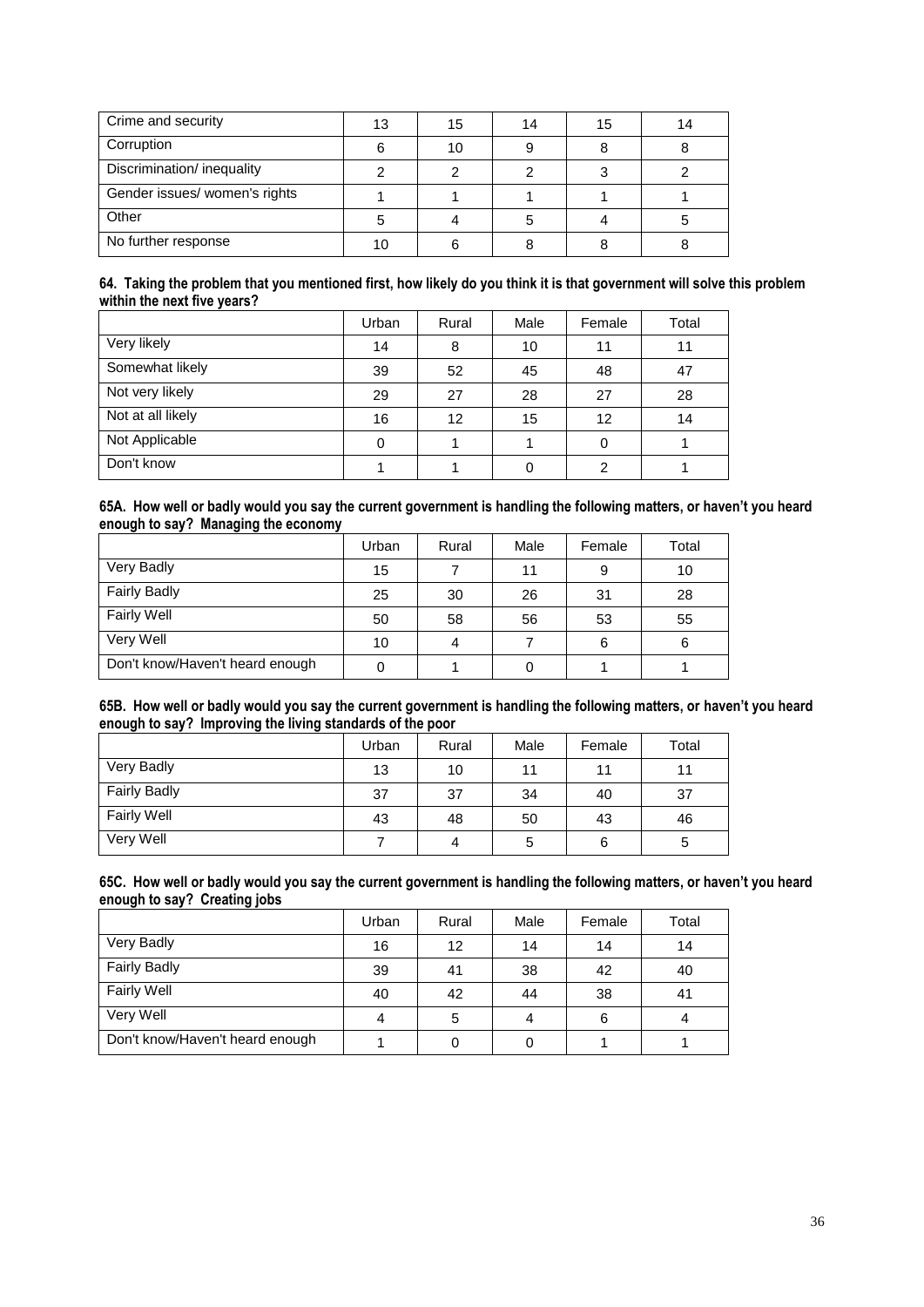| . .                 |       |       |      |        |       |
|---------------------|-------|-------|------|--------|-------|
|                     | Urban | Rural | Male | Female | Total |
| Very Badly          | 37    | 29    | 30   | 35     | 33    |
| <b>Fairly Badly</b> | 40    | 49    | 46   | 44     | 45    |
| <b>Fairly Well</b>  | 20    | 19    | 22   | 17     | 19    |
| Very Well           |       | 3     |      | 4      | 3     |

## **65D. How well or badly would you say the current government is handling the following matters, or haven't you heard enough to say? Keeping prices down**

#### **65E. How well or badly would you say the current government is handling the following matters, or haven't you heard enough to say? Narrowing gaps between rich and poor**

|                                 | Urban | Rural | Male | Female | Total |
|---------------------------------|-------|-------|------|--------|-------|
| Very Badly                      | 27    | 23    | 25   | 24     | 25    |
| <b>Fairly Badly</b>             | 44    | 44    | 44   | 44     | 44    |
| <b>Fairly Well</b>              | 25    | 27    | 28   | 25     | 26    |
| Very Well                       |       | 3     | ◠    | 4      |       |
| Don't know/Haven't heard enough |       | 3     |      | 3      |       |

#### **65F. How well or badly would you say the current government is handling the following matters, or haven't you heard enough to say? Reducing crime**

|                                 | Urban | Rural | Male | Female | Total |
|---------------------------------|-------|-------|------|--------|-------|
| Very Badly                      | 37    | 13    | 23   | 23     | 23    |
| <b>Fairly Badly</b>             | 37    | 48    | 44   | 43     | 44    |
| <b>Fairly Well</b>              | 23    | 34    | 31   | 29     | 30    |
| Very Well                       | 3     | 3     | າ    | 4      | 3     |
| Don't know/Haven't heard enough |       |       |      |        |       |

#### **65G. How well or badly would you say the current government is handling the following matters, or haven't you heard enough to say? Improving basic health services**

|                     | Urban | Rural | Male | Female | Total |
|---------------------|-------|-------|------|--------|-------|
| Very Badly          | 3     | 2     | 3    | 2      | 3     |
| <b>Fairly Badly</b> | 11    | 13    | 10   | 14     | 12    |
| <b>Fairly Well</b>  | 69    | 67    | 71   | 65     | 68    |
| Very Well           | 17    | 18    | 16   | 19     | 17    |

#### **65H. How well or badly would you say the current government is handling the following matters, or haven't you heard enough to say? Addressing educational needs**

|                                 | Urban | Rural | Male | Female | Total |
|---------------------------------|-------|-------|------|--------|-------|
| Very Badly                      |       | 2     | ≏    | 0      |       |
| <b>Fairly Badly</b>             | 8     | 8     |      | 9      | 8     |
| Fairly Well                     | 67    | 65    | 69   | 63     | 66    |
| Very Well                       | 24    | 23    | 21   | 26     | 24    |
| Don't know/Haven't heard enough |       | 2     |      | 2      |       |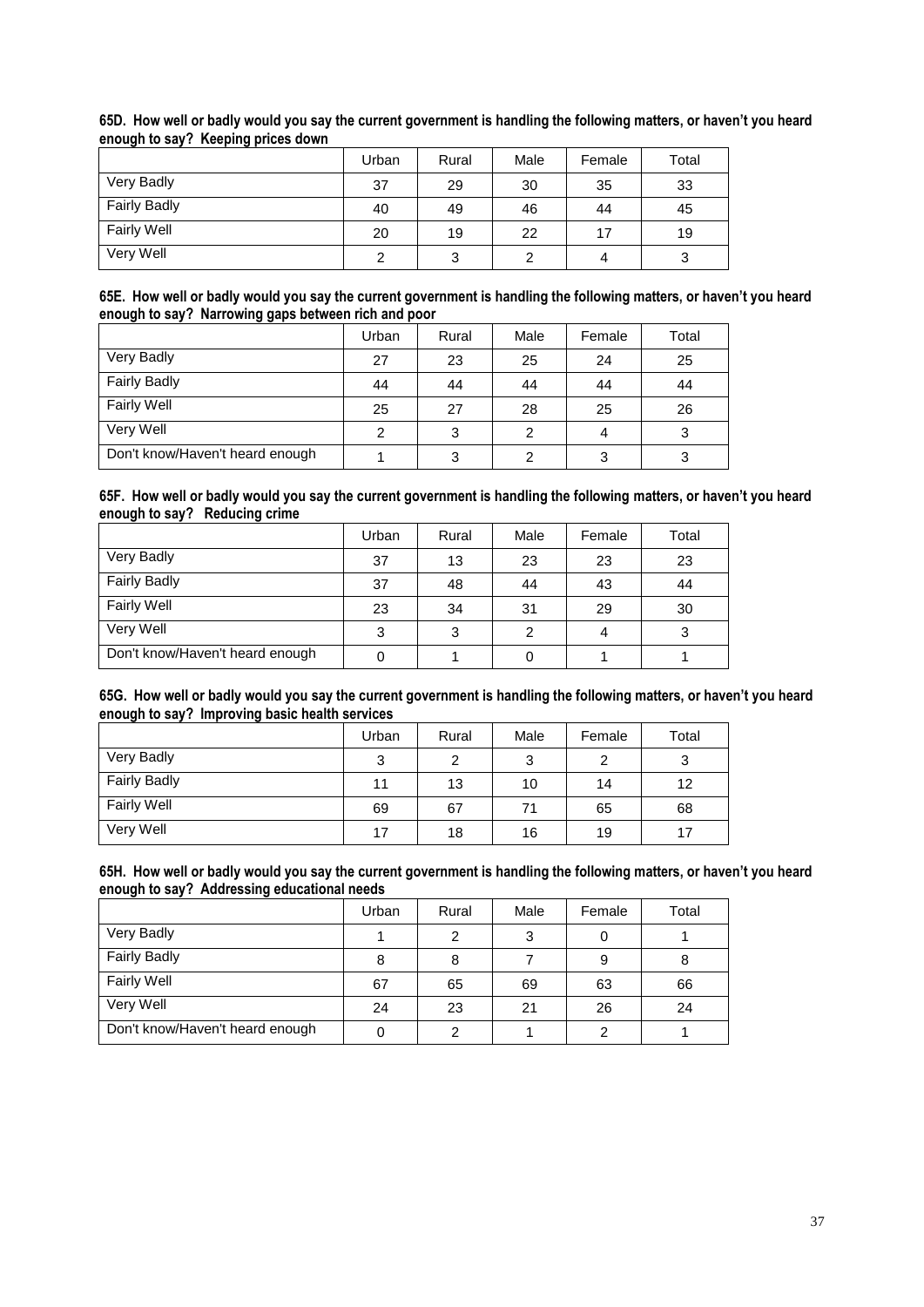|                                 | Urban | Rural | Male | Female | Total |
|---------------------------------|-------|-------|------|--------|-------|
| Very Badly                      | 26    | 6     | 15   | 13     | 14    |
| <b>Fairly Badly</b>             | 31    | 19    | 23   | 24     | 23    |
| <b>Fairly Well</b>              | 33    | 61    | 49   | 50     | 50    |
| Very Well                       | 10    | 14    | 13   | 12     | 13    |
| Don't know/Haven't heard enough |       |       |      |        |       |

## **65I. How well or badly would you say the current government is handling the following matters, or haven't you heard enough to say? Providing water and sanitation services**

#### **65J. How well or badly would you say the current government is handling the following matters, or haven't you heard enough to say? Ensuring everyone has enough to eat**

|                                 | Urban             | Rural | Male | Female | Total |
|---------------------------------|-------------------|-------|------|--------|-------|
| Very Badly                      |                   | 5     | 6    | 6      | 6     |
| <b>Fairly Badly</b>             | 26                | 30    | 27   | 30     | 28    |
| <b>Fairly Well</b>              | 53                | 55    | 57   | 53     | 55    |
| Very Well                       | $12 \overline{ }$ | 9     | 10   | 10     | 10    |
| Don't know/Haven't heard enough |                   |       |      |        |       |

#### **65K. How well or badly would you say the current government is handling the following matters, or haven't you heard enough to say? Fighting corruption in government**

|                                 | Urban | Rural | Male | Female | Total |
|---------------------------------|-------|-------|------|--------|-------|
| Very Badly                      | 26    | 17    | 23   | 18     | 20    |
| <b>Fairly Badly</b>             | 40    | 45    | 44   | 43     | 43    |
| <b>Fairly Well</b>              | 25    | 30    | 27   | 29     | 28    |
| Very Well                       |       | 4     | 6    | 5      | 5     |
| Don't know/Haven't heard enough |       | 4     |      | 5      |       |

#### **65L. How well or badly would you say the current government is handling the following matters, or haven't you heard enough to say? Resolving violent conflict between communities**

|                                 | Urban | Rural | Male | Female | Total |
|---------------------------------|-------|-------|------|--------|-------|
| Very Badly                      | 6     | 3     |      | 6      | 5     |
| <b>Fairly Badly</b>             | 16    | 20    | 18   | 19     | 18    |
| <b>Fairly Well</b>              | 54    | 54    | 55   | 53     | 54    |
| Very Well                       | 13    | 14    | 15   | 12     | 14    |
| Don't know/Haven't heard enough |       | 9     | 9    | 11     | 10    |

#### **65M. How well or badly would you say the current government is handling the following matters, or haven't you heard enough to say? Combating HIV/AIDS**

|                                 | Urban | Rural | Male | Female | Total |
|---------------------------------|-------|-------|------|--------|-------|
| Very Badly                      | 3     | 2     | ◠    | 2      | ົ     |
| <b>Fairly Badly</b>             | 8     | 14    | 12   | 11     | 12    |
| Fairly Well                     | 61    | 56    | 57   | 59     | 58    |
| Very Well                       | 26    | 23    | 26   | 23     | 24    |
| Don't know/Haven't heard enough | 3     | 5     | ົ    | 6      |       |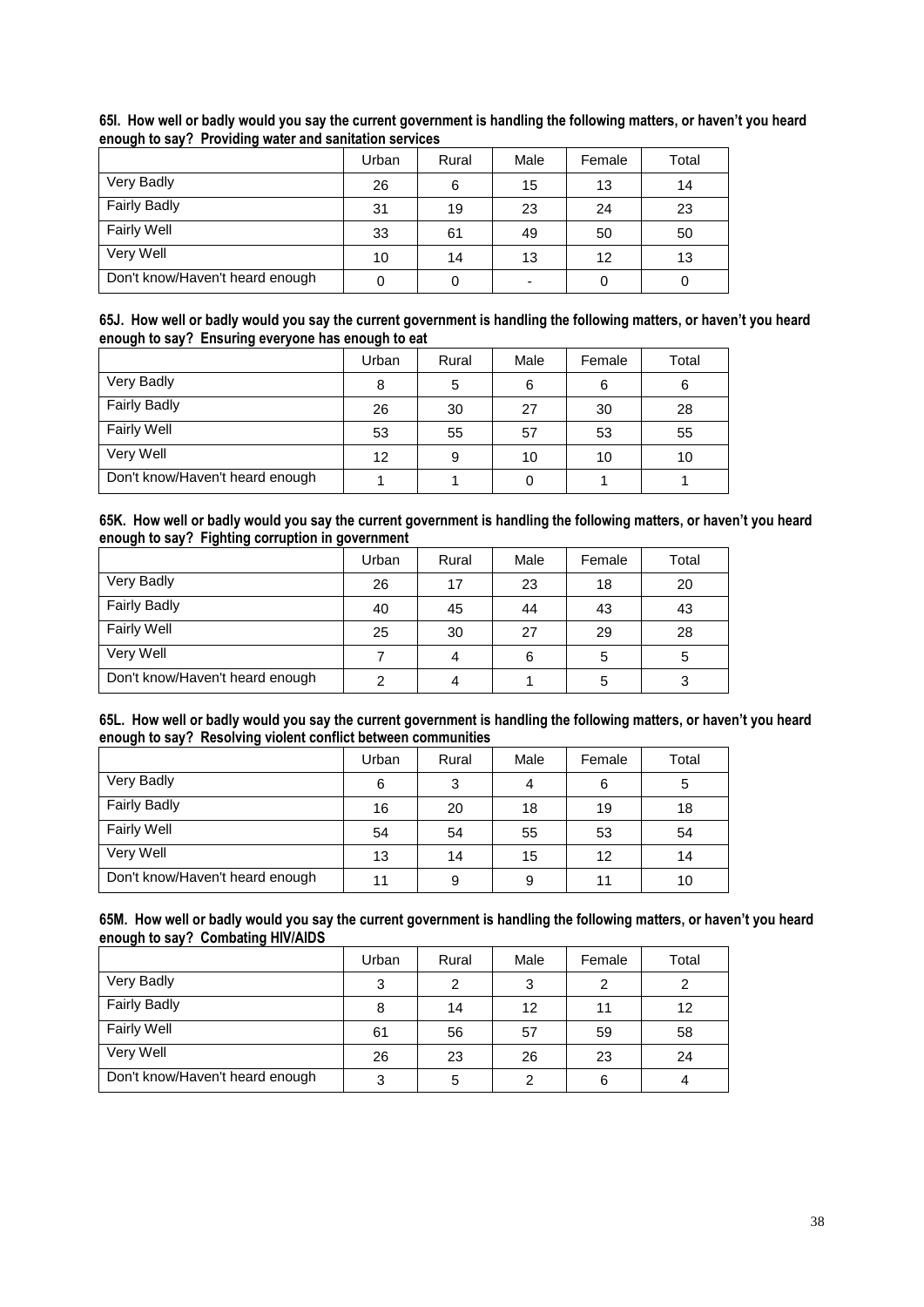|                                 | Urban | Rural | Male | Female | Total |
|---------------------------------|-------|-------|------|--------|-------|
| Very Badly                      | 3     | 2     | 3    | 2      | っ     |
| <b>Fairly Badly</b>             | 8     | 12    | 10   | 11     | 11    |
| Fairly Well                     | 63    | 52    | 57   | 55     | 56    |
| Very Well                       | 27    | 33    | 30   | 31     | 30    |
| Don't know/Haven't heard enough |       | 0     |      |        |       |

## **65N. How well or badly would you say the current government is handling the following matters, or haven't you heard enough to say? Maintaining roads and bridges**

| 650. How well or badly would you say the current government is handling the following matters, or haven't you heard |
|---------------------------------------------------------------------------------------------------------------------|
| enough to say? Providing a reliable supply of electricity                                                           |

|                                 | Urban | Rural | Male | Female | Total |
|---------------------------------|-------|-------|------|--------|-------|
| Very Badly                      |       |       |      | -      |       |
| <b>Fairly Badly</b>             |       | 2     |      |        |       |
| <b>Fairly Well</b>              | 65    | 58    | 60   | 61     | 61    |
| Very Well                       | 29    | 38    | 35   | 34     | 35    |
| Don't know/Haven't heard enough |       |       |      |        |       |

#### **65P. How well or badly would you say the current government is handling the following matters, or haven't you heard enough to say? Empowering women**

|                                 | Urban | Rural | Male | Female | Total |
|---------------------------------|-------|-------|------|--------|-------|
| Very Badly                      |       |       |      |        |       |
| <b>Fairly Badly</b>             | 13    | 6     |      | 10     |       |
| <b>Fairly Well</b>              | 59    | 57    | 60   | 56     | 58    |
| Very Well                       | 23    | 34    | 29   | 31     | 30    |
| Don't know/Haven't heard enough | ◠     | 3     | ◠    |        |       |

#### **66A. What about local government? I do not mean the national government. I mean your municipal or district council. How well or badly would you say your local government is handling the following matters, or haven't you heard enough about them to say? Maintaining local roads**

|                                 | Urban | Rural | Male | Female | Total |
|---------------------------------|-------|-------|------|--------|-------|
| Very Badly                      | 12    |       | 12   | 6      |       |
| <b>Fairly Badly</b>             | 30    | 28    | 28   | 29     | 28    |
| <b>Fairly Well</b>              | 53    | 55    | 54   | 54     | 54    |
| Very Well                       | 5     | 11    | 6    | 11     |       |
| Don't know/Haven't heard enough |       | ۰     |      |        |       |

**66B. What about local government? I do not mean the national government. I mean your municipal or district council. How well or badly would you say your local government is handling the following matters, or haven't you heard enough about them to say? Maintaining local market places**

|                                 | Urban | Rural | Male | Female | Total |
|---------------------------------|-------|-------|------|--------|-------|
| Very Badly                      | 11    | 6     | 9    | 6      |       |
| <b>Fairly Badly</b>             | 36    | 23    | 28   | 28     | 28    |
| Fairly Well                     | 46    | 51    | 49   | 50     | 49    |
| Very Well                       | 6     | 13    | 9    | 11     | 10    |
| Don't know/Haven't heard enough |       | 8     |      | 6      |       |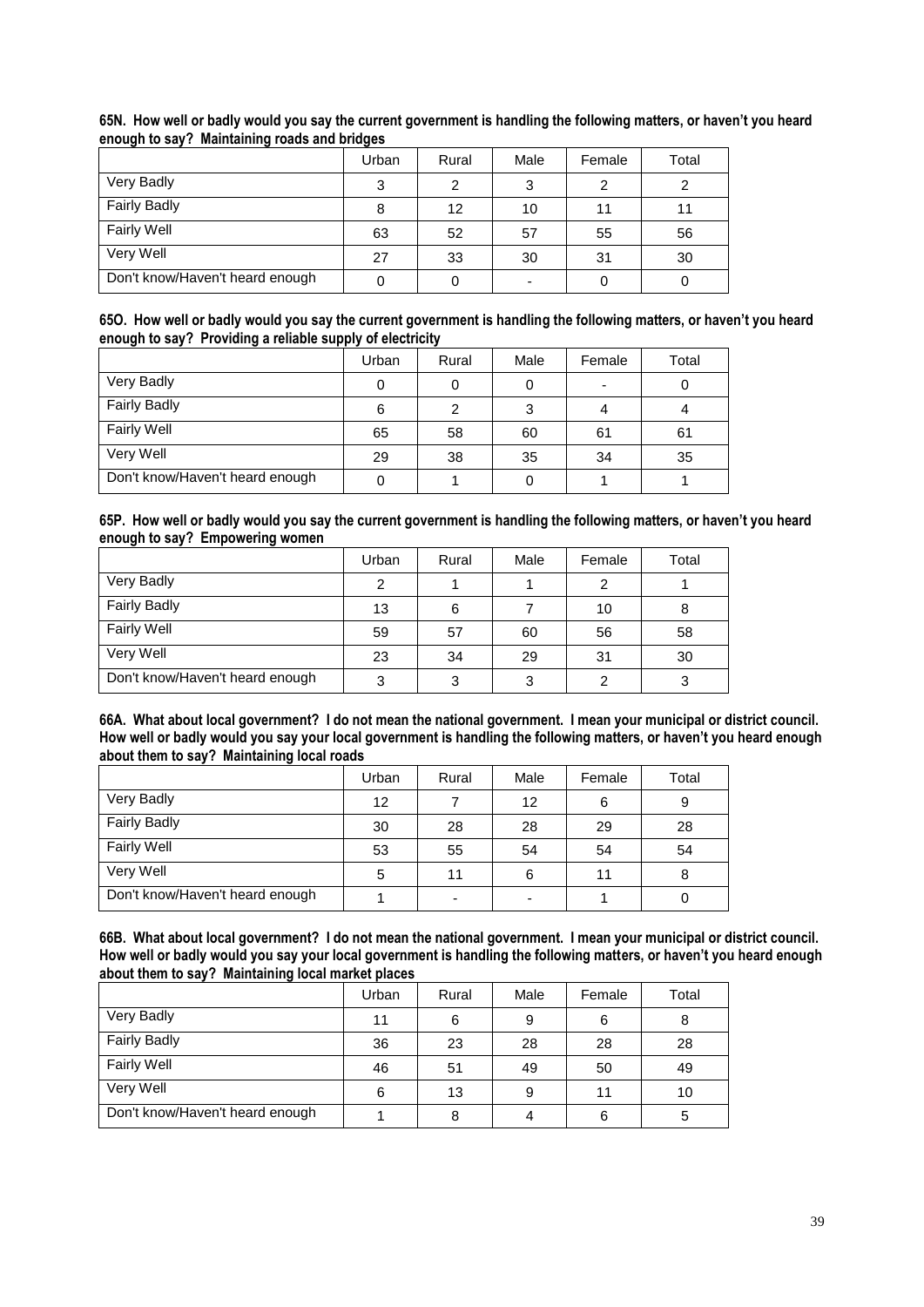| 66C. What about local government? I do not mean the national government. I mean your municipal or district council.  |
|----------------------------------------------------------------------------------------------------------------------|
| How well or badly would you say your local government is handling the following matters, or haven't you heard enough |
| about them to say? Maintaining health standards, for example in restaurants and food stalls                          |

|                                 | Urban | Rural | Male | Female | Total |
|---------------------------------|-------|-------|------|--------|-------|
| Very Badly                      | 12    | 4     | 10   | 5      |       |
| <b>Fairly Badly</b>             | 34    | 25    | 27   | 30     | 28    |
| <b>Fairly Well</b>              | 43    | 52    | 49   | 48     | 48    |
| Very Well                       | 8     | 12    | 11   | 10     | 11    |
| Don't know/Haven't heard enough |       |       |      |        | 5     |

**66D. What about local government? I do not mean the national government. I mean your municipal or district council. How well or badly would you say your local government is handling the following matters, or haven't you heard enough about them to say? Keeping our community clean, for example, by refuse removed**

|                                 | Urban | Rural | Male | Female | Total |
|---------------------------------|-------|-------|------|--------|-------|
| Very Badly                      |       | 3     |      | 2      | ◠     |
| <b>Fairly Badly</b>             | 19    | 17    | 17   | 19     | 18    |
| <b>Fairly Well</b>              | 59    | 55    | 61   | 53     | 57    |
| Very Well                       | 18    | 25    | 18   | 26     | 22    |
| Don't know/Haven't heard enough |       |       |      |        |       |

**66E. What about local government? I do not mean the national government. I mean your municipal or district council. How well or badly would you say your local government is handling the following matters, or haven't you heard enough about them to say? Managing the use of land**

|                                 | Urban | Rural | Male | Female | Total |
|---------------------------------|-------|-------|------|--------|-------|
| Very Badly                      | 6     | 10    | 10   | 6      | 8     |
| <b>Fairly Badly</b>             | 36    | 19    | 26   | 26     | 26    |
| <b>Fairly Well</b>              | 40    | 49    | 47   | 45     | 46    |
| Very Well                       | 5     | 9     | 8    |        | 8     |
| Don't know/Haven't heard enough | 12    | 13    | 10   | 15     | 12    |

**67A. Based on your experience, how easy or difficult is it to obtain the following services from government? Or do you never try and get these services from government? An identity document, such as a birth certificate, driver's license, passport or voter's card**

|                  | Urban | Rural | Male | Female | Total |
|------------------|-------|-------|------|--------|-------|
| Very difficult   |       | 2     | 2    |        |       |
| <b>Difficult</b> | 16    | 15    | 15   | 16     | 16    |
| Easy             | 61    | 64    | 65   | 62     | 63    |
| Very easy        | 20    | 14    | 16   | 17     | 17    |
| Never try        |       | 4     | ົ    | 3      | 3     |

**67B. Based on your experience, how easy or difficult is it to obtain the following services from government? Or do you never try and get these services from government? Household services like piped water, electricity or telephone**

|                  | Urban | Rural | Male | Female | Total |
|------------------|-------|-------|------|--------|-------|
| Very difficult   |       |       |      | 0      |       |
| <b>Difficult</b> | 14    | 18    | 16   | 17     | 17    |
| Easy             | 66    | 62    | 64   | 63     | 63    |
| Very easy        | 18    | 16    | 17   | 16     | 17    |
| Never try        |       | 3     |      | 4      | ົ     |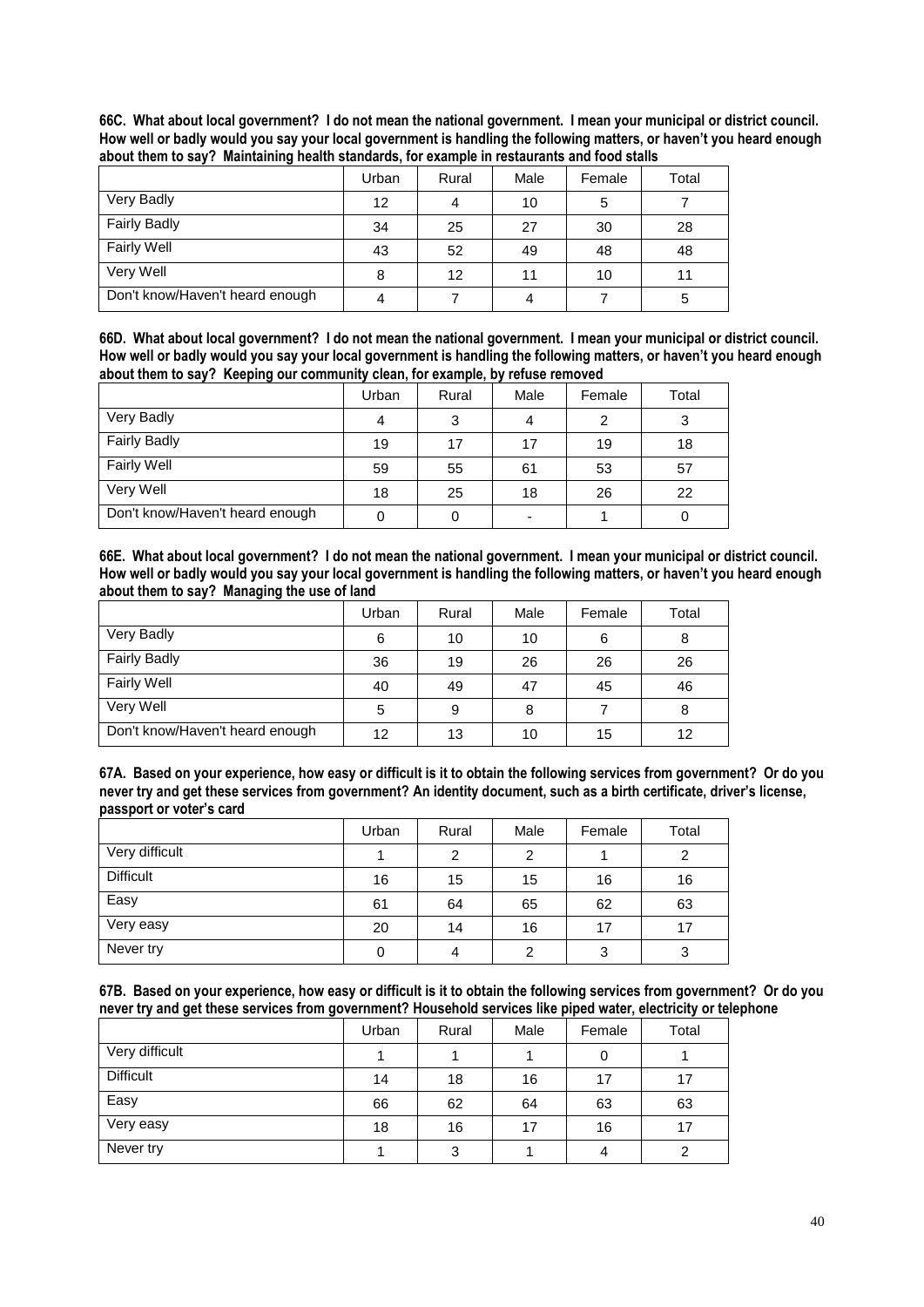|                  | Urban | Rural | Male | Female | Total |
|------------------|-------|-------|------|--------|-------|
| Very difficult   |       | 2     | 2    | 2      | 2     |
| <b>Difficult</b> | 20    | 12    | 15   | 16     | 16    |
| Easy             | 53    | 61    | 59   | 57     | 58    |
| Very easy        | 15    | 17    | 18   | 15     | 16    |
| Never try        | 9     |       | 6    | 10     | 8     |
| Don't know       |       | 0     | 0    |        |       |

**67C. Based on your experience, how easy or difficult is it to obtain the following services from government? Or do you never try and get these services from government? Help from the police**

| 67D. Based on your experience, how easy or difficult is it to obtain the following services from government? Or do you |  |  |  |
|------------------------------------------------------------------------------------------------------------------------|--|--|--|
| never try and get these services from government? A place in a public primary school for a child                       |  |  |  |

| . .<br>ັ         |       |       |      |        |       |
|------------------|-------|-------|------|--------|-------|
|                  | Urban | Rural | Male | Female | Total |
| Very Difficult   |       | 0     | 0    |        | 0     |
| <b>Difficult</b> | 8     | 6     |      | 6      |       |
| Easy             | 62    | 61    | 61   | 62     | 61    |
| Very easy        | 19    | 27    | 25   | 23     | 24    |
| Never try        | 9     | 5     | 6    |        | 6     |
| Don't know       |       | 2     |      | 2      |       |

**67E. Based on your experience, how easy or difficult is it to obtain the following services from government? Or do you never try and get these services from government? Medical treatment at a public clinic or hospital**

|                  | Urban | Rural          | Male | Female | Total |
|------------------|-------|----------------|------|--------|-------|
| Very difficult   |       | 0              |      |        |       |
| <b>Difficult</b> | 5     | 5              |      | 5      | 5     |
| Easy             | 67    | 65             | 66   | 66     | 66    |
| Very easy        | 27    | 28             | 28   | 27     | 28    |
| Never try        |       | $\overline{2}$ |      | 2      |       |

| 68A. Have you encountered any of these problems with your local public schools during the past 12 months? |
|-----------------------------------------------------------------------------------------------------------|
| Services are too expensive / unable to pay                                                                |

|                                                   | Urban | Rural | Male | Female | Total |
|---------------------------------------------------|-------|-------|------|--------|-------|
| No experience with public schools in<br>past year | 56    | 53    | 57   | 51     | 54    |
| <b>Never</b>                                      | 35    | 42    | 37   | 41     | 39    |
| Once or Twice                                     | ◠     | 3     | ◠    | 3      | ◠     |
| A Few Times                                       |       |       |      |        |       |
| Often                                             | 5     |       |      |        |       |

**68B. Have you encountered any of these problems with your local public schools during the past 12 months? Lack of textbooks or other supplies?**

|                                                   | Urban | Rural | Male | Female | Total |
|---------------------------------------------------|-------|-------|------|--------|-------|
| No experience with public schools in<br>past year | 56    | 58    | 60   | 54     | 57    |
| Never                                             | 34    | 35    | 32   | 37     | 35    |
| Once or Twice                                     |       | 6     |      | 5      | 5     |
| A Few Times                                       |       |       |      |        |       |
| Often                                             | 5     |       |      | 3      |       |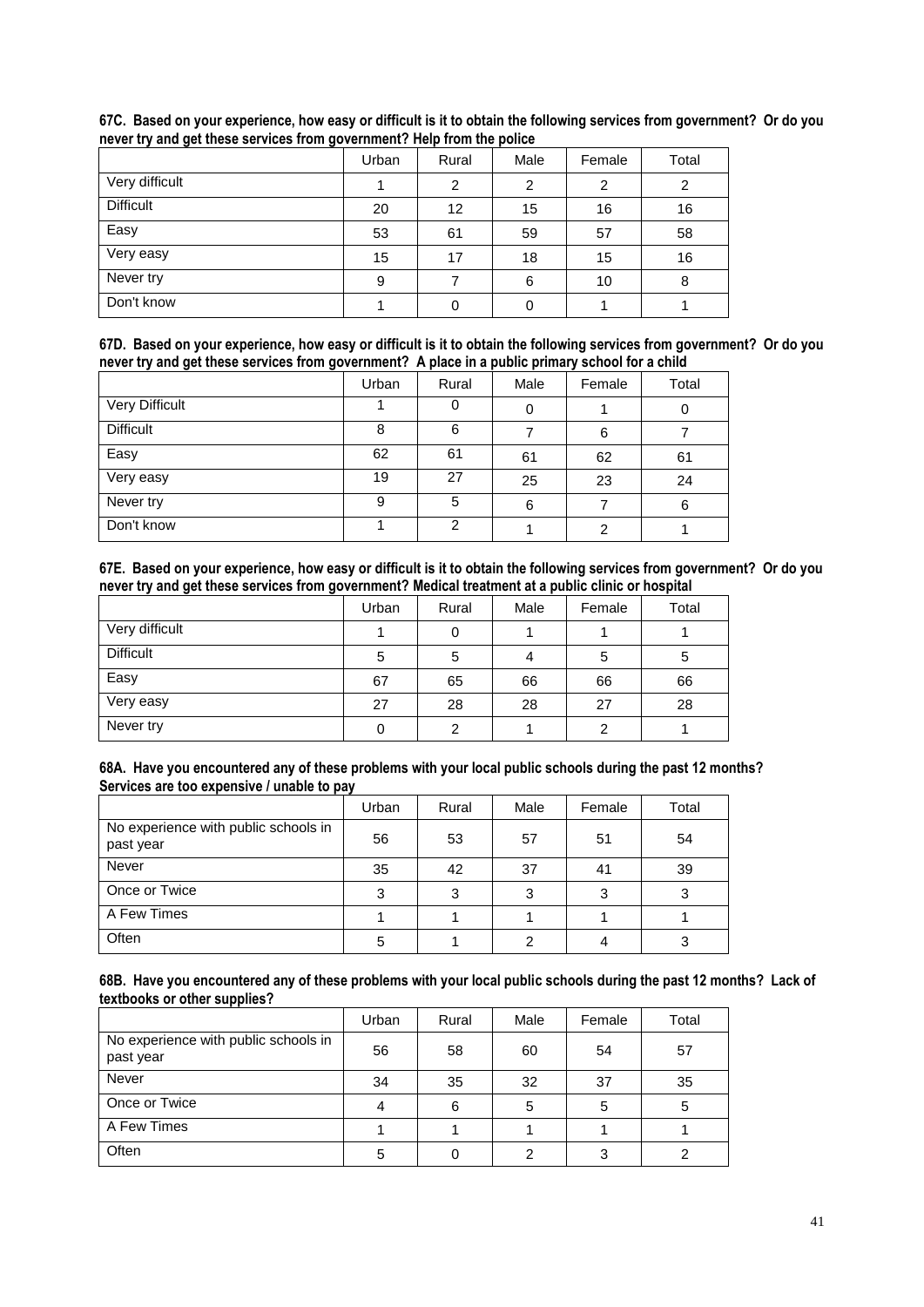|                                                   | Urban | Rural | Male | Female | Total |
|---------------------------------------------------|-------|-------|------|--------|-------|
| No experience with public schools in<br>past year | 56    | 58    | 60   | 54     | 57    |
| <b>Never</b>                                      | 32    | 30    | 28   | 34     | 31    |
| Once or Twice                                     |       | 10    | 8    |        |       |
| A Few Times                                       |       |       |      |        |       |
| Often                                             | 5     |       | 3    |        |       |

**68C. Have you encountered any of these problems with your local public schools during the past 12 months? Poor teaching?**

| 68D. Have you encountered any of these problems with your local public schools during the past 12 months? Absent |  |
|------------------------------------------------------------------------------------------------------------------|--|
| teachers?                                                                                                        |  |

|                                                   | Urban | Rural | Male | Female | Total |
|---------------------------------------------------|-------|-------|------|--------|-------|
| No experience with public schools in<br>past year | 56    | 58    | 60   | 54     | 57    |
| Never                                             | 29    | 24    | 24   | 28     | 26    |
| Once or Twice                                     | 6     | 14    | 10   | 11     | 11    |
| A Few Times                                       | 3     | 2     | 3    | 2      | ົ     |
| Often                                             | 6     |       |      | 4      |       |

**68E. Have you encountered any of these problems with your local public schools during the past 12 months? Overcrowded classrooms?**

|                                                   | Urban | Rural | Male | Female | Total |
|---------------------------------------------------|-------|-------|------|--------|-------|
| No experience with public schools in<br>past year | 56    | 58    | 60   | 54     | 57    |
| Never                                             | 32    | 33    | 30   | 36     | 33    |
| Once or Twice                                     | 3     | 5     |      | 4      |       |
| A Few Times                                       |       |       |      |        |       |
| Often                                             | 8     | っ     |      | 5      |       |

| 68F. Have you encountered any of these problems with your local public schools during the past 12 months? Poor |  |
|----------------------------------------------------------------------------------------------------------------|--|
| conditions of facilities?                                                                                      |  |

|                                                   | Urban | Rural | Male | Female | Total |
|---------------------------------------------------|-------|-------|------|--------|-------|
| No experience with public schools in<br>past year | 56    | 58    | 60   | 54     | 57    |
| <b>Never</b>                                      | 32    | 36    | 30   | 38     | 34    |
| Once or Twice                                     |       | 3     |      | 2      |       |
| A Few Times                                       | 6     |       |      | 3      |       |
| Often                                             |       | 2     |      | 2      |       |

| 69A. Have you encountered any of these problems with your local public clinic or hospital during the past 12 months? |
|----------------------------------------------------------------------------------------------------------------------|
| Services are too expensive / unable to pay                                                                           |

|                                                   | Urban         | Rural          | Male | Female | Total          |
|---------------------------------------------------|---------------|----------------|------|--------|----------------|
| Missing                                           |               |                |      |        |                |
| <b>Never</b>                                      | 72            | 75             | 74   | 74     | 74             |
| Once or Twice                                     | $\mathcal{P}$ | $\overline{2}$ | 2    | 2      | $\mathfrak{p}$ |
| A Few Times                                       | 2             | 0              |      | 2      |                |
| Often                                             | 5             | 0              | 2    | 3      |                |
| No experience with public clinics in<br>past year | 16            | 23             | 21   | 19     | 20             |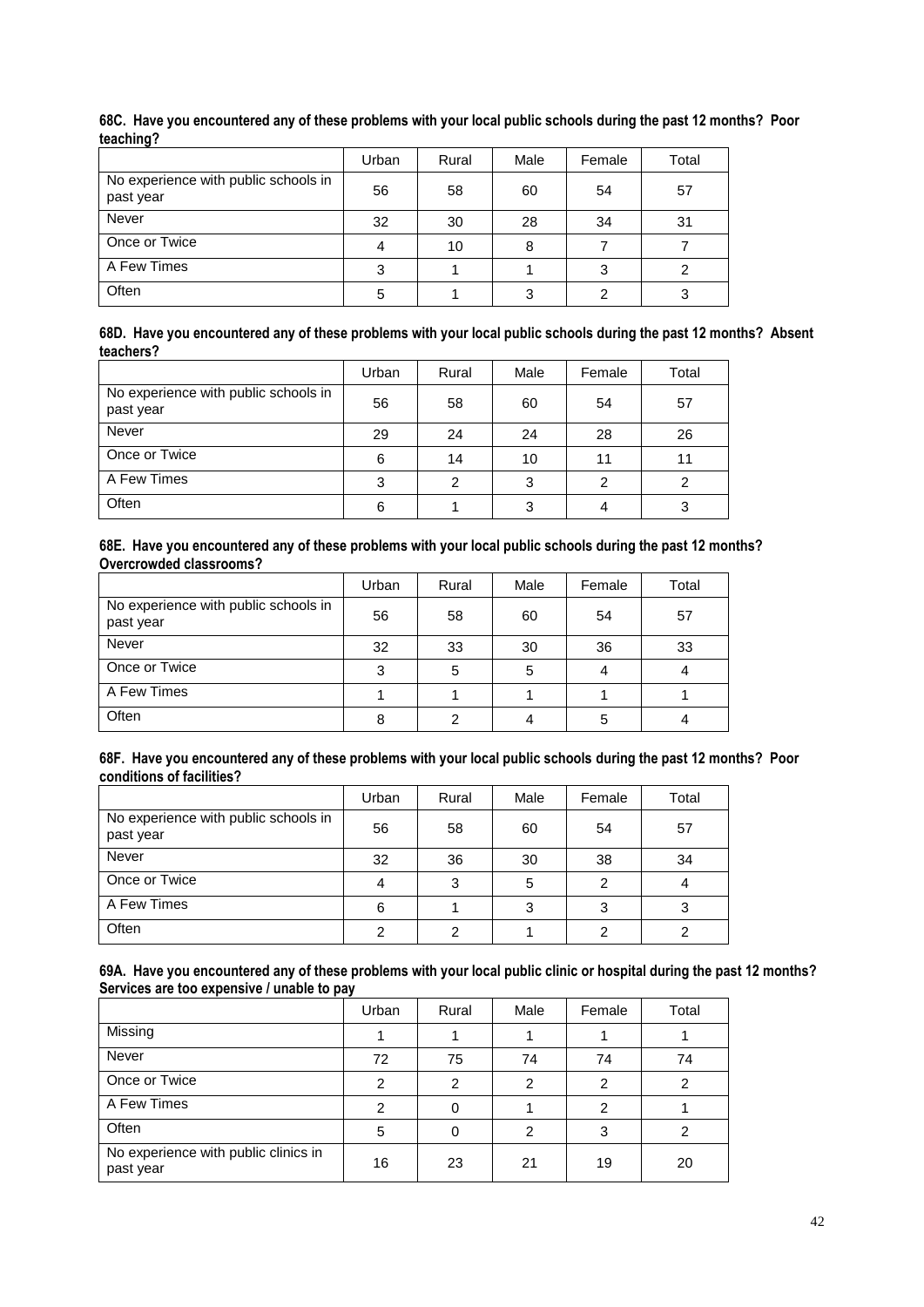|                                                   | Urban | Rural | Male | Female | Total |
|---------------------------------------------------|-------|-------|------|--------|-------|
| <b>Never</b>                                      | 61    | 61    | 59   | 63     | 61    |
| Once or Twice                                     | 12    | 9     | 12   | 9      | 10    |
| A Few Times                                       | 3     |       |      | 3      |       |
| Often                                             |       |       |      | 2      | 3     |
| No experience with public clinics in<br>past year | 16    | 29    | 25   | 23     | 24    |

## **69B. Have you encountered any of these problems with your local public clinic or hospital during the past 12 months? Lack of medicines or other supplies?**

#### **69C. Have you encountered any of these problems with your local public clinic or hospital during the past 12 months? Lack of attention or respect from staff?**

|                                                   | Urban | Rural | Male | Female | Total |
|---------------------------------------------------|-------|-------|------|--------|-------|
| Never                                             | 53    | 47    | 50   | 50     | 50    |
| Once or Twice                                     | 13    | 16    | 13   | 16     | 15    |
| A Few Times                                       | 6     | 5     | 6    | 5      | 6     |
| Often                                             | 11    | 3     |      | 5      | 6     |
| No experience with public clinics in<br>past year | 16    | 29    | 25   | 23     | 24    |

#### **69D. Have you encountered any of these problems with your local public clinic or hospital during the past 12 months? Absent doctors?**

|                                                   | Urban | Rural | Male | Female | Total |
|---------------------------------------------------|-------|-------|------|--------|-------|
| Never                                             | 54    | 52    | 52   | 54     | 53    |
| Once or Twice                                     | 15    | 13    | 13   | 14     | 14    |
| A Few Times                                       | 8     | 4     | 6    | 5      | 5     |
| Often                                             | 6     | 2     | 5    | 2      | 4     |
| No experience with public clinics in<br>past year | 16    | 29    | 25   | 23     | 24    |
| Don't know                                        | 0     |       |      | 0      |       |

#### **69E. Have you encountered any of these problems with your local public clinic or hospital during the past 12 months? Long waiting time?**

|                                                   | Urban | Rural | Male | Female | Total |
|---------------------------------------------------|-------|-------|------|--------|-------|
| Never                                             | 24    | 30    | 28   | 28     | 28    |
| Once or Twice                                     | 25    | 18    | 22   | 20     | 21    |
| A Few Times                                       | 17    | 10    | 11   | 15     | 13    |
| Often                                             | 17    | 13    | 16   | 14     | 15    |
| No experience with public clinics in<br>past year | 16    | 29    | 25   | 23     | 24    |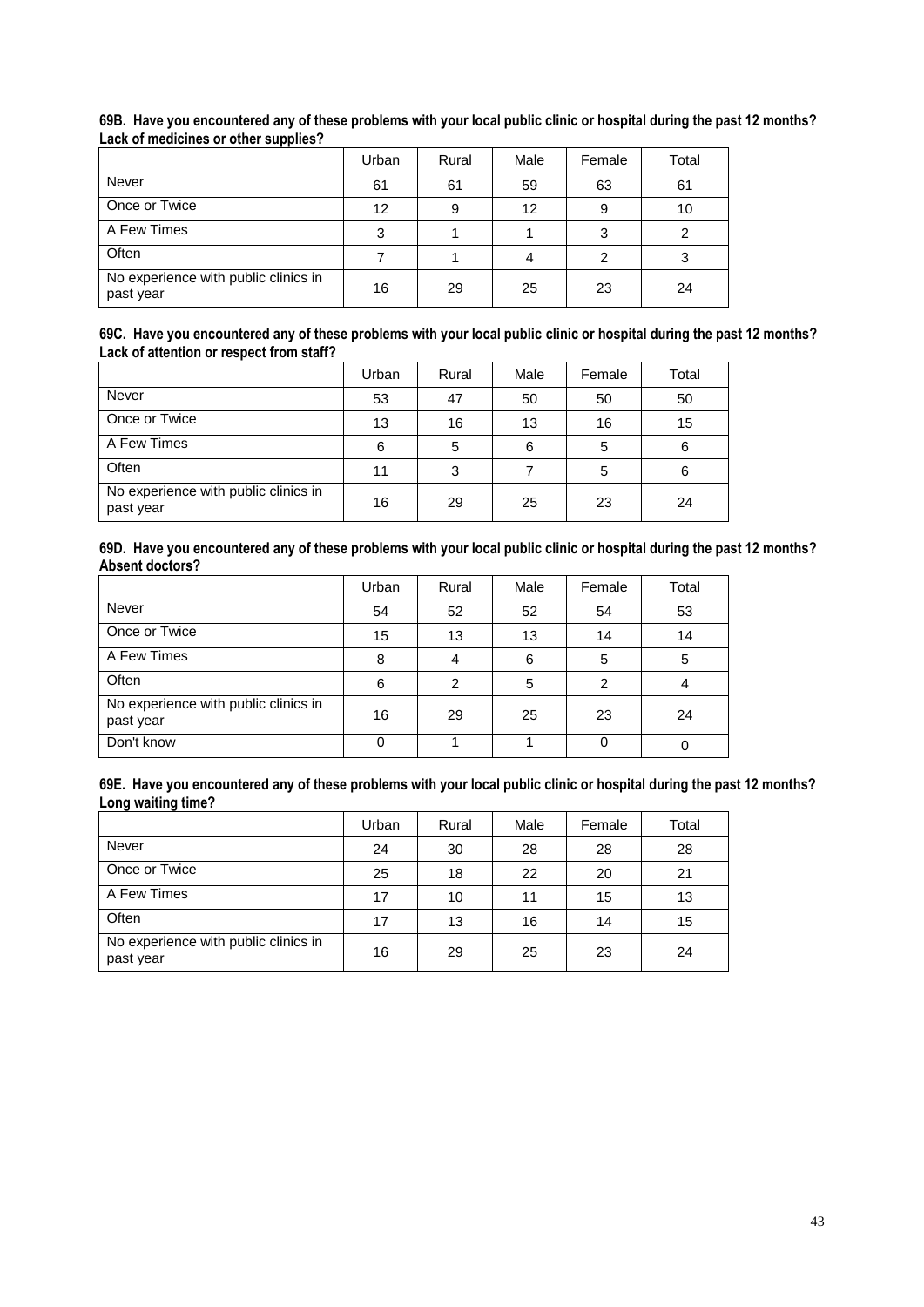|                                                   | Urban             | Rural | Male | Female | Total |
|---------------------------------------------------|-------------------|-------|------|--------|-------|
| <b>Never</b>                                      | 43                | 54    | 50   | 49     | 50    |
| Once or Twice                                     | 20                |       | 11   | 13     | 12    |
| A Few Times                                       | 8                 | 6     | 6    | 8      |       |
| Often                                             | $12 \overline{ }$ | 4     | 8    | 6      |       |
| No experience with public clinics in<br>past year | 16                | 29    | 25   | 23     | 24    |
| Don't Know                                        |                   | 0     |      |        |       |

## **69F. Have you encountered any of these problems with your local public clinic or hospital during the past 12 months? Dirty facilities?**

**70A. Do you or anyone in this household receive any of the following : Free visits or medicines from a public or government-run health clinic or hospital?**

|     | Urban     | Rural | Male | Female | Total |
|-----|-----------|-------|------|--------|-------|
| No  | 53        | 74    | 66   | 66     | 66    |
| Yes | . –<br>4, | 26    | 34   | 34     | 34    |

**70B. Do you or anyone in this household receive any of the following : Food for children from a government-run school feeding programme?**

|     | Urban | Rural | Male | Female | Total |
|-----|-------|-------|------|--------|-------|
| No  | 96    | 96    | 97   | 95     | 96    |
| Yes | ັ     | 4     |      |        | ັ     |

#### **70C. Do you or anyone in this household receive any of the following : An old age pension or grant from the government?**

|           | Urban | Rural | Male | Female | Total |
|-----------|-------|-------|------|--------|-------|
| <b>No</b> | 61    | 62    | 63   | 60     | 62    |
| Yes       | 39    | 38    | 37   | 40     | 38    |

|  | 71A. Do you approve or disapprove of the way that the following people have performed their jobs over the past twelve |  |  |
|--|-----------------------------------------------------------------------------------------------------------------------|--|--|
|  | months, or haven't you heard enough about them to say? Prime Minister Navin Ramgoolam                                 |  |  |

|                                 | Urban | Rural | Male | Female | Total |
|---------------------------------|-------|-------|------|--------|-------|
| <b>Strongly Disapprove</b>      |       | 3     |      |        | ົ     |
| Disapprove                      | 17    | 15    | 16   | 15     | 16    |
| Approve                         | 59    | 72    | 66   | 66     | 66    |
| <b>Strongly Approve</b>         | 14    | 9     | 11   | 11     | 11    |
| Don't know/Haven't heard enough | 6     | ◠     | ◠    | 4      | ◠     |

|  |  | 71 A1-MAU. Do you approve or disapprove of the way that the following people have performed their jobs over the past |  |
|--|--|----------------------------------------------------------------------------------------------------------------------|--|
|  |  | twelve months, or haven't you heard enough about them to say? President Sir Anerood Jugnauth                         |  |

| .                               |       |       |      |        |       |
|---------------------------------|-------|-------|------|--------|-------|
|                                 | Urban | Rural | Male | Female | Total |
| <b>Strongly Disapprove</b>      | 5     | 2     |      | 3      |       |
| Disapprove                      | 24    | 16    | 20   | 18     | 19    |
| Approve                         | 56    | 72    | 66   | 65     | 65    |
| <b>Strongly Approve</b>         | 8     | 6     | 6    |        |       |
| Don't know/Haven't heard enough |       | 4     |      | 6      | 6     |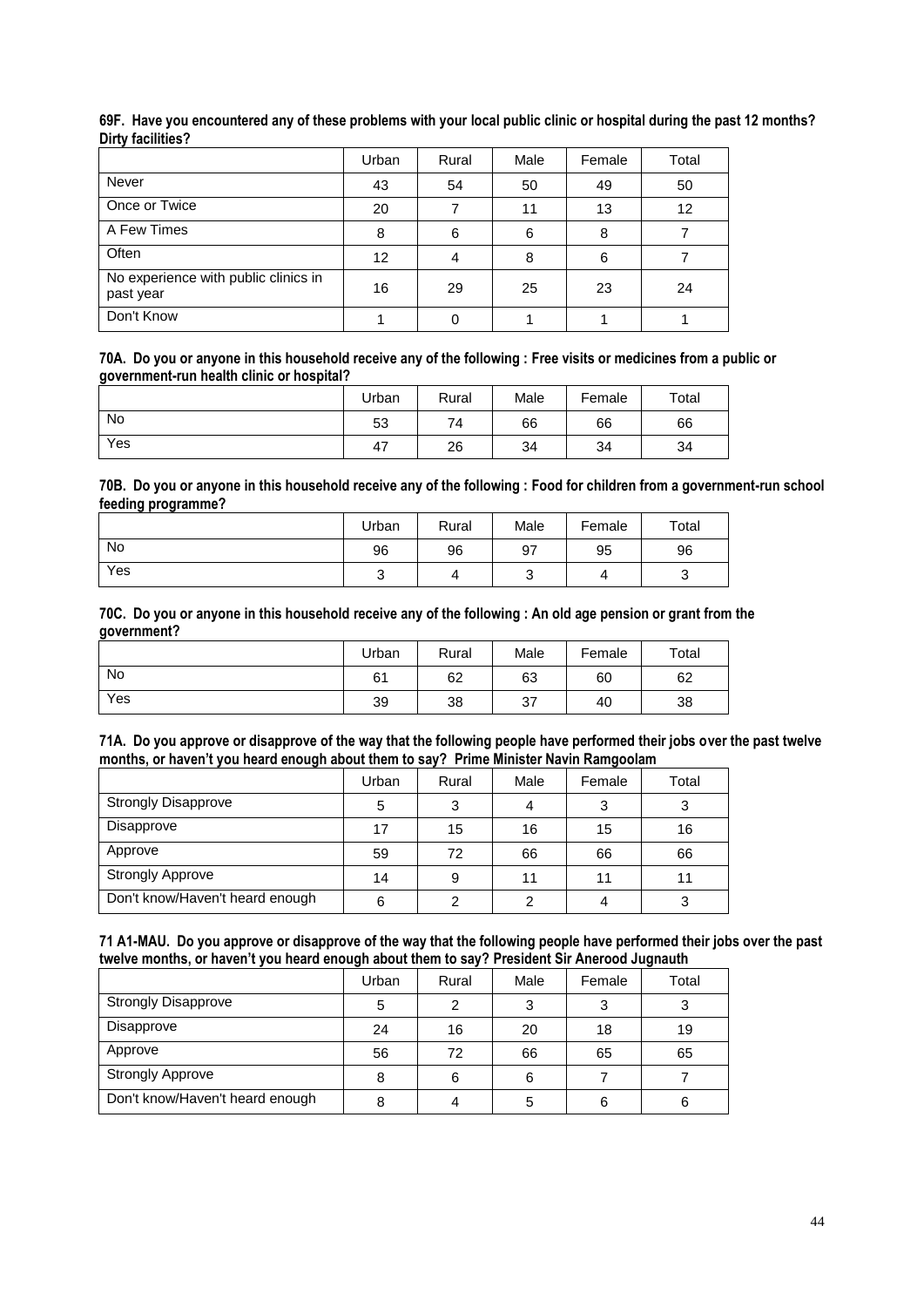|                                 | Urban | Rural | Male | Female | Total |
|---------------------------------|-------|-------|------|--------|-------|
| <b>Strongly Disapprove</b>      | 6     |       |      | 5      |       |
| Disapprove                      | 33    | 24    | 29   | 26     | 28    |
| Approve                         | 45    | 63    | 57   | 55     | 56    |
| <b>Strongly Approve</b>         |       |       | 5    | 6      | 5     |
| Don't know/Haven't heard enough | 8     | 6     |      | 8      | 6     |

**71B. Do you approve or disapprove of the way that the following people have performed their jobs over the past twelve months, or haven't you heard enough about them to say? Your Member of the National Assembly**

| 71C. Do you approve or disapprove of the way that the following people have performed their jobs over the past twelve |
|-----------------------------------------------------------------------------------------------------------------------|
| months, or haven't you heard enough about them to say? Your elected Municipal/District councilor                      |

|                                 | Urban | Rural | Male | Female | Total |
|---------------------------------|-------|-------|------|--------|-------|
| <b>Strongly Disapprove</b>      | 15    | 10    | 13   | 11     | 12    |
| Disapprove                      | 38    | 32    | 37   | 31     | 34    |
| Approve                         | 34    | 51    | 44   | 44     | 44    |
| <b>Strongly Approve</b>         | 5     | 3     | 3    | 5      | 4     |
| Don't know/Haven't heard enough | 9     | 5     |      | 9      | 6     |

## **72A. Who should be responsible for: Making sure that, once elected, Members of the National Assembly do their jobs?**

|                                                      | Urban | Rural | Male | Female | Total |
|------------------------------------------------------|-------|-------|------|--------|-------|
| The Prime Minister/executive                         | 31    | 53    | 44   | 45     | 44    |
| The National Assembly/<br>Municipal/District council | 25    | 29    | 28   | 26     | 27    |
| Their political party                                | 10    | 6     |      | 8      |       |
| The voters                                           | 28    | 9     | 18   | 16     |       |
| Don't know                                           | 6     | 3     | ◠    | 5      |       |

## **72B. Who should be responsible for: Making sure that, once elected, Municipal/District councilors do their jobs?**

|                                                      | Urban | Rural | Male | Female | Total |
|------------------------------------------------------|-------|-------|------|--------|-------|
| The Prime Minister/executive                         | 10    | 24    | 19   | 18     | 19    |
| The National Assembly/<br>Municipal/District council | 39    | 48    | 45   | 44     | 45    |
| Their political party                                | 10    | 13    | 11   | 13     | 12    |
| The voters                                           | 34    | 10    | 20   | 19     | 20    |
| No one                                               |       |       |      |        |       |
| Don't know                                           | 6     |       |      | 5      |       |

## **72C. Who should be responsible for: Making sure that, once elected, the Prime Minister does his job?**

|                                                      | Urban | Rural | Male | Female | Total |
|------------------------------------------------------|-------|-------|------|--------|-------|
| The Prime Minister/executive                         | 8     | 11    | 9    | 11     | 10    |
| The National Assembly/<br>Municipal/District council | 42    | 50    | 47   | 47     | 47    |
| Their political party                                | 9     | 8     |      | 9      | 8     |
| The voters                                           | 32    | 22    | 27   | 25     | 26    |
| No one                                               | 3     | 6     |      | 4      | 5     |
| Don't know                                           |       |       |      | 5      |       |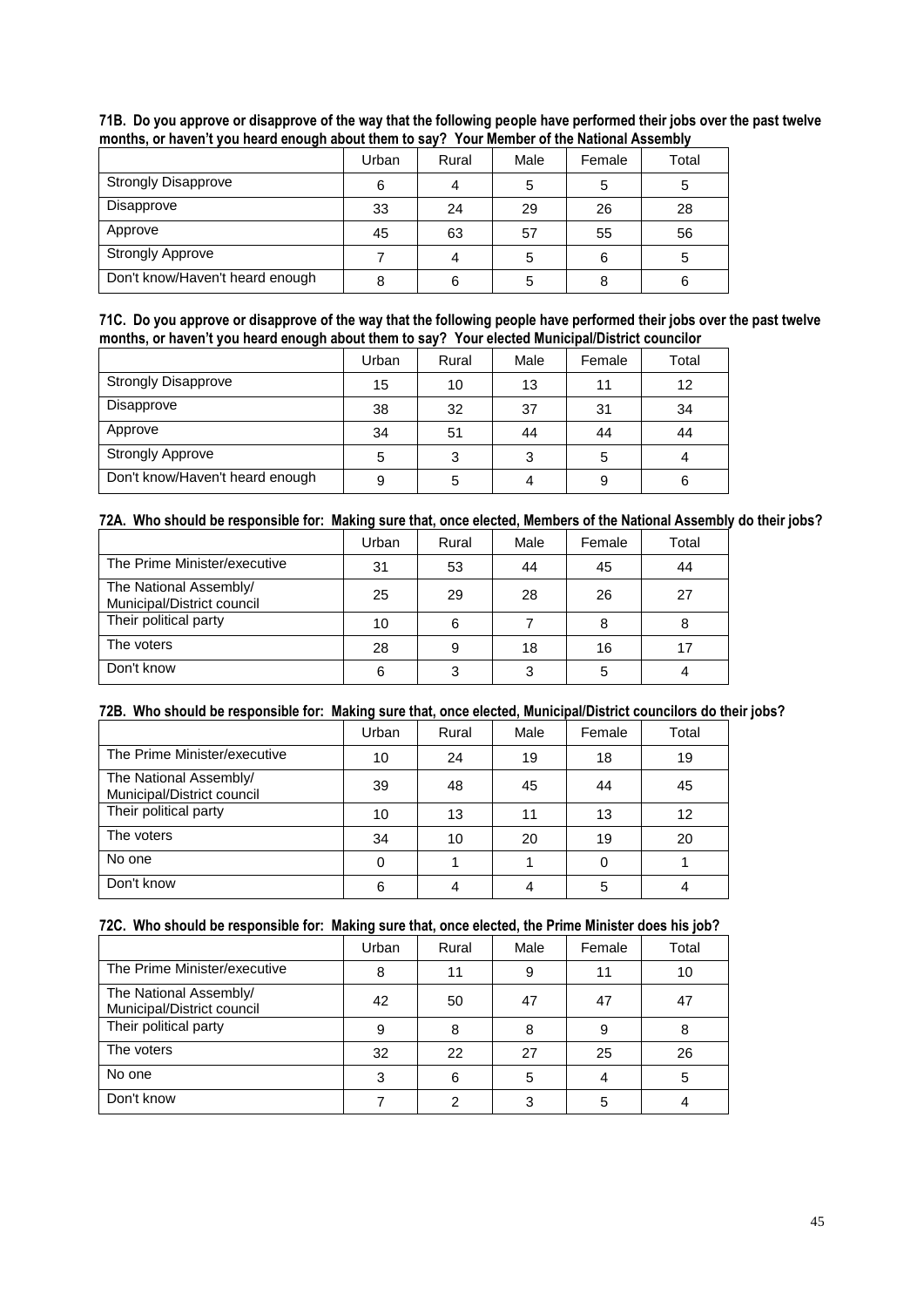|                                                     | Urban | Rural | Male | Female | Total |
|-----------------------------------------------------|-------|-------|------|--------|-------|
| The Prime minister/executive                        | 40    | 36    | 39   | 37     | 38    |
| The National<br>assembly/Municipal/District council | 32    | 46    | 41   | 40     | 40    |
| Their political party                               | 2     | 3     | 2    | 2      | 2     |
| The voters                                          | 9     |       | 9    |        | 8     |
| No one                                              |       |       |      |        |       |
| Don't know                                          | 16    | 9     | 9    | 14     | 12    |

## **72 C1-MAU. Who should be responsible for: Making sure that, once elected, the President does his job?**

**73A. Regardless of whether you are able to pay them, are you required to pay each of the following, or haven't you been able to find out about this? Value added tax on the food or goods that you buy from shops or traders**

|                              | Urban | Rural | Male | Female | Total |
|------------------------------|-------|-------|------|--------|-------|
| No, I am not required to pay | 12    | 21    |      | 18     |       |
| Yes, I am required to pay    | 86    | 78    | 83   | 80     | 81    |
| Don't know                   |       |       |      |        |       |

**73B. Regardless of whether you are able to pay them, are you required to pay each of the following, or haven't you been able to find out about this? License fees to local government, for example, for a bicycle, cart, business or market stall**

|                              | Urban | Rural | Male | Female | Total |
|------------------------------|-------|-------|------|--------|-------|
| No, I am not required to pay | 19    | 56    | 39   | 44     | 42    |
| Yes, I am required to pay    | 74    | 40    | 58   | 50     | 54    |
| Don't know                   | 6     | 4     |      |        | 5     |

**73C. Regardless of whether you are able to pay them, are you required to pay each of the following, or haven't you been able to find out about this? Property rates or taxes**

|                              | Urban | Rural | Male | Female | Total |
|------------------------------|-------|-------|------|--------|-------|
| No, I am not required to pay | 12    | 65    | 42   | 46     | 44    |
| Yes, I am required to pay    | 85    | 30    | 55   | 49     | 52    |
| Don't know                   |       |       |      |        |       |

**73D. Regardless of whether you are able to pay them, are you required to pay each of the following, or haven't you been able to find out about this? If you have paid employment, are you required to pay an income tax, that is, a tax deducted from your wages by your employer?**

|                              | Urban | Rural | Male | Female | Total |
|------------------------------|-------|-------|------|--------|-------|
| No, I am not required to pay | 21    | 16    |      | 19     | 18    |
| Yes, I am required to pay    | 40    | 38    | 37   | 41     | 39    |
| Not applicable               | 35    | 45    | 45   | 38     | 41    |
| Don't know                   |       |       |      |        |       |

**73E. Regardless of whether you are able to pay them, are you required to pay each of the following, or haven't you been able to find out about this? If you are self employed, are you required to pay a tax on the earnings from your business or job?**

|                              | Urban | Rural | Male | Female | Total |
|------------------------------|-------|-------|------|--------|-------|
| No, I am not required to pay | 10    | 10    |      | 10     | 10    |
| Yes, I am required to pay    |       | 10    |      |        |       |
| Not applicable               | 84    | 78    | 79   | 81     | 80    |
| Don't know                   |       |       |      |        |       |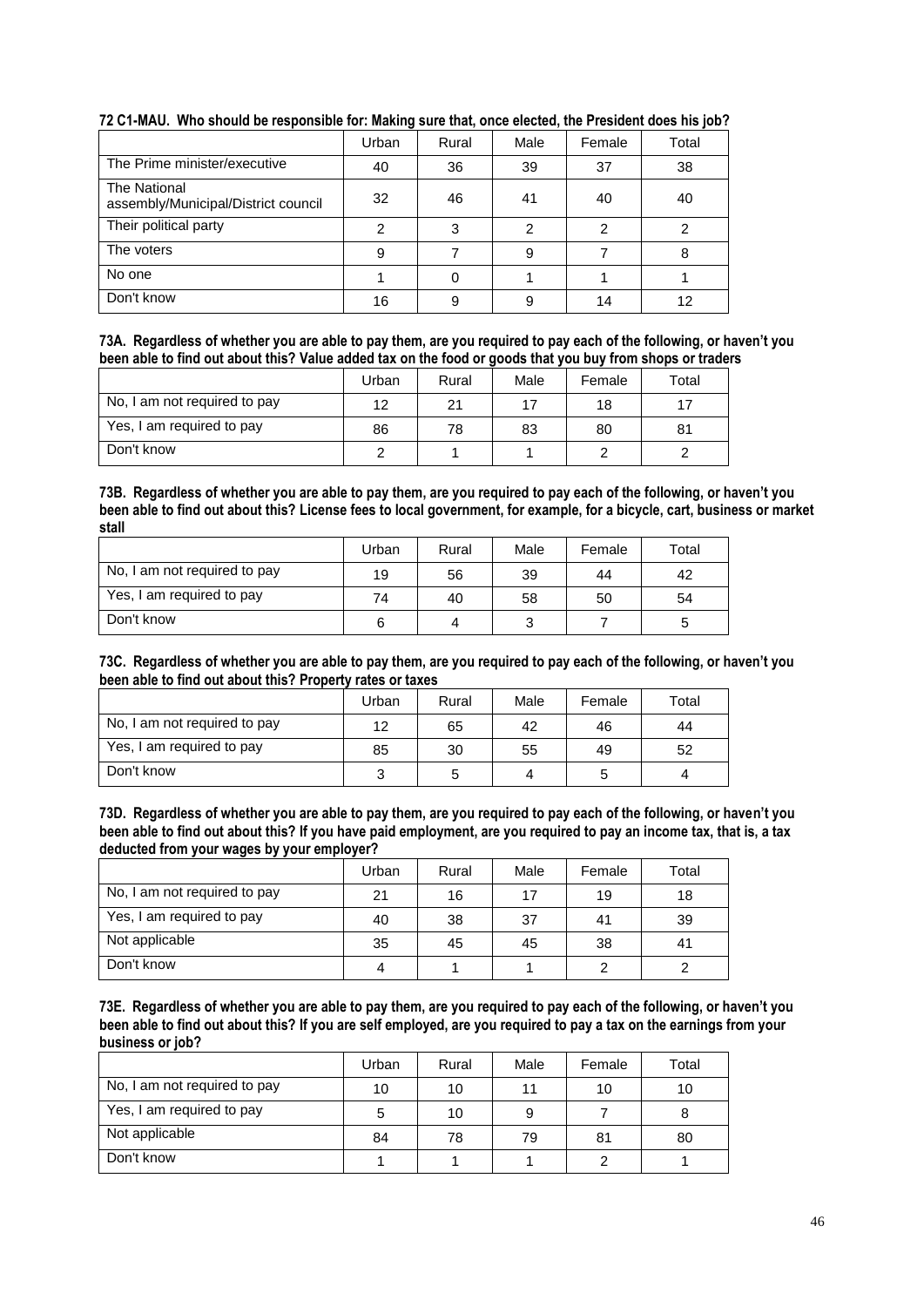**74. In the last year, how often have powerful people or groups other than government, such as criminals or gangs, made people in your community or neighbourhood pay them money in return for protecting them, their property or their businesses?** 

|            | Urban | Rural  | Male | Female | Total |
|------------|-------|--------|------|--------|-------|
| Never      | 98    | 97     | 97   | 98     | 97    |
| Only once  |       | ົ<br>◡ |      |        |       |
| Don't Know |       |        |      | U      |       |

#### **75A. Based on your experience, how easy or difficult is it to do each of the following : To find out what taxes and fees you are supposed to pay to the government?**

|                  | Urban | Rural | Male | Female | Total |
|------------------|-------|-------|------|--------|-------|
| Very easy        | 15    | 5     | 11   |        | 9     |
| Easy             | 42    | 48    | 48   | 43     | 46    |
| <b>Difficult</b> | 26    | 26    | 25   | 27     | 26    |
| Very difficult   | 11    | 12    | 11   | 12     | 11    |
| Don't know       | 6     | 10    | 6    | 11     | 8     |

#### **75B. Based on your experience, how easy or difficult is it to do each of the following: To find out how government uses the revenues from people's taxes and fees?**

|                  | Urban | Rural | Male | Female | Total |
|------------------|-------|-------|------|--------|-------|
| Very easy        |       |       | 4    | 2      | 3     |
| Easy             | 11    | 8     | 10   | 10     | 10    |
| <b>Difficult</b> | 48    | 49    | 50   | 47     | 49    |
| Very difficult   | 27    | 34    | 30   | 32     | 31    |
| Don't know       |       | 8     | 6    | 9      | 8     |

#### **75C. Based on your experience, how easy or difficult is it to do each of the following: To avoid paying the income or property taxes that you owe to government?**

|                         | Urban | Rural                    | Male | Female | Total |
|-------------------------|-------|--------------------------|------|--------|-------|
| Very Easy               | 0     | $\overline{\phantom{0}}$ |      | 0      |       |
| Easy                    | 6     | 5                        | 6    | 5      | 5     |
| <b>Difficult</b>        | 45    | 46                       | 47   | 44     | 46    |
| Very difficult          | 37    | 32                       | 35   | 33     | 34    |
| Don't have to pay taxes | 3     | 10                       |      | 8      |       |
| Don't know              | 9     |                          | 5    | 10     | 8     |

**76A. I am now going to ask you about a range of different actions that some people take. For each of the following, please tell me whether you think the action is not wrong at all, wrong but understandable, or wrong and punishable: Not paying for the services they receive from government**

|                          | Urban | Rural | Male | Female | Total |
|--------------------------|-------|-------|------|--------|-------|
| Not wrong at all         | 9     | 6     |      |        |       |
| Wrong but understandable | 43    | 39    | 41   | 41     | 41    |
| Wrong and punishable     | 48    | 51    | 50   | 49     | 49    |
| Don't know               |       | 5     |      | 4      |       |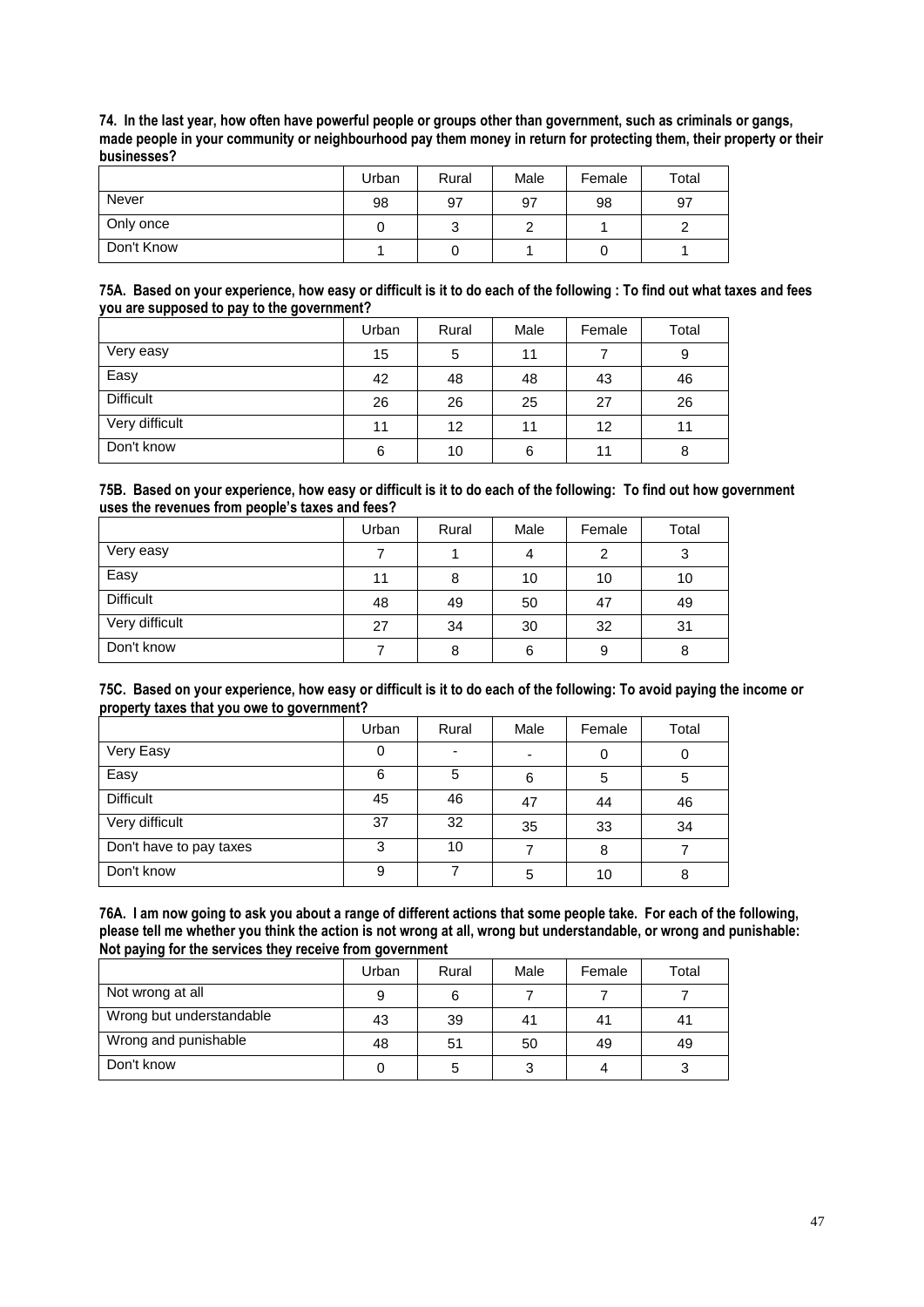| 76B. I am now going to ask you about a range of different actions that some people take. For each of the following, |  |
|---------------------------------------------------------------------------------------------------------------------|--|
| please tell me whether you think the action is not wrong at all, wrong but understandable, or wrong and punishable: |  |
| Not paying the taxes they owe on their income                                                                       |  |

|                          | Urban | Rural | Male | Female | Total |
|--------------------------|-------|-------|------|--------|-------|
| Not wrong at all         |       | 4     |      |        |       |
| Wrong but understandable | 28    | 19    | 22   | 23     | 23    |
| Wrong and punishable     | 70    | 75    | 74   | 72     | 73    |
| Don't know               |       |       |      |        |       |

## **77. What do you think is the main reason that some people avoid paying government the taxes and fees that they owe?**

|                                                   | Urban         | Rural          | Male           | Female | Total |
|---------------------------------------------------|---------------|----------------|----------------|--------|-------|
| People don't avoid paying                         | 16            | 16             | 16             | 16     | 16    |
| The tax system is unfair                          | 6             | 12             | 10             | 10     | 10    |
| The taxes are too high                            | 14            | 26             | 22             | 21     | 21    |
| People cannot afford to pay                       | 43            | 28             | 32             | 36     | 34    |
| The poor services they receive from<br>government | 7             | $\overline{2}$ | 5              | 3      | 4     |
| Government wastes tax money                       | 5             | 3              | 4              | 4      | 4     |
| They know they will not be caught                 | 5             | 6              |                | 4      | 6     |
| Greed / selfishness                               |               |                | $\mathfrak{p}$ | 1      |       |
| Other                                             | $\mathcal{P}$ |                | $\mathcal{P}$  |        |       |
| Don't know                                        | 2             | 3              | 2              | 4      | 3     |

**78. Which of the following statements is closest to your view? Choose Statement 1 or Statement 2. Statement 1: The use of violence is never justified in Mauritian politics today.**

**Statement 2: In this country, it is sometimes necessary to use violence in support of a just cause.**

|                            | Urban | Rural | Male | Female | Total |
|----------------------------|-------|-------|------|--------|-------|
| Agree very strongly with 1 | 53    | 41    | 47   | 45     | 46    |
| Agree with 1               | 38    | 44    | 38   | 44     | 41    |
| Agree with 2               |       | 11    | 12   |        |       |
| Agree very strongly with 2 |       |       |      |        |       |
| Agree with neither         |       | 3     |      | ⌒      |       |

**79-MAU. Let's talk about Socio-cultural groups we have in this country. Which of the following statements is closest to your view? Choose Statement 1 or Statement 2**

**Statement 1: Socio-cultural organizations make a positive contribution to the development of Mauritian society Statement 2: Socio-cultural organizations are divisive and can cause conflicts. They do not help the development of Mauritian society.**

|                            | Urban | Rural | Male | Female | Total |
|----------------------------|-------|-------|------|--------|-------|
| Agree very strongly with 1 | 27    | 15    | 18   | 21     | 20    |
| Agree with 1               | 25    | 45    | 37   | 37     | 37    |
| Agree with 2               | 27    | 27    | 27   | 27     | 27    |
| Agree very strongly with 2 | 17    | 9     | 14   | 10     | 12    |
| Agree with neither         | っ     | 2     | 2    | 3      |       |
| Don't know                 |       | 2     |      | 3      |       |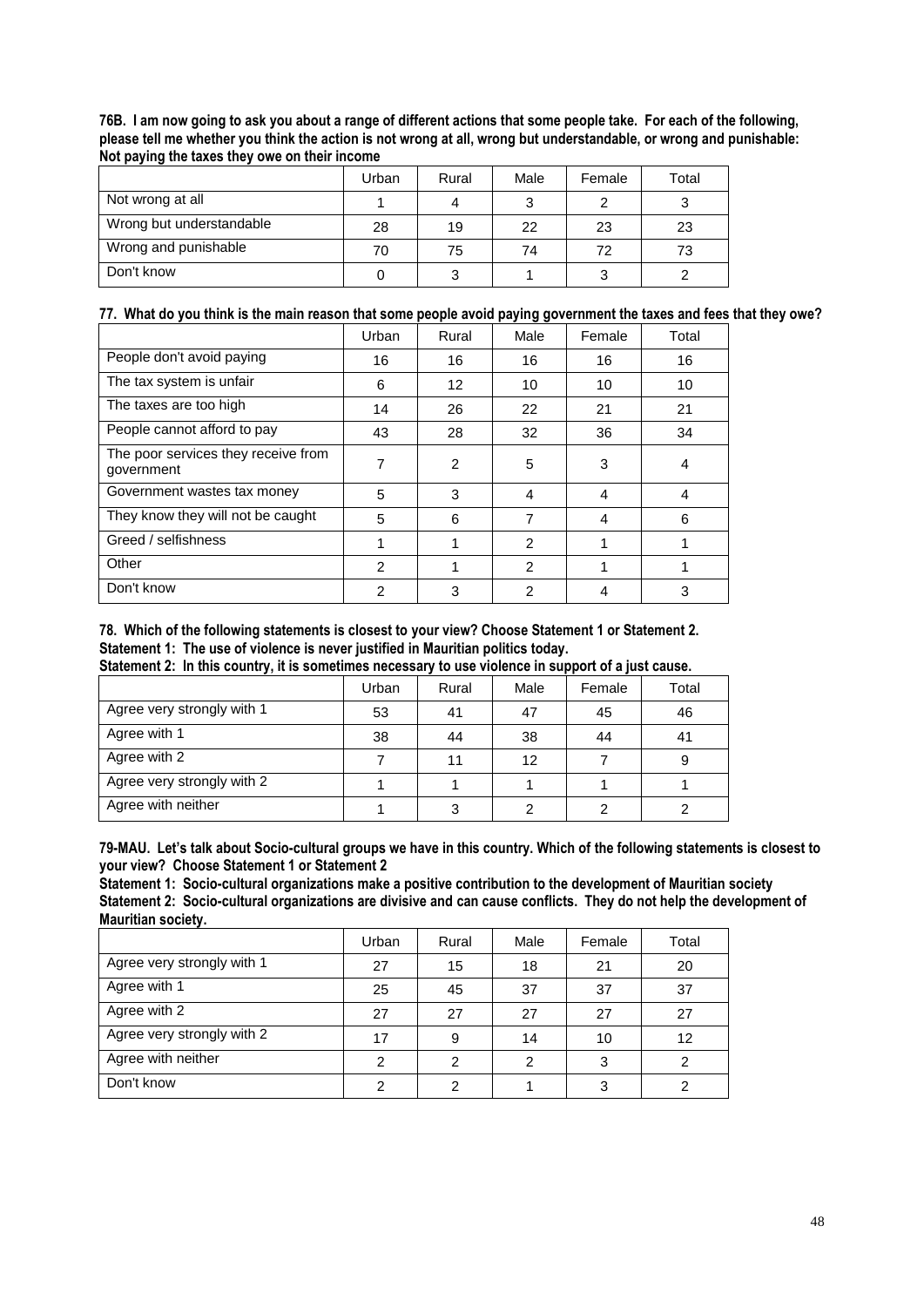|                          | Urban | Rural | Male | Female | Total |
|--------------------------|-------|-------|------|--------|-------|
| Fight it aggressively    | 14    | 23    | 18   | 21     | 19    |
| Fight it, but cautiously | 59    | 55    | 57   | 56     | 57    |
| Tolerate drug trade      | 19    | 17    | 19   | 16     | 18    |
| Aid and abet drug trade  |       |       | b    | 6      |       |
| Don't know               |       |       |      |        |       |

**80-MAU A. How do you perceive the role of each of the following groups in combating drug trafficking in Mauritius? Do you think they fight it, tolerate it, or aid and abet it? The Police**

| 80-MAU B. How do you perceive the role of each of the following groups in combating drug trafficking in Mauritius? Do |  |
|-----------------------------------------------------------------------------------------------------------------------|--|
| you think they fight it, tolerate it, or aid and abet it? Customs officers                                            |  |

|                          | Urban | Rural | Male | Female | Total |
|--------------------------|-------|-------|------|--------|-------|
| Fight it aggressively    | 9     | 18    | 14   | 15     | 15    |
| Fight it, but cautiously | 58    | 56    | 56   | 58     | 57    |
| Tolerate drug trade      | 22    | 19    | 22   | 18     | 20    |
| Aid and abet drug trade  | 8     | 5     |      | 5      | 6     |
| Don't know               |       | າ     |      |        |       |

#### **80-MAU C. How do you perceive the role of each of the following groups in combating drug trafficking in Mauritius? Do you think they fight it, tolerate it, or aid and abet it? Politicians**

|                          | Urban | Rural | Male | Female | Total |
|--------------------------|-------|-------|------|--------|-------|
| Fight it aggressively    | 9     | 12    | 12   | 10     | 11    |
| Fight it, but cautiously | 49    | 48    | 47   | 50     | 48    |
| Tolerate drug trade      | 33    | 31    | 34   | 31     | 32    |
| Aid and abet drug trade  | 6     | 5     |      | 4      | 5     |
| Don't know               |       |       |      | 6      |       |

#### **80-MAU D. How do you perceive the role of each of the following groups in combating drug trafficking in Mauritius? Do you think they fight it, tolerate it, or aid and abet it? Judges**

|                          | Urban | Rural | Male | Female | Total |
|--------------------------|-------|-------|------|--------|-------|
| Fight it aggressively    | 46    | 42    | 45   | 42     | 44    |
| Fight it, but cautiously | 40    | 46    | 42   | 45     | 43    |
| Tolerate drug trade      |       | 8     |      |        |       |
| Aid and abet drug trade  |       |       |      |        |       |
| Don't know               | 6     |       |      | 5      |       |

#### **80-MAU E. How do you perceive the role of each of the following groups in combating drug trafficking in Mauritius? Do you think they fight it, tolerate it, or aid and abet it? Magistrates**

|                          | Urban | Rural | Male | Female | Total |
|--------------------------|-------|-------|------|--------|-------|
| Fight it aggressively    | 44    | 42    | 44   | 42     | 43    |
| Fight it, but cautiously | 42    | 45    | 43   | 45     | 44    |
| Tolerate drug trade      | 6     | 8     |      | 6      |       |
| Aid and abet drug trade  |       |       | ◠    |        |       |
| Don't know               | 6     |       |      | 5      |       |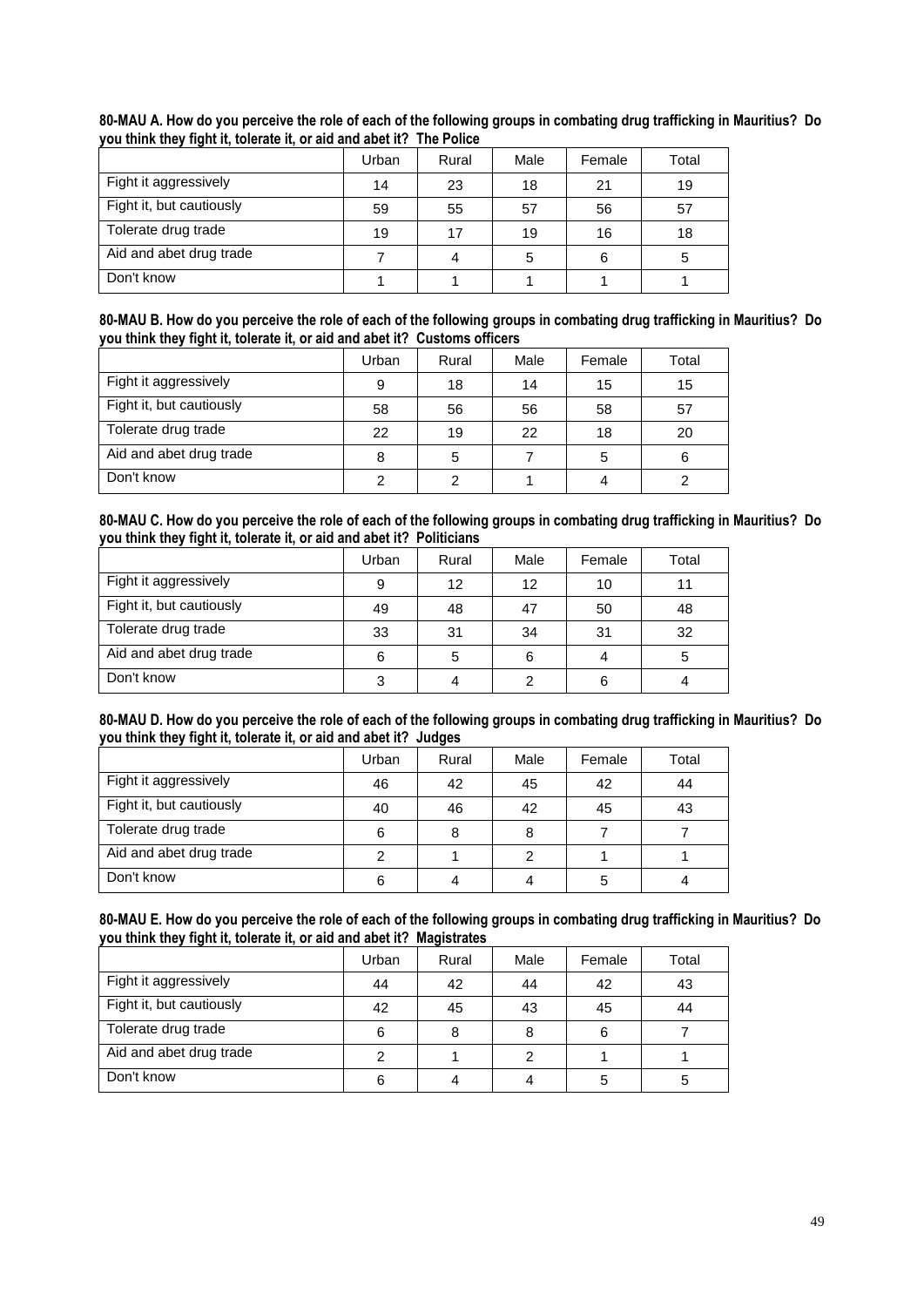|                          | Urban | Rural | Male | Female | Total |
|--------------------------|-------|-------|------|--------|-------|
| Fight it aggressively    |       | 14    | 8    | 11     | 10    |
| Fight it, but cautiously | 38    | 42    | 39   | 42     | 40    |
| Tolerate drug trade      | 40    | 30    | 37   | 31     | 34    |
| Aid and abet drug trade  | 15    | 10    | 13   | 11     | 12    |
| Don't know               | 3     |       |      | 5      |       |

**80-MAU F. How do you perceive the role of each of the following groups in combating drug trafficking in Mauritius? Do you think they fight it, tolerate it, or aid and abet it? Prisons Officers**

| 80-MAU G. How do you perceive the role of each of the following groups in combating drug trafficking in Mauritius? Do |  |
|-----------------------------------------------------------------------------------------------------------------------|--|
| you think they fight it, tolerate it, or aid and abet it? Members of the National Assembly                            |  |

|                          | Urban | Rural | Male | Female | Total |
|--------------------------|-------|-------|------|--------|-------|
| Fight it aggressively    | 9     | 11    | 10   | 10     | 10    |
| Fight it, but cautiously | 52    | 51    | 51   | 52     | 51    |
| Tolerate drug trade      | 30    | 24    | 29   | 24     | 26    |
| Aid and abet drug trade  | 3     | 2     |      | 2      | 3     |
| Don't know               | 6     | 12    |      | 12     | 10    |

#### **80-MAU H. How do you perceive the role of each of the following groups in combating drug trafficking in Mauritius? Do you think they fight it, tolerate it, or aid and abet it? Government Ministers**

|                          | Urban | Rural | Male | Female | Total |
|--------------------------|-------|-------|------|--------|-------|
| Fight it aggressively    | 14    | 13    | 14   | 13     | 14    |
| Fight it, but cautiously | 51    | 50    | 49   | 52     | 51    |
| Tolerate drug trade      | 27    | 24    | 27   | 23     | 25    |
| Aid and abet drug trade  |       | 3     |      | 3      | 3     |
| Don't know               |       | 10    | 6    | 9      |       |

#### **80-MAU I. How do you perceive the role of each of the following groups in combating drug trafficking in Mauritius? Do you think they fight it, tolerate it, or aid and abet it? Municipal and District Council Councillors**

| . .                      |       |       |      |        |       |
|--------------------------|-------|-------|------|--------|-------|
|                          | Urban | Rural | Male | Female | Total |
| Fight it aggressively    | 6     | 11    | 9    | 9      | 9     |
| Fight it, but cautiously | 50    | 52    | 50   | 52     | 51    |
| Tolerate drug trade      | 33    | 19    | 26   | 22     | 24    |
| Aid and abet drug trade  | 3     | 2     | 3    | 2      |       |
| Don't know               | 8     | 17    |      | 16     | 13    |

| the autonomy of Rodrigues and the Rodrigues Regional Assembly | 81-MAU A. Do you agree or disagree with each of the following statements? The Mauritian Government fully respects |  |  |  |  |
|---------------------------------------------------------------|-------------------------------------------------------------------------------------------------------------------|--|--|--|--|
|                                                               |                                                                                                                   |  |  |  |  |

|                            | Urban | Rural | Male | Female | Total |
|----------------------------|-------|-------|------|--------|-------|
| <b>Strongly Disagree</b>   | 2     | 3     | ົ    | 3      | 3     |
| <b>Disagree</b>            | 5     |       |      | 5      |       |
| Neither agree nor disagree |       | 5     | 5    | 5      | 5     |
| Agree                      | 60    | 64    | 62   | 63     | 63    |
| Strongly agree             | 22    | 16    | 19   | 17     | 18    |
| Don't know                 | 6     | 4     | າ    |        | 5     |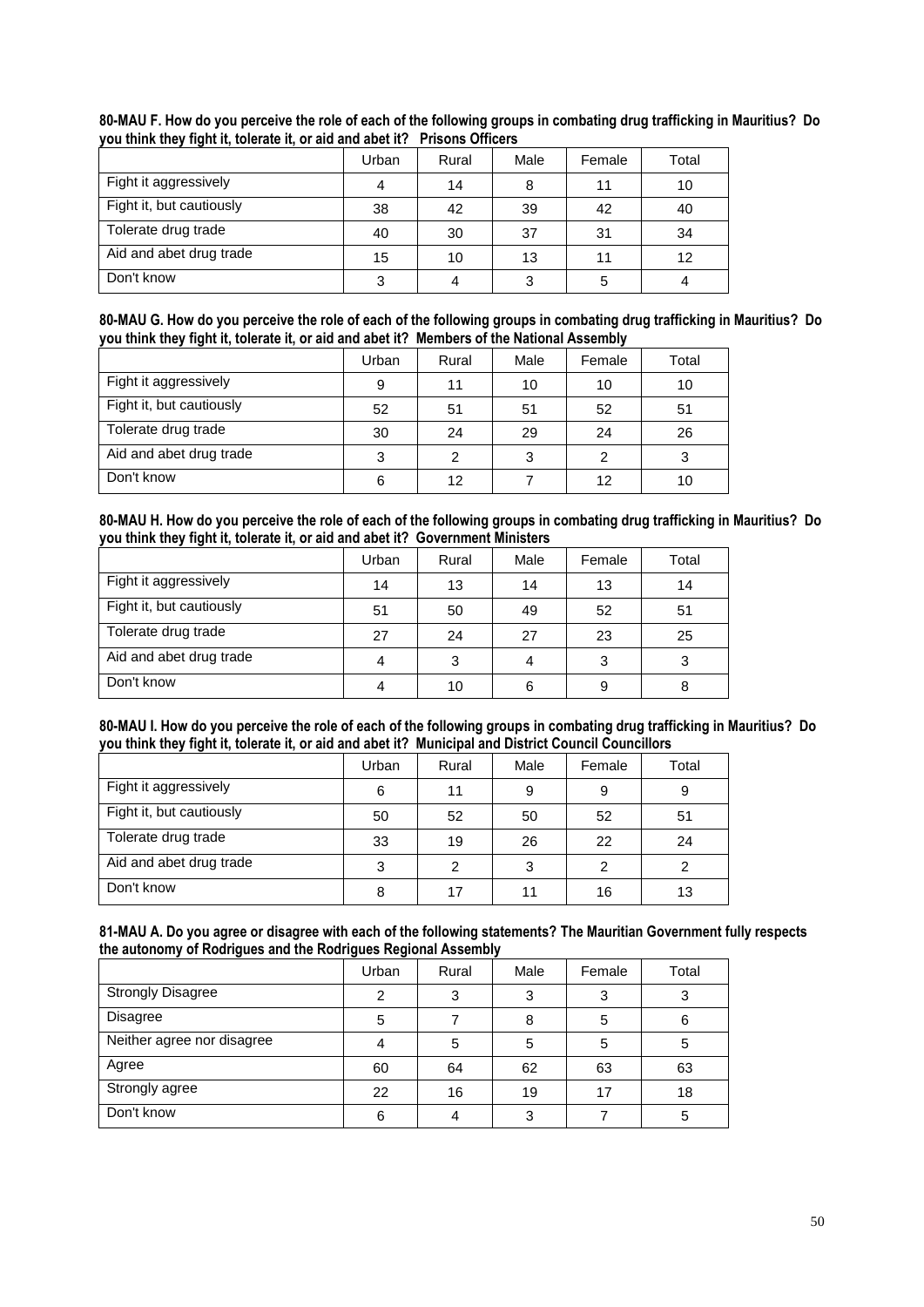|                            | Urban | Rural | Male | Female | Total |
|----------------------------|-------|-------|------|--------|-------|
| <b>Strongly Disagree</b>   |       | 3     | ≏    |        |       |
| <b>Disagree</b>            |       | 9     | 8    | 6      |       |
| Neither agree nor disagree |       |       |      | 6      |       |
| Agree                      | 51    | 51    | 50   | 52     | 51    |
| Strongly agree             | 38    | 22    | 30   | 25     | 28    |
| Don't know                 |       | 8     |      | 8      | 6     |

**81-MAU B. Do you agree or disagree with each of the following statements? The Mauritian government should continue to fight to regain its sovereignty on Chagos Archipelago irrespective of other legal moves made by Chagossians**

|                                                            | 81-MAU C. Do you agree or disagree with each of the following statements? The Mauritian government has the right to |
|------------------------------------------------------------|---------------------------------------------------------------------------------------------------------------------|
| lease Agalega to another country to ensure its development |                                                                                                                     |

|                            | Urban | Rural | Male | Female | Total |
|----------------------------|-------|-------|------|--------|-------|
| <b>Strongly Disagree</b>   | 24    | 27    | 30   | 21     | 25    |
| Disagree                   | 25    | 35    | 31   | 31     | 31    |
| Neither agree nor disagree | 8     |       |      |        |       |
| Agree                      | 22    | 20    | 19   | 23     | 21    |
| Strongly agree             | 13    | 4     | 9    | 6      |       |
| Don't know                 | 9     | 8     | 5    | 12     | 8     |

| 82-MAU A. Do you agree or disagree with each of the following statements? The government should do more to |
|------------------------------------------------------------------------------------------------------------|
| encourage foreigners to buy property in Mauritius                                                          |

|                            | Urban | Rural | Male | Female | Total |
|----------------------------|-------|-------|------|--------|-------|
| <b>Strongly Disagree</b>   | 42    | 33    | 36   | 37     | 36    |
| <b>Disagree</b>            | 33    | 46    | 41   | 41     | 41    |
| Neither agree nor disagree | 5     | 3     |      | 4      |       |
| Agree                      | 17    | 16    | 18   | 15     | 16    |
| Strongly agree             |       |       | ⌒    | 2      |       |
| Don't know                 |       |       |      | 2      |       |

**82-MAU B. Do you agree or disagree with each of the following statements? All foreigners who buy property in Mauritius should be granted permanent residence status**

|                            | Urban | Rural | Male | Female | Total |
|----------------------------|-------|-------|------|--------|-------|
| <b>Strongly Disagree</b>   | 28    | 20    | 24   | 23     | 23    |
| <b>Disagree</b>            | 35    | 51    | 43   | 47     | 44    |
| Neither agree nor disagree |       |       |      | 5      | 6     |
| Agree                      | 27    | 20    | 24   | 21     | 22    |
| Strongly agree             |       |       | ◠    |        |       |
| Don't know                 |       | 2     |      | 3      |       |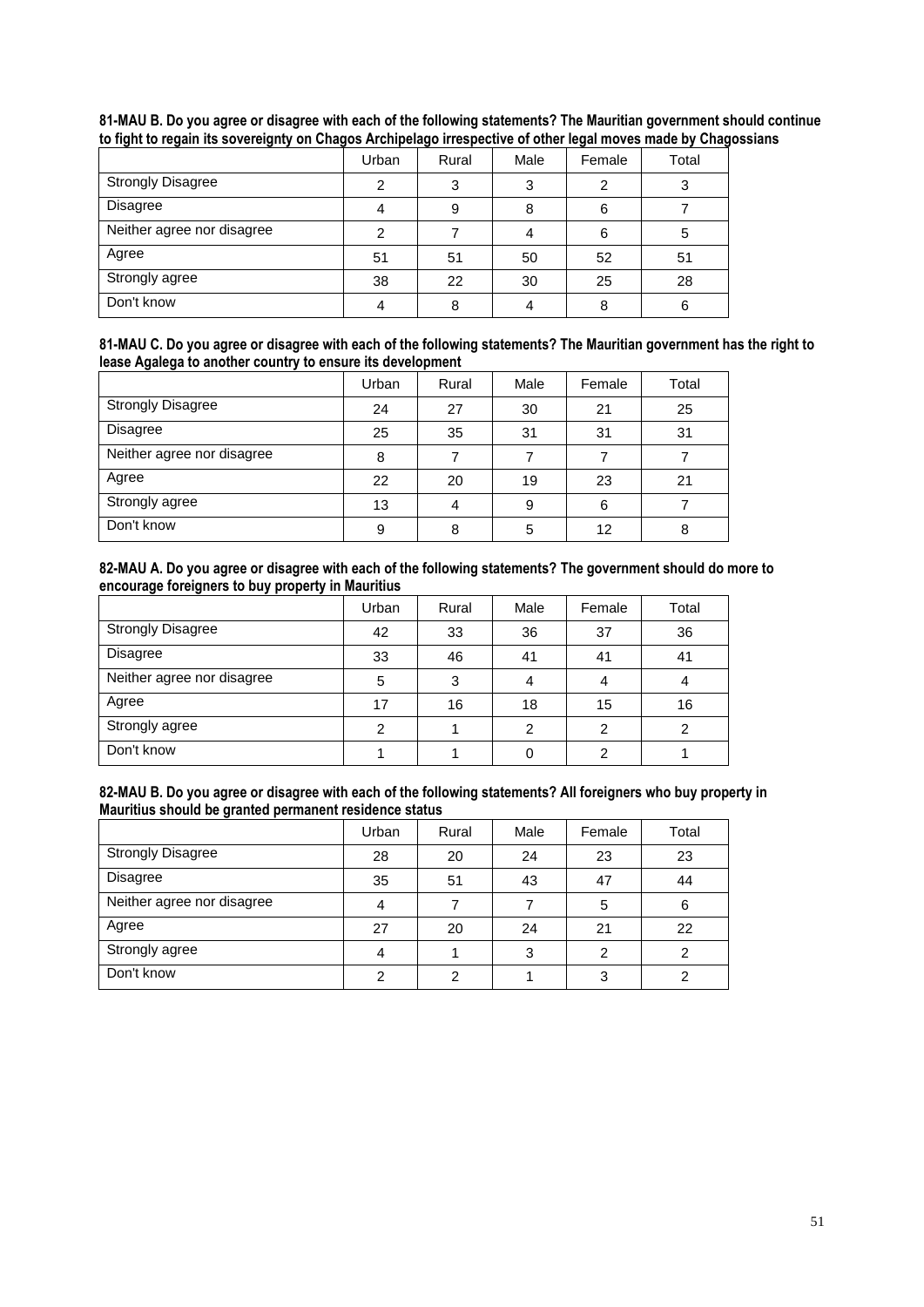|                            | Urban | Rural | Male | Female | Total |
|----------------------------|-------|-------|------|--------|-------|
| <b>Strongly Disagree</b>   | 34    | 28    | 29   | 33     | 31    |
| <b>Disagree</b>            | 41    | 43    | 44   | 41     | 42    |
| Neither agree nor disagree |       | 9     |      | 9      | 8     |
| Agree                      | 14    | 16    | 17   | 14     | 15    |
| Strongly agree             | 3     |       | 3    |        | ົ     |
| Don't know                 |       |       |      | 2      |       |

## **82-MAU C. Do you agree or disagree with each of the following statements? Government should do more to encourage local enterprises to recruit labour from foreign countries**

**82-MAU D. Do you agree or disagree with each of the following statements? Mauritians who have been living abroad and have retained their Mauritian nationality should be allowed to vote in general elections in Mauritius**

|                            | Urban | Rural | Male | Female | Total |
|----------------------------|-------|-------|------|--------|-------|
| <b>Strongly Disagree</b>   | 12    | 10    | 11   | 10     | 11    |
| <b>Disagree</b>            | 33    | 26    | 30   | 28     | 29    |
| Neither agree nor disagree |       | 11    | 8    |        |       |
| Agree                      | 37    | 41    | 36   | 42     | 39    |
| Strongly agree             | 13    | 9     | 12   | 9      | 10    |
| Don't know                 | 3     | 4     | っ    |        |       |

#### **83. Not asked.**

## **84. What is your ethnic community, cultural group or tribe?**

| . .                     | Urban | Rural | Male          | Female | Total |
|-------------------------|-------|-------|---------------|--------|-------|
| Afro-Mauritian (Creole) | 35    | 23    | 27            | 28     | 28    |
| Hindu                   | 28    | 51    | 42            | 42     | 42    |
| Marathi                 | 2     |       |               | 2      | 2     |
| Muslim                  | 26    | 17    | 21            | 19     | 20    |
| Tamil                   | 5     | 4     | 4             | 5      | 5     |
| Telegu                  |       | 3     | $\mathcal{P}$ | 2      | 2     |
| Mauritian only          |       | 0     |               | 0      |       |

## **85A. How often are \_\_\_\_\_\_\_\_\_\_\_s [Respondent's Ethnic Group] treated unfairly by the government?**

|                | Urban | Rural | Male | Female | Total |
|----------------|-------|-------|------|--------|-------|
| <b>Never</b>   | 53    | 65    | 60   | 61     | 60    |
| Sometimes      | 26    | 24    | 25   | 25     | 25    |
| Often          | 9     |       | 6    | 9      | 8     |
| Always         | 10    | 3     |      | 4      | 5     |
| Not applicable | 2     |       |      |        |       |
| Don't know     |       |       |      |        |       |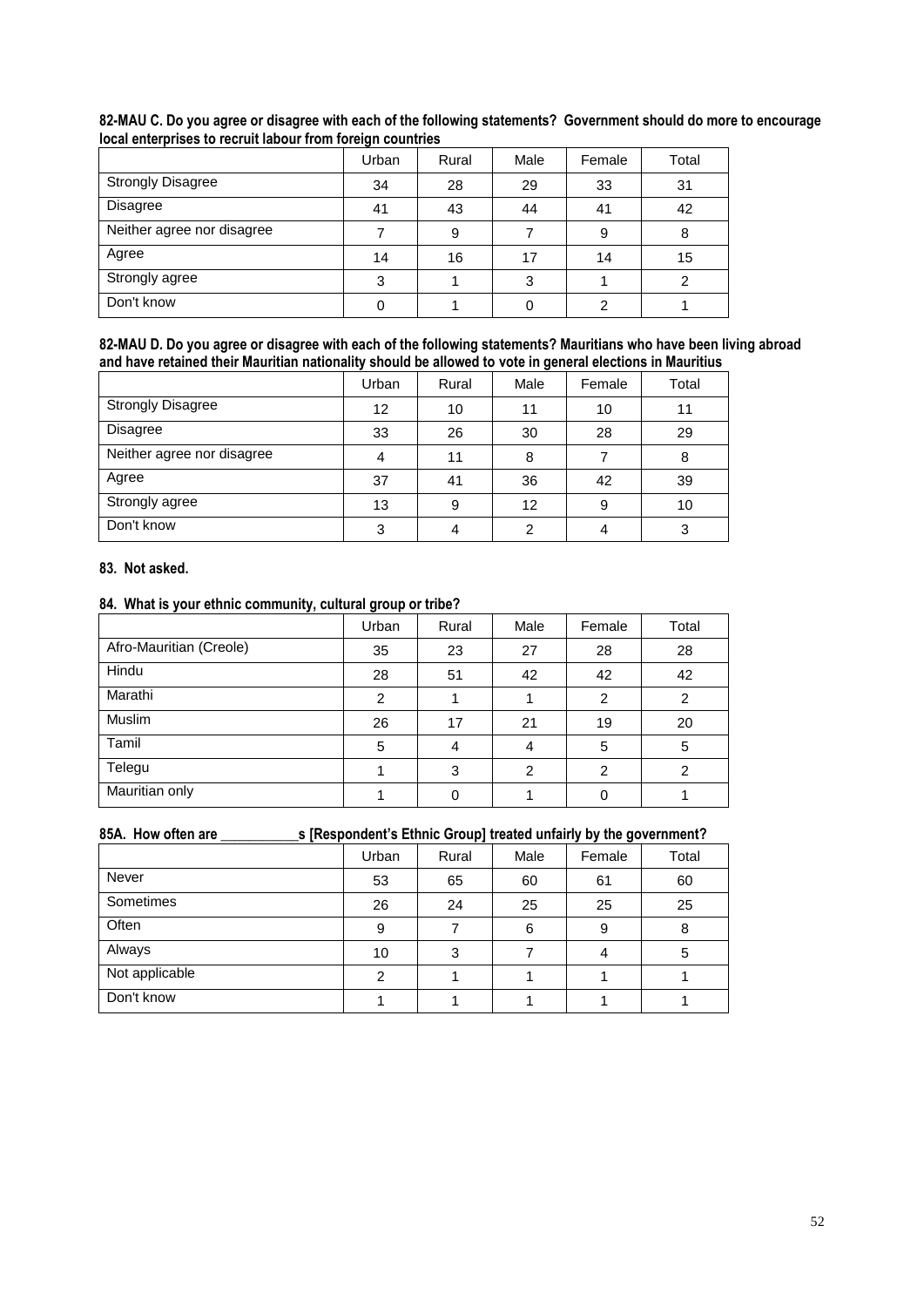|                                                | Urban | Rural | Male | Female        | Total |
|------------------------------------------------|-------|-------|------|---------------|-------|
| I feel only Mauritian                          | 25    | 24    | 26   | 23            | 24    |
| I feel more Mauritian than [ethnic<br>group]   | 10    | 5     | 7    |               |       |
| I feel equally Mauritian and [ethnic<br>group] | 55    | 62    | 55   | 63            | 59    |
| I feel more (ethnic group) than<br>Mauritian   |       | 5     |      | 5             | 6     |
| I feel only (ethnic group)                     |       | 3     | 3    | $\mathcal{P}$ | 2     |
| Not applicable                                 | ົ     |       |      |               |       |

**85B. Let us suppose that you had to choose between being a Mauritian and being a \_\_\_\_\_\_\_\_[R's ETHNIC GROUP]. Which of the following statements best expresses your feelings?**

**85C. Please tell me whether you agree or disagree with the following statement: It makes you proud to be called a Mauritian** 

|                            | Urban | Rural | Male | Female | Total |
|----------------------------|-------|-------|------|--------|-------|
| <b>Strongly Disagree</b>   |       | 4     |      |        |       |
| <b>Disagree</b>            |       | 3     | 2    | 2      |       |
| Neither Agree Nor Disagree |       | 4     | 5    |        |       |
| Agree                      | 36    | 29    | 31   | 34     | 32    |
| <b>Strongly Agree</b>      | 56    | 59    | 57   | 58     | 58    |

**86A. In your opinion, which of the following people have a right to be a citizen of Mauritius? A citizen would have the right to get a Mauritian passport and to vote in Mauritian elections if they are at least 18 years old. A person born in Mauritius with one Mauritian and one non- Mauritian parent?**

|            | Urban | Rural | Male | Female | Total |
|------------|-------|-------|------|--------|-------|
| Yes        | 90    | 91    | 92   | 90     | 91    |
| No         |       |       |      | 9      |       |
| Don't know |       |       |      |        |       |

**86B. In your opinion, which of the following people have a right to be a citizen of Mauritius? A citizen would have the right to get a Mauritian passport and to vote in Mauritian elections if they are at least 18 years old. A person born in Mauritius with two non- Mauritian parents?**

|            | Urban | Rural  | Male | Female | Total |
|------------|-------|--------|------|--------|-------|
| Yes        | 76    | 54     | 63   | 63     | 63    |
| <b>No</b>  | 23    | 43     | 35   | 35     | 35    |
| Don't know |       | ົ<br>J |      | ົ      |       |

**86C. In your opinion, which of the following people have a right to be a citizen of Mauritius? A citizen would have the right to get a Mauritian passport and to vote in Mauritian elections if they are at least 18 years old. The wife of a Mauritian man, even if she was born outside of Mauritius?**

|            | Urban | Rural | Male | Female | Total |
|------------|-------|-------|------|--------|-------|
| Yes        | 89    | 82    | 84   | 85     | 85    |
| <b>No</b>  | 10    | 17    | 15   | 13     | 14    |
| Don't know |       |       |      |        |       |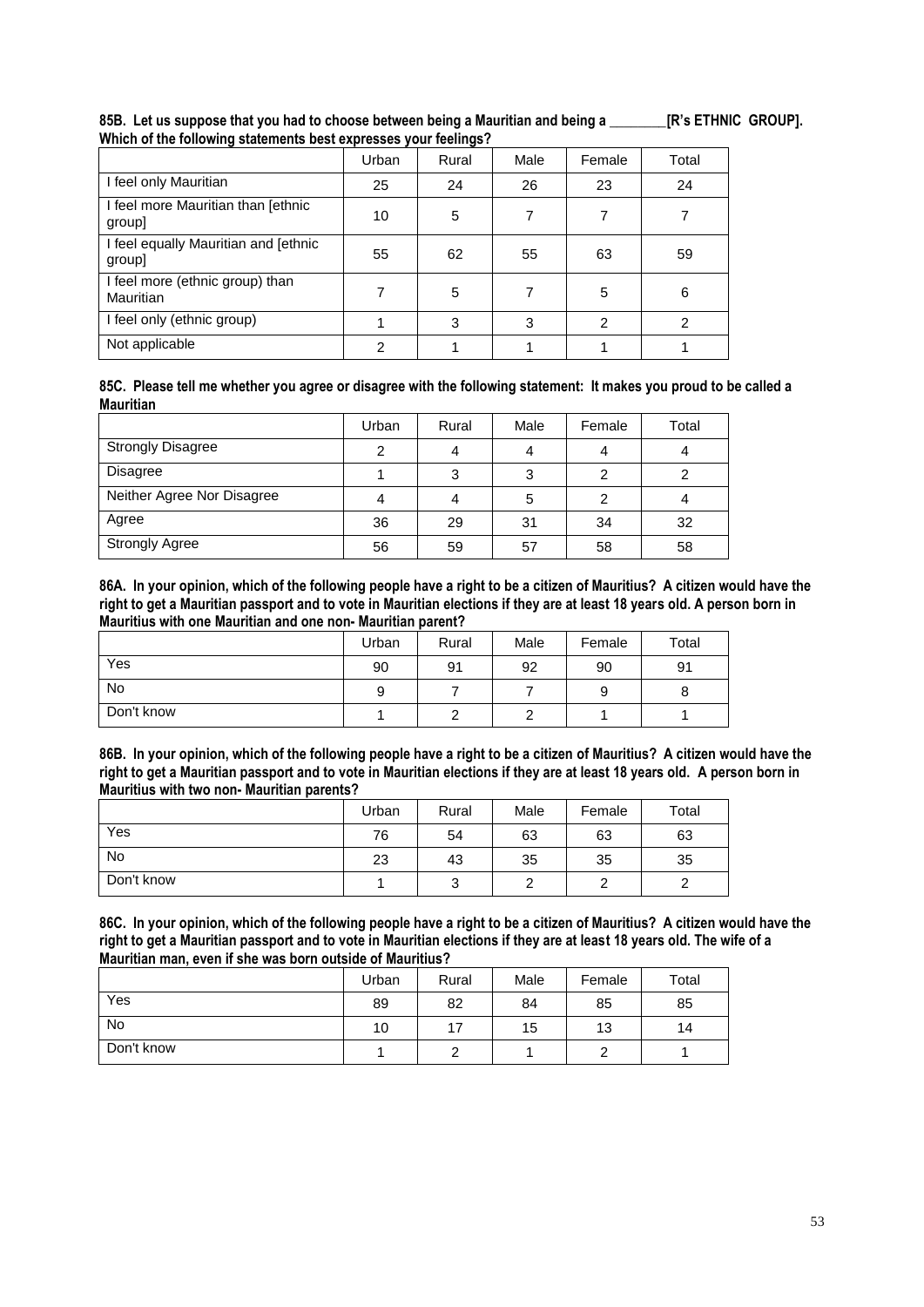**86D. In your opinion, which of the following people have a right to be a citizen of Mauritius? A citizen would have the right to get a Mauritian passport and to vote in Mauritian elections if they are at least 18 years old. The husband of a Mauritian woman, even if he was born outside of Mauritius?**

|            | Urban | Rural | Male | Female | Total |
|------------|-------|-------|------|--------|-------|
| Yes        | 86    | 77    | 80   | 81     | 80    |
| <b>No</b>  | 13    | 19    | 18   | 16     |       |
| Don't know |       |       |      | ບ      |       |

**86E. In your opinion, which of the following people have a right to be a citizen of Mauritius? A citizen would have the right to get a Mauritian passport and to vote in Mauritian elections if they are at least 18 years old. A person who came from another country, but who has lived and worked in Mauritius for many years, and wishes to make Mauritius his or her home?**

|            | Urban  | Rural | Male | Female | Total |
|------------|--------|-------|------|--------|-------|
| Yes        | 67     | 67    | 68   | 66     | 67    |
| No         | 30     | 29    | 30   | 29     | 29    |
| Don't know | ◠<br>ບ | 4     | ບ    | 5      | 4     |

**86F. In your opinion, which of the following people have a right to be a citizen of Mauritius? A citizen would have the right to get a Mauritian passport and to vote in Mauritian elections if they are at least 18 years old. A person who wishes to hold dual citizenship, that is, to be a citizen both of Mauritius and some other country?**

|            | Urban | Rural | Male | Female | Total |
|------------|-------|-------|------|--------|-------|
| Yes        | 43    | 53    | 47   | 52     | 49    |
| <b>No</b>  | 49    | 40    | 48   | 40     | 44    |
| Don't know | o     |       |      | 9      |       |

**87. Generally speaking, would you say that most people can be trusted or that you must be very careful in dealing with people?**

|                            | Urban | Rural | Male | Female | Total |
|----------------------------|-------|-------|------|--------|-------|
| Most people can be trusted | 10    | 15    | 14   | 13     | 13    |
| Must be very careful       | 89    | 84    | 86   | 87     | 86    |
| Don't know                 |       |       |      |        |       |

## **88A. How much do you trust each of the following types of people? Your relatives**

|               | Urban | Rural                    | Male                     | Female | Total |
|---------------|-------|--------------------------|--------------------------|--------|-------|
| Not at all    |       | 2                        |                          | 2      |       |
| Just a little | 8     | 6                        |                          |        |       |
| Somewhat      | 15    | 32                       | 24                       | 27     | 25    |
| A lot         | 75    | 61                       | 69                       | 64     | 66    |
| Don't know    | -     | $\overline{\phantom{a}}$ | $\overline{\phantom{0}}$ | -      |       |

## **88B. How much do you trust each of the following types of people? Your neighbours**

|               | Urban | Rural | Male | Female | Total |
|---------------|-------|-------|------|--------|-------|
| Not at all    | 6     | 6     | 6    | 6      | 6     |
| Just a little | 19    | 25    | 22   | 24     | 23    |
| Somewhat      | 45    | 52    | 49   | 49     | 49    |
| A lot         | 29    | 17    | 23   | 20     | 22    |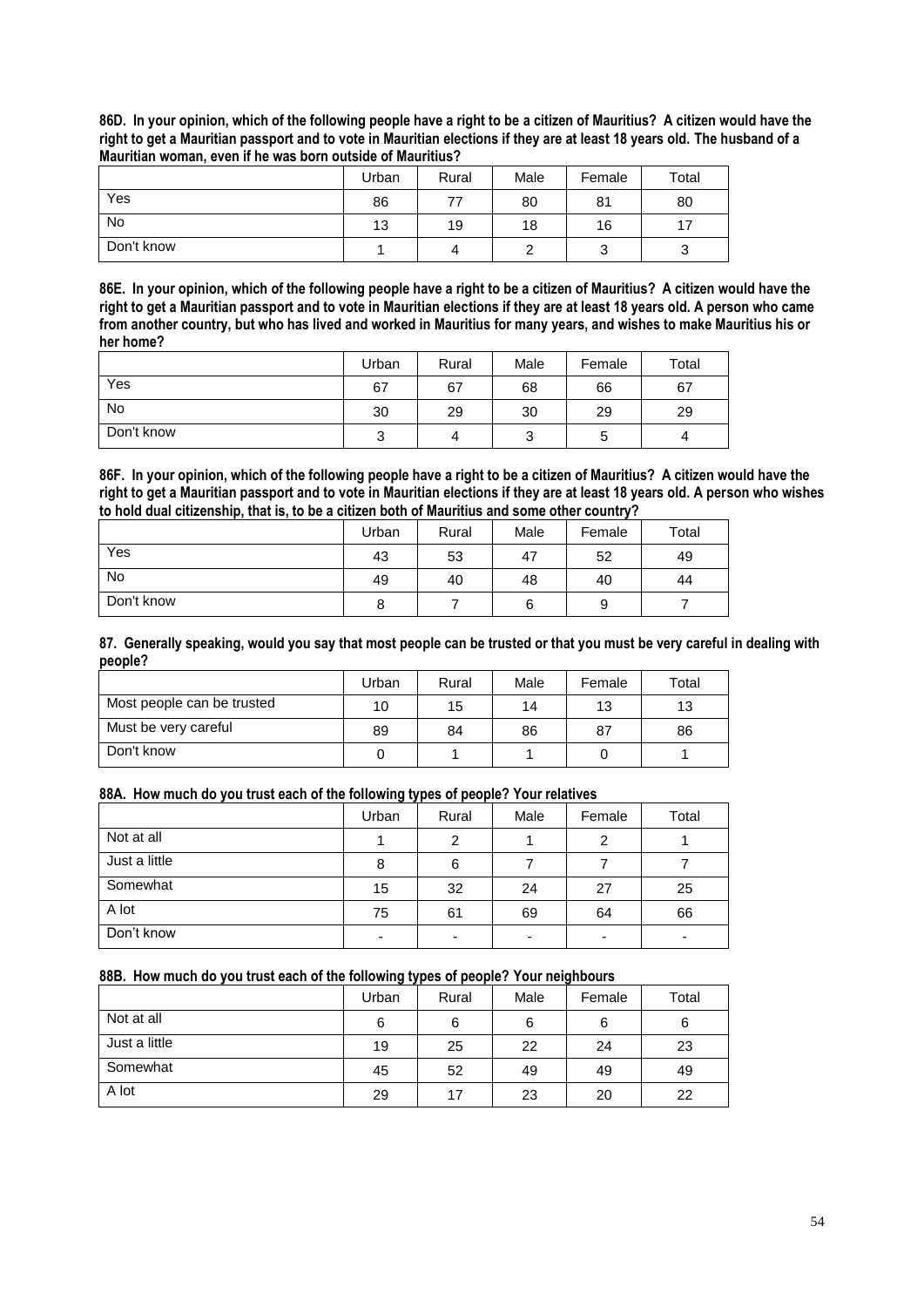## **88C. How much do you trust each of the following types of people? Other people you know**

|               | Urban | Rural | Male | Female | Total |
|---------------|-------|-------|------|--------|-------|
| Not at all    | 16    | 11    | 13   | 14     | 13    |
| Just a little | 41    | 42    | 40   | 43     | 42    |
| Somewhat      | 29    | 40    | 37   | 34     | 35    |
| A lot         | 14    | 6     | 10   | 8      | 9     |

#### **89A. Do you feel close to any particular political party?**

|                             | Urban | Rural | Male | Female | Total |
|-----------------------------|-------|-------|------|--------|-------|
| No, not close to any party  | 68    | 66    | 66   | 67     | 67    |
| Yes, feels close to a party | 24    | 27    | 29   | 23     | 26    |
| Refused to answer           |       |       |      | 9      |       |

#### **89B. Which party is that?**

|                                             | Urban | Rural | Male | Female | Total |
|---------------------------------------------|-------|-------|------|--------|-------|
| Mauritian Labour Party                      | 10    | 16    | 15   | 12     | 14    |
| Mauritian Social Democratic Party<br>(PMSD) |       |       |      |        |       |
| Mauritian Socialist Movement (MSM)          | O     |       |      |        |       |
| Mauritian Solidarity Front (FSM)            |       |       |      |        |       |
| Mauritian Militant Movement (MMM)           | 6     | 4     | 4    | 5      | 5     |
| Rodrigues People's Organization<br>(OPR)    | 0     | 2     |      | 2      |       |
| Not applicable                              | 76    | 73    | 71   | 77     | 74    |
| Refused to answer                           | 6     |       |      | 2      | 3     |

#### **90A. Which of these things do you personally own? Radio**

|               | Urban | Rural | Male | Female | Total |
|---------------|-------|-------|------|--------|-------|
| No, don't own |       |       |      | ັ      | ັ     |
| Yes, do own   | 94    | 96    | 95   | 95     | 95    |

#### **90B. Which of these things do you personally own? Television**

|               | Urban | Rural | Male | Female | Total |
|---------------|-------|-------|------|--------|-------|
| No, don't own |       | J     | ັ    |        |       |
| Yes, do own   | 95    | 95    | 95   | 96     | 95    |

#### **90C. Which of these things do you personally own? Motor Vehicle, Car or motorcycle**

|               | Urban | Rural | Male | Female | Total |
|---------------|-------|-------|------|--------|-------|
| No, don't own | 46    | 48    | 40   | 53     | 47    |
| Yes, do own   | 54    | 51    | 59   | 46     | 52    |
| Don't know    |       |       |      |        |       |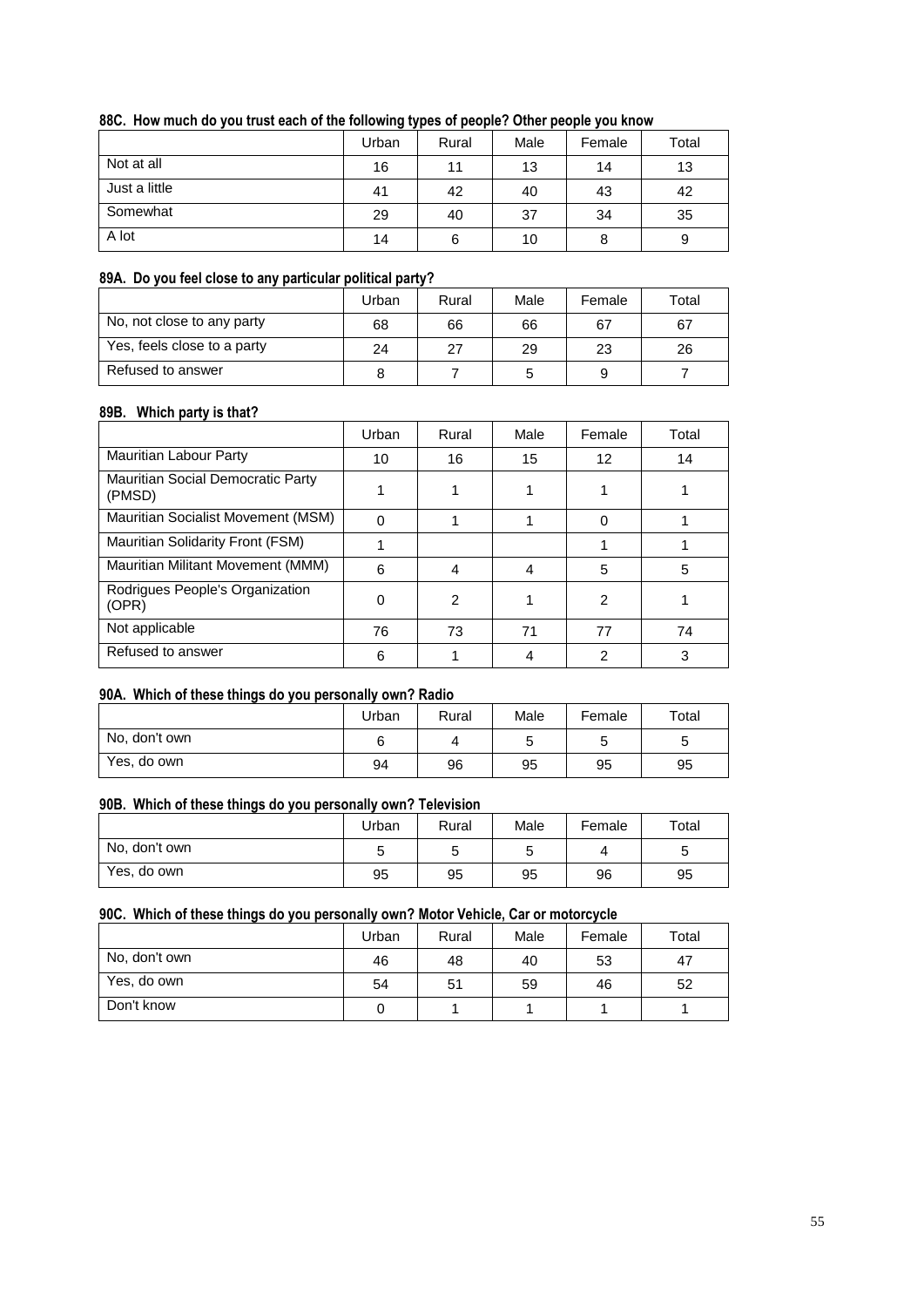## **91A. How often do you use: A computer?**

|                        | Urban | Rural | Male | Female | Total |
|------------------------|-------|-------|------|--------|-------|
| Every day              | 29    | 25    | 28   | 24     | 26    |
| A few times a week     | 9     | 10    |      | 10     | 9     |
| A few times a month    |       | 2     | ົ    | 2      |       |
| Less than once a month | ≏     |       |      | 3      |       |
| Never                  | 56    | 62    | 58   | 61     | 59    |

## **91B. How often do you use: The internet?**

|                        | Urban | Rural | Male | Female | Total |
|------------------------|-------|-------|------|--------|-------|
| Every day              | 27    | 21    | 25   | 22     | 23    |
| A few times a week     | 10    | 10    | 8    |        | 10    |
| A few times a month    |       | 2     |      |        |       |
| Less than once a month |       |       | ົ    |        |       |
| Never                  | 57    | 65    | 60   | 63     | 62    |

## **92. Do you ever use a mobile phone? If so, who owns the mobile phone that you use most often?**

|                                                              | Urban | Rural | Male | Female | Total |
|--------------------------------------------------------------|-------|-------|------|--------|-------|
| No, I never use a mobile phone                               | 13    | 14    | 12   | 15     | 14    |
| Yes, I use a mobile phone that I own                         | 85    | 83    | 87   | 81     | 84    |
| Yes, I use a mobile owned by<br>someone else in my household |       | 3     |      |        |       |

#### **93A. How often do you normally use a mobile phone to: Make or receive a call?**

|                             | Urban | Rural | Male | Female | Total |
|-----------------------------|-------|-------|------|--------|-------|
| Never                       | 12    | 13    |      | 15     | 13    |
| Less than one time per day  | 6     | 9     | 6    | 11     |       |
| One or two times per day    | 28    | 25    | 25   | 28     | 27    |
| Three or four times per day | 20    | 25    | 22   | 24     | 23    |
| Five or more times per day  | 32    | 27    | 36   | 23     | 29    |

### **93B. How often do you normally use a mobile phone to: Send or receive a text message or SMS?**

|                             | Urban | Rural | Male | Female | Total |
|-----------------------------|-------|-------|------|--------|-------|
| Never                       | 26    | 32    | 30   | 30     | 30    |
| Less than one time per day  | 9     | 12    |      | 13     | 11    |
| One or two times per day    | 28    | 23    | 24   | 25     | 25    |
| Three or four times per day | 13    | 14    | 12   | 15     | 14    |
| Five or more times per day  | 24    | 19    | 24   | 18     | 21    |

#### **93C. How often do you normally use a mobile phone to: Send or receive money or pay a bill**

|                            | Urban | Rural | Male | Female | $\tau$ otal |
|----------------------------|-------|-------|------|--------|-------------|
| Never                      | 98    | 99    | 98   | 99     | 99          |
| Less than one time per day |       |       |      |        |             |

#### **94. How many mobile phones are owned in Total by members of your household, including yourself?**

|    | Urban | Rural    | Male | Female | Total |
|----|-------|----------|------|--------|-------|
| ⊾. |       |          |      |        |       |
|    | 13    | -<br>. . | 16   | 15     | 15    |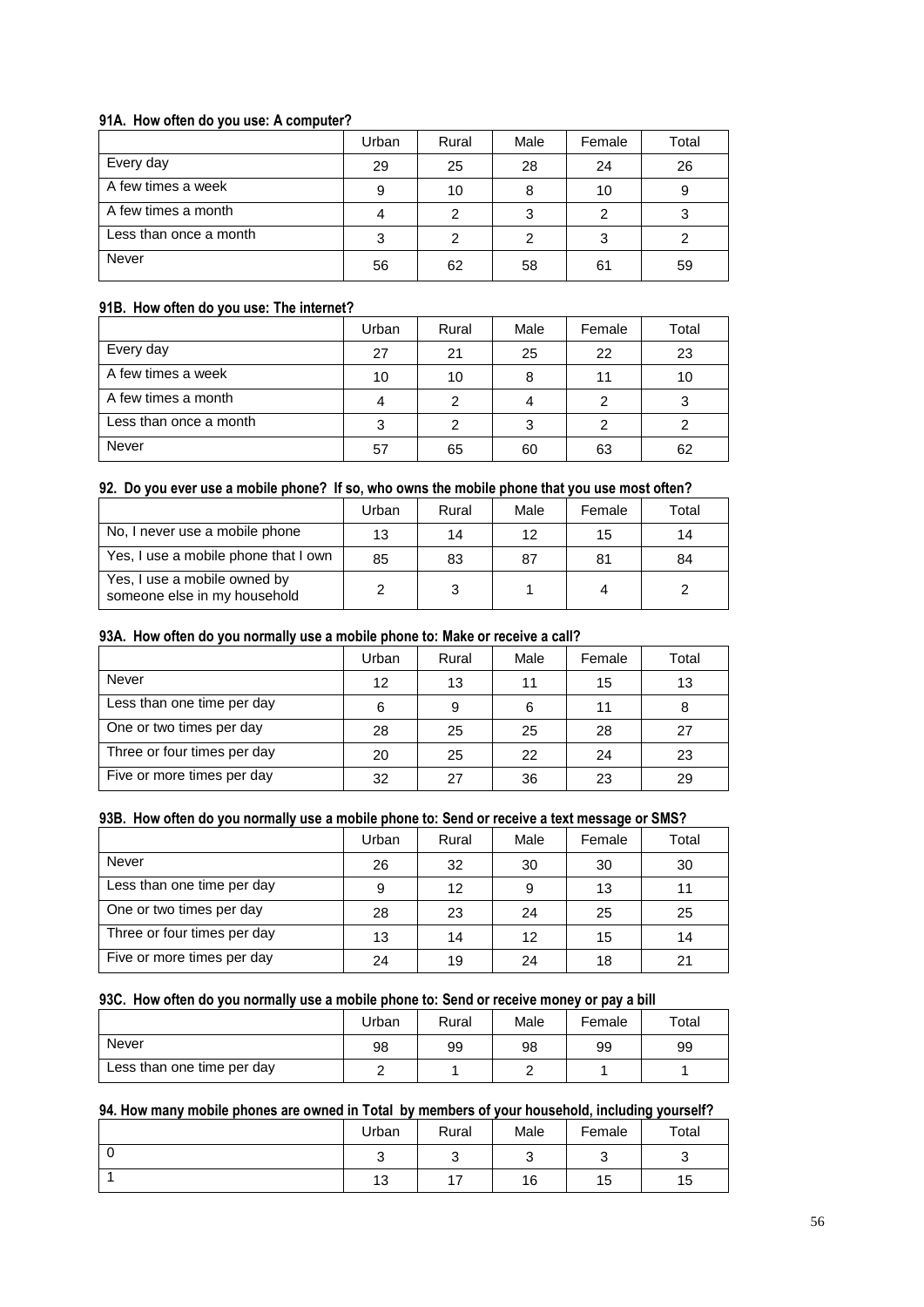| ົ      | 33 | 35  | 36 | 33 | 34 |
|--------|----|-----|----|----|----|
| ີ<br>v | 25 | 23  | 22 | 26 | 24 |
|        | 16 | 13  | 14 | 15 | 14 |
| 5      | 6  | ี่ค |    | 6  |    |
| -6     | ◠  | ົ   |    | っ  |    |

#### **95A. Please tell me whether each of the following are available inside your house, inside your compound, or outside your compound: Your main source of water for household use**

|                      | Urban | Rural | Male | Female | Total |
|----------------------|-------|-------|------|--------|-------|
| Inside the house     | 99    | 89    | 92   | 94     | 93    |
| Inside the compound  |       |       |      | Λ      | b     |
| Outside the compound |       |       |      |        |       |

#### **95B. Please tell me whether each of the following are available inside your house, inside your compound, or outside your compound: A toilet or latrine**

|                      | Urban | Rural | Male | Female | Total |
|----------------------|-------|-------|------|--------|-------|
| Inside the house     | 96    | 88    | 89   | 94     | 91    |
| Inside the compound  |       | 9     |      |        |       |
| Outside the compound |       |       |      |        |       |

#### **96. Do you have a job that pays a cash income? [If yes, ask:] Is it full-time or part-time? [If no, ask:] Are you presently looking for a job?**

|                  | Urban | Rural | Male | Female | Total |
|------------------|-------|-------|------|--------|-------|
| No (not looking) | 24    | 26    | 28   | 23     | 25    |
| No (looking)     | 5     | 8     |      | 5      | 6     |
| Yes, part time   | 14    | 11    | 12   | 12     | 12    |
| Yes, full time   | 58    | 56    | 53   | 60     | 56    |

## **97. What is the highest level of education you have completed?**

|                                                  | Urban | Rural          | Male           | Female         | Total          |
|--------------------------------------------------|-------|----------------|----------------|----------------|----------------|
| No formal schooling                              | 0     | 3              |                | 2              |                |
| Some primary schooling                           | 17    | 11             | 13             | 14             | 14             |
| Primary school completed                         | 15    | 23             | 20             | 20             | 20             |
| Some secondary school/high school                | 37    | 33             | 34             | 35             | 34             |
| Secondary school completed/high<br>school        | 15    | 16             | 16             | 16             | 16             |
| Post-secondary qualifications, not<br>university | 6     | 5              | 5              | 6              | 5              |
| Some university                                  | 4     | 3              | $\mathfrak{p}$ | 2              | $\mathfrak{p}$ |
| University completed                             | 8     | $\overline{4}$ | 8              | 4              | 6              |
| Post-graduate                                    |       | $\overline{2}$ | $\overline{2}$ | $\overline{2}$ | 2              |

## **98A. What is your religion, if any?**

|                | Urban | Rural | Male | Female | Total |
|----------------|-------|-------|------|--------|-------|
| Christian only | 12    | 9     | 11   | 10     | 10    |
| Roman Catholic | 22    | 13    | 15   | 18     | 16    |
| Muslim only    | 21    | 12    | 15   | 16     | 16    |
| Sunni only     | 3     | 4     |      | 3      |       |